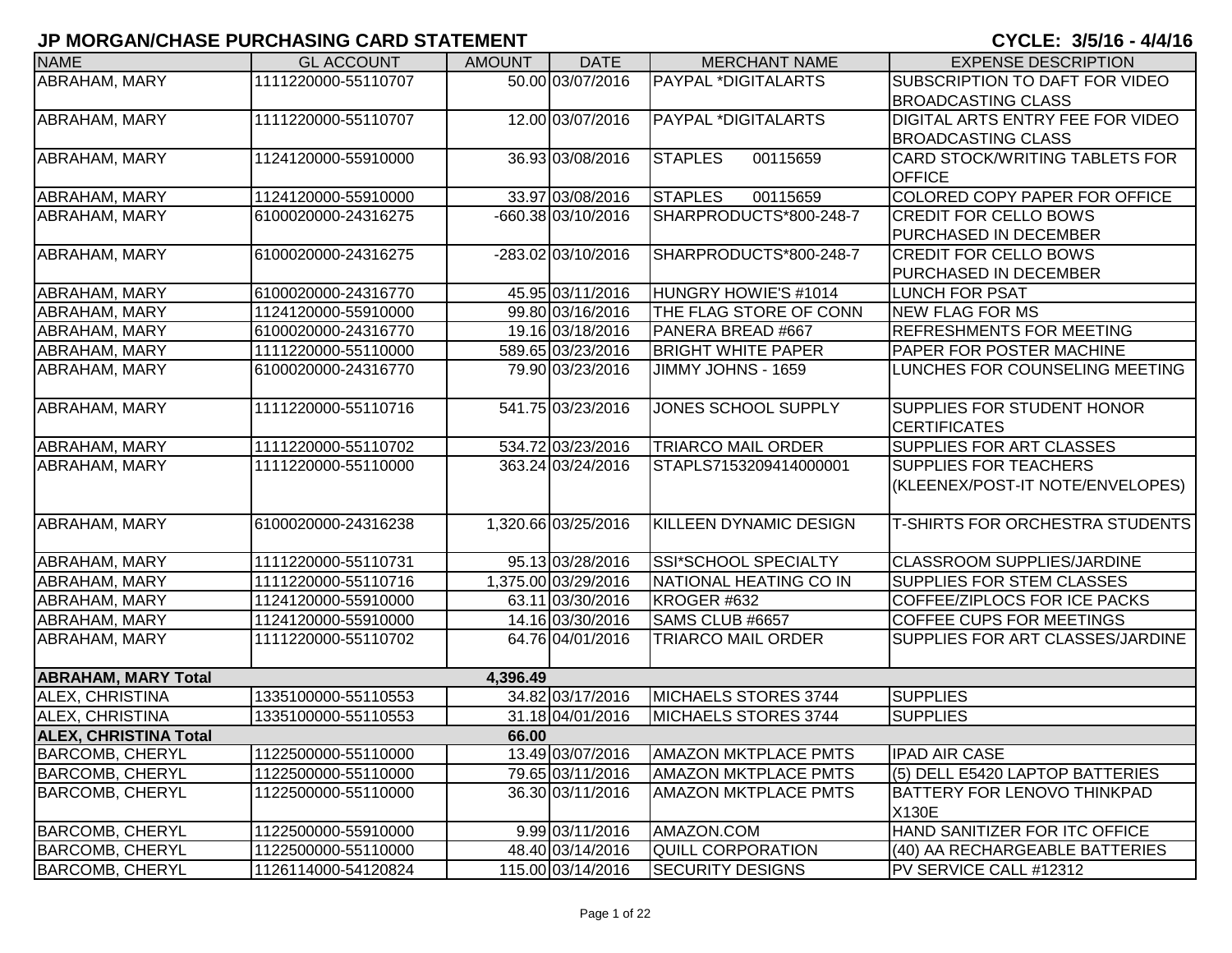| <b>NAME</b>                  | <b>GL ACCOUNT</b>   | <b>AMOUNT</b> | <b>DATE</b>        | <b>MERCHANT NAME</b>            | <b>EXPENSE DESCRIPTION</b>            |
|------------------------------|---------------------|---------------|--------------------|---------------------------------|---------------------------------------|
| <b>BARCOMB, CHERYL</b>       | 1126113000-54120824 |               | 194.00 03/14/2016  | <b>SECURITY DESIGNS</b>         | NW SERVICE CALL #12371                |
| <b>BARCOMB, CHERYL</b>       | 1126122000-54120824 |               | 115.00 03/14/2016  | <b>SECURITY DESIGNS</b>         | <b>HS SERVICE CALL #12425</b>         |
| <b>BARCOMB, CHERYL</b>       | 1122500000-55910824 |               | 53.40 03/14/2016   | <b>SECURITY DESIGNS</b>         | NO TECH DOOR ACCESS CARDS             |
| <b>BARCOMB, CHERYL</b>       | 1122500000-55110000 |               | 21.98 03/16/2016   | AMAZON.COM                      | <b>P-TOUCH LABEL TAPE</b>             |
| <b>BARCOMB, CHERYL</b>       | 1122500000-54120000 |               | 279.00 03/22/2016  | SQ *DIGITAL AGE TECHNO          | <b>TROUBLESHOOT/REPAIR DF SMART</b>   |
|                              |                     |               |                    |                                 | <b>PROJECTOR TECHNOLOGY</b>           |
| <b>BARCOMB, CHERYL</b>       | 1122500000-54120000 |               | 211.00 03/22/2016  | SQ *DIGITAL AGE TECHNO          | TROUBLESHOOT/REPAIR NM SOUND          |
|                              |                     |               |                    |                                 | <b>SYSTEM RM677</b>                   |
| <b>BARCOMB, CHERYL</b>       | 1122500000-55110000 |               | 112.25 03/23/2016  | <b>AMAZON MKTPLACE PMTS</b>     | (5) DELL E5420 REPLACEMENT            |
|                              |                     |               |                    |                                 | KEYBOARDS                             |
| <b>BARCOMB, CHERYL</b>       | 1122500000-55110000 |               | 33.50 03/24/2016   | <b>AMAZON MKTPLACE PMTS</b>     | (2) EPSON PROJECTOR REPLACEMENT       |
|                              |                     |               |                    |                                 | <b>LAMPS</b>                          |
| <b>BARCOMB, CHERYL</b>       | 4245615000-56422958 |               | 379.00 04/04/2016  | APL*APPLEONLINESTOREUS          | <b>IPADS FOR DF PADCASTING</b>        |
| <b>BARCOMB, CHERYL</b>       | 4245612000-56422958 |               | 379.00 04/04/2016  | APL*APPLEONLINESTOREUS          | <b>IPADS FOR OH PADCASTING</b>        |
| <b>BARCOMB, CHERYL</b>       | 4245614000-56422958 |               | 379.00 04/04/2016  | APL*APPLEONLINESTOREUS          | <b>IPADS FOR PV PADCASTING</b>        |
| <b>BARCOMB, CHERYL</b>       | 4245603000-56423958 |               | 379.00 04/04/2016  | APL*APPLEONLINESTOREUS          | <b>IPADS ITC LOANER PADCASTING</b>    |
| <b>BARCOMB, CHERYL Total</b> |                     | 2,838.96      |                    |                                 |                                       |
| <b>BEDFORD, JULIE</b>        | 6100015000-24316275 |               | 42.00 03/10/2016   | <b>TARGET</b><br>00014654       | <b>STAFF ITEMS</b>                    |
| <b>BEDFORD, JULIE</b>        | 6100015000-24316275 |               | 20.00 03/21/2016   | <b>TARGET</b><br>00014654       | <b>STAFF ITEMS</b>                    |
| <b>BEDFORD, JULIE</b>        | 1124115000-57410000 |               | -119.00 03/22/2016 | PAYPAL *MEMSPA                  | <b>REIMBURSE FOR A TRAINING THAT</b>  |
|                              |                     |               |                    |                                 | WAS CANCELLED DUE TO SNOW DAY         |
|                              |                     |               |                    |                                 |                                       |
| <b>BEDFORD, JULIE</b>        | 6100015000-24316275 |               | 28.55 03/22/2016   | <b>TARGET</b><br>00014654       | <b>STAFF ITEMS</b>                    |
| <b>BEDFORD, JULIE</b>        | 6100015000-24316275 |               | 41.99 03/24/2016   | PANERA BREAD #1153              | <b>STAFF BREAKFAST</b>                |
| <b>BEDFORD, JULIE</b>        | 6100015000-24316275 |               | 27.88 03/31/2016   | <b>BARNES &amp; NOBLE #2627</b> | <b>CULTURES OF THINKING BOOK</b>      |
| <b>BEDFORD, JULIE Total</b>  |                     | 41.42         |                    |                                 |                                       |
| <b>BLANCHARD, EVAN</b>       | 6100020000-24316239 |               | 25.00 03/21/2016   | THE FJH MUSIC COMPANY           | <b>MUSIC FOR CONCERT</b>              |
| <b>BLANCHARD, EVAN</b>       | 6100020000-24316239 |               | 65.00 03/23/2016   | J W PEPPER AND SON INC          | <b>MUSIC FOR CONCERT</b>              |
| <b>BLANCHARD, EVAN Total</b> |                     | 90.00         |                    |                                 |                                       |
| <b>BLOOM, LYNETTE</b>        | 1335100000-54910553 |               | 59.96 03/21/2016   | <b>ORIENTAL TRADING CO</b>      | <b>SPRING BREAK SUPPLIES</b>          |
| <b>BLOOM, LYNETTE</b>        | 1335100000-54910553 |               | 18.00 03/25/2016   | <b>APPELBAUM TRAINING INS</b>   | <b>STAFF TRAINING</b>                 |
| <b>BLOOM, LYNETTE</b>        | 1335100000-54910553 |               | 80.94 04/04/2016   | MICHAELS STORES 3744            | <b>SPRING BREAK SUPPLIES</b>          |
| <b>BLOOM, LYNETTE Total</b>  |                     | 158.90        |                    |                                 |                                       |
| <b>BRAUN, LISA</b>           | 1111220730-55110000 |               | 14.84 03/29/2016   | <b>SCHOLASTIC BOOK FAIRS</b>    | <b>MOLECULES BOOK FOR STUDENT USE</b> |
|                              |                     |               |                    |                                 |                                       |
| <b>BRAUN, LISA Total</b>     |                     | 14.84         |                    |                                 |                                       |
| <b>BUNKER, JEFFREY</b>       | 1126160000-55730000 |               | 192.40 03/09/2016  | HAROLDS FRAME SHOP INC          | <b>IMTCE SALT SPREADER &amp; PLOW</b> |
|                              |                     |               |                    |                                 | <b>REPAIRS</b>                        |
| <b>BUNKER, JEFFREY</b>       | 1126160000-55730000 |               | 41.55 03/10/2016   | ANGELO'S WHOLESALE              | <b>MTCE PARTS FOR REPAIR TO SALT</b>  |
|                              |                     |               |                    |                                 | <b>SPREADER</b>                       |
| <b>BUNKER, JEFFREY</b>       | 1126160000-55730000 |               | 111.91 03/10/2016  | FASTENAL COMPANY01              | <b>MTCE PARTS FOR JOHN'S PLOW</b>     |
|                              |                     |               |                    |                                 | <b>TRUCK REPAIR</b>                   |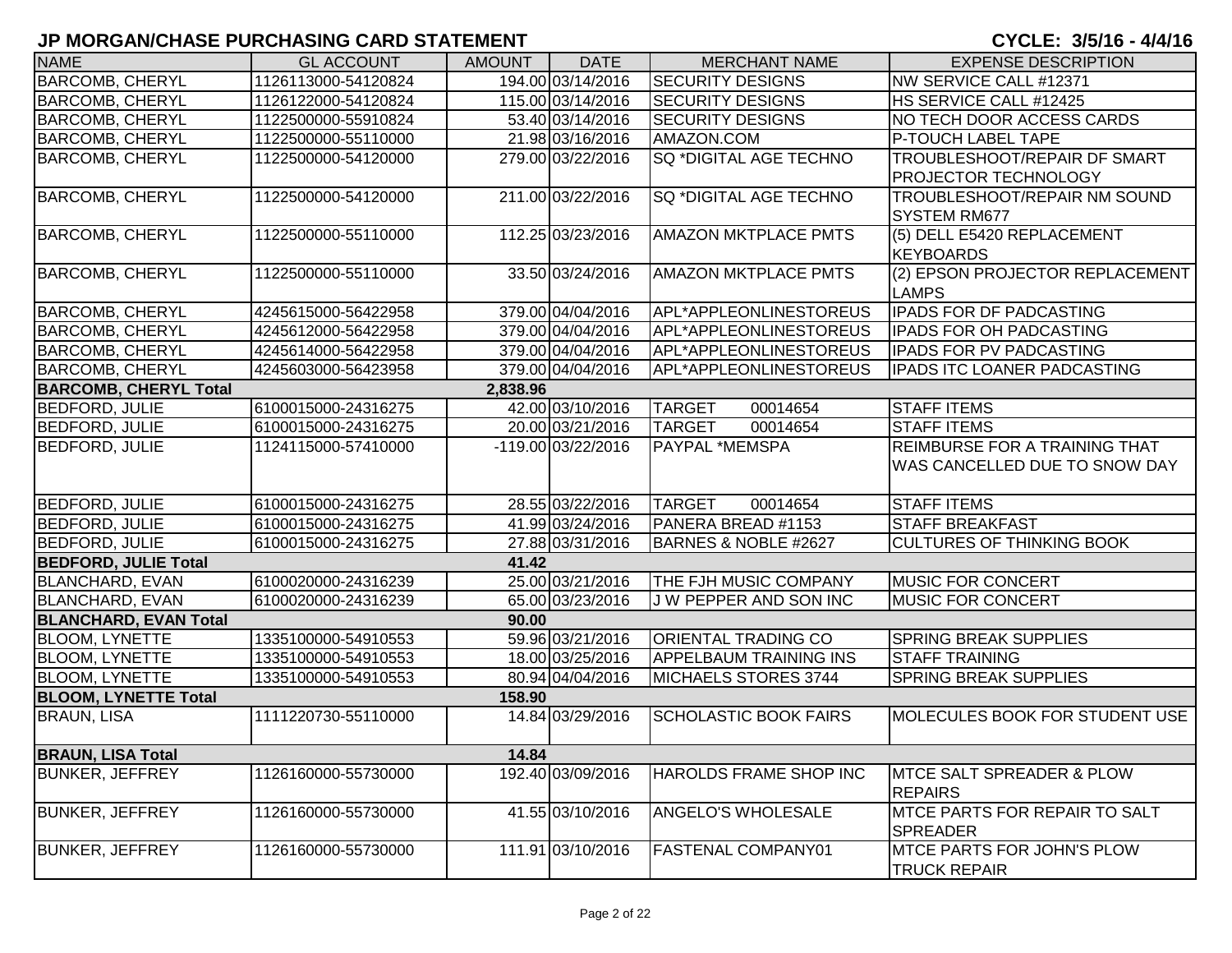| <b>NAME</b>                               | <b>GL ACCOUNT</b>                          | AMOUNT   | <b>DATE</b>                           | <b>MERCHANT NAME</b>                                  | <b>EXPENSE DESCRIPTION</b>                                   |
|-------------------------------------------|--------------------------------------------|----------|---------------------------------------|-------------------------------------------------------|--------------------------------------------------------------|
| <b>BUNKER, JEFFREY</b>                    | 1126160000-55730000                        |          | 102.84 03/10/2016                     | NOVI MUFFLER COMPANY I                                | MTCE V10 RED DUMP TRUCK REPAIR                               |
| <b>BUNKER, JEFFREY</b>                    | 1126160000-55992000                        |          | 243.64 03/11/2016                     | <b>BADER AND SONS CO.</b>                             | <b>NM5 TRACTOR REPAIR PARTS</b>                              |
| <b>BUNKER, JEFFREY</b>                    | 1126160000-55992000                        |          | 80.38 03/11/2016                      | <b>WW GRAINGER</b>                                    | <b>MTCE WRAP FOR WAREHOUSE</b>                               |
| <b>BUNKER, JEFFREY</b>                    | 1126160000-55992000                        |          | 55.14 03/14/2016                      | THE HOME DEPOT 2737                                   | <b>TRANS MAILBOX REPAIRS</b>                                 |
| <b>BUNKER, JEFFREY</b>                    | 2326160000-55993000                        |          | 13.94 03/28/2016                      | THE HOME DEPOT 2737                                   | <b>GRNDS SAW HORSES FOR BOSCO</b>                            |
| <b>BUNKER, JEFFREY Total</b>              |                                            | 841.80   |                                       |                                                       |                                                              |
| <b>BURNHAM, SUSAN</b>                     | 1111111000-55110729                        |          | 160.00 03/10/2016                     | <b>BRAINPOP</b>                                       | <b>SITE LICENSE</b>                                          |
| <b>BURNHAM, SUSAN</b>                     | 1111111000-55110729                        |          | 160.00 03/10/2016                     | <b>BRAINPOP</b>                                       | <b>SITE LICENSE</b>                                          |
| <b>BURNHAM, SUSAN</b>                     | 1111111000-55110729                        |          | 160.00 03/10/2016                     | <b>BRAINPOP</b>                                       | <b>SITE LICENSE</b>                                          |
| <b>BURNHAM, SUSAN</b>                     | 1111111000-55110729                        |          | 46.11 03/24/2016                      | REI*GREENWOODHEINEMANN BOOK ON SPECIFIC READING       |                                                              |
|                                           |                                            |          |                                       |                                                       | <b>STRATEGIES</b>                                            |
| <b>BURNHAM, SUSAN Total</b>               |                                            | 526.11   |                                       |                                                       |                                                              |
| CANALES, BETH                             | 1111322000-55110718                        |          | 42.34 03/11/2016                      | GFS STORE #1985                                       | <b>BREAKFAST LABS, SUPPLIES</b>                              |
| <b>CANALES, BETH</b>                      | 1111322000-55110718                        |          | 78.61 03/11/2016                      | MEIJER INC #054 Q01                                   | <b>DEPARTMENT SUPPLIES, KITCHEN</b>                          |
|                                           |                                            |          |                                       |                                                       | REPLACEMENT ITEMS, POPCORN LAB                               |
|                                           |                                            |          |                                       |                                                       |                                                              |
| CANALES, BETH                             | 1111322000-55110718                        |          | 53.14 03/16/2016                      | MEIJER INC #054<br>Q <sub>01</sub>                    | <b>BREAKFAST LAB, COOKIE LAB</b>                             |
| <b>CANALES, BETH</b>                      | 1111322000-55110718                        |          | 28.74 03/25/2016                      | MEIJER INC #054<br>Q <sub>01</sub>                    | <b>WHOLE GRAIN LAB</b>                                       |
| CANALES, BETH                             | 1111322000-55110718                        |          | 44.68 04/01/2016                      | <b>BUSCH'S #1205</b>                                  | CARBOHYDRATE UNIT (MAC & CHEESE,                             |
|                                           |                                            |          |                                       |                                                       | <b>VEGAN SUPPLIES)</b>                                       |
|                                           |                                            |          |                                       |                                                       |                                                              |
| <b>CANALES, BETH Total</b>                |                                            | 247.51   |                                       |                                                       |                                                              |
| CHRISTOPOULOS, COURTNI1311800000-55110551 |                                            |          | 1.00 03/15/2016                       | TEACHERSPAYTEACHERS.CO CHOICE TIME ACTIVITY           |                                                              |
| CHRISTOPOULOS, COURTN[1311800000-55110551 |                                            |          | 17.00 03/28/2016                      | DOLRTREE 2457 00024570                                | END OF YEAR GIFT FOR CHILDREN                                |
| <b>CHRISTOPOULOS, COURTNEY Total</b>      |                                            | 18.00    |                                       |                                                       |                                                              |
| CIANCIO, WANDA                            | 1122500000-53220000                        |          | 11.66 03/10/2016                      | AMWAY GRAND PLZ HTL F                                 | LUNCH AT MACUL CONFERENCE                                    |
| CIANCIO, WANDA                            | 1122500000-53220000                        |          | 12.19 03/11/2016                      | <b>BULL'S HEAD TAVERN</b>                             | DINNER AT MACUL CONFERENCE                                   |
| CIANCIO, WANDA                            | 4245603000-56423958                        |          | 1,156.37 03/11/2016                   | <b>CDW GOVERNMENT</b>                                 | <b>EVALUATION UNIT FOR POSSIBLE</b>                          |
|                                           |                                            |          |                                       |                                                       | <b>PURCHASE</b>                                              |
| CIANCIO, WANDA                            | 1122500000-53220000                        |          | 378.08 03/14/2016                     | AMWAY GRAND PLAZA HOTE                                | <b>HOTEL MACUL CONFERENCE JIM FRY</b>                        |
|                                           |                                            |          |                                       |                                                       |                                                              |
| CIANCIO, WANDA                            | 1122500000-53220000                        |          | 388.08 03/14/2016                     | AMWAY GRAND PLAZA HOTE                                | <b>HOTEL MACUL CONFERENCE WANDA</b>                          |
|                                           |                                            |          |                                       |                                                       | <b>CIANCIO</b>                                               |
| <b>CIANCIO, WANDA Total</b>               |                                            | 1,946.38 |                                       |                                                       |                                                              |
| <b>CIANFERRA, LINDA</b>                   | 6100025000-24316301                        |          | 200.00 03/08/2016                     | SAMS CLUB #6657                                       | MISC SUPPLIES FOR CAREER PREP &                              |
|                                           |                                            |          |                                       |                                                       | <b>ADULT ED STUDENTS</b>                                     |
| <b>CIANFERRA, LINDA</b>                   | 6100025000-24316301                        |          | 6.63 03/31/2016                       | PANERA BREAD #667                                     | <b>STAFF MEETING</b>                                         |
| <b>CIANFERRA, LINDA Total</b>             |                                            | 206.63   |                                       |                                                       |                                                              |
| <b>CLARK, KIM</b>                         | 6100018000-24316217                        |          | 199.96 03/14/2016                     | AMAZON.COM                                            | PRIZES FOR MARCH IS READING                                  |
|                                           |                                            |          |                                       |                                                       | <b>MONTH</b>                                                 |
| CLARK, KIM<br><b>CLARK, KIM</b>           | 6100018000-24316217<br>6100018000-24316217 |          | 388.08 03/14/2016<br>19.72 03/18/2016 | AMWAY GRAND PLAZA HOTE<br><b>AMAZON MKTPLACE PMTS</b> | <b>MACUL CONFERENCE</b><br><b>FLAG POSTERS FOR CAFETERIA</b> |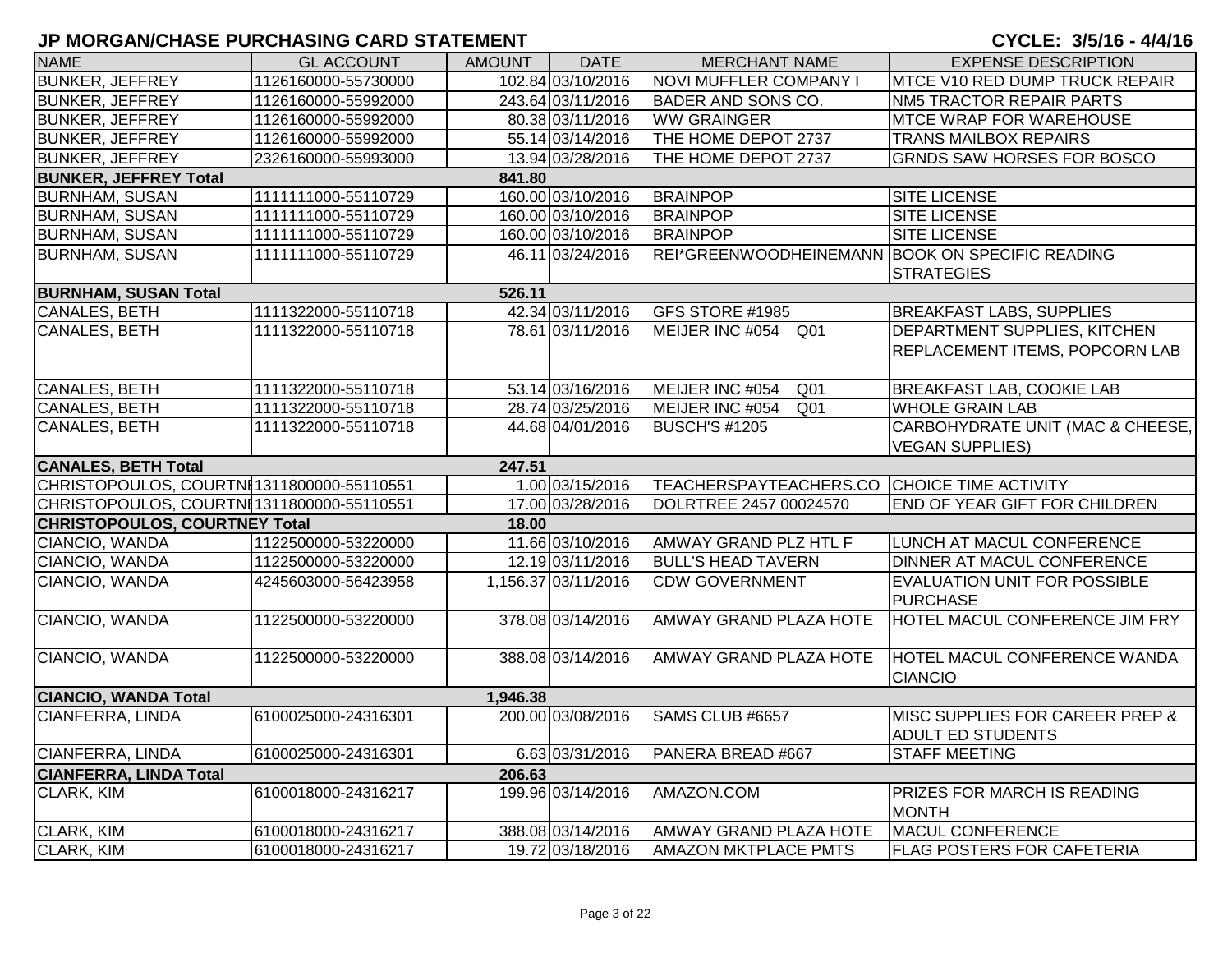| <b>NAME</b>                  | <b>GL ACCOUNT</b>   | <b>AMOUNT</b> | <b>DATE</b>          | <b>MERCHANT NAME</b>                     | <b>EXPENSE DESCRIPTION</b>             |
|------------------------------|---------------------|---------------|----------------------|------------------------------------------|----------------------------------------|
| <b>CLARK, KIM</b>            | 6100018000-24316217 |               | 52.95 03/22/2016     | MICHAELS STORES 2108                     | <b>BASKETS FOR MARCH IS READING</b>    |
|                              |                     |               |                      |                                          | <b>MONTH AND MAKERSPACE SUPPLIES</b>   |
|                              |                     |               |                      |                                          |                                        |
| CLARK, KIM                   | 6100018000-24316217 |               | 302.75 03/24/2016    | <b>JUNIOR LIBRARY GUI</b>                | <b>BOOKS ON SALE!</b>                  |
| <b>CLARK, KIM</b>            | 6100018000-24316217 |               | 41.97 03/24/2016     | PANERA BREAD #667                        | <b>BOOKS AND BAGELS</b>                |
| CLARK, KIM                   | 6100018000-24316217 |               | 62.22 03/25/2016     | <b>AMAZON MKTPLACE PMTS</b>              | <b>SUPPLIES FOR BREAKOUT EDU</b>       |
| CLARK, KIM                   | 6100018000-24316217 |               | 159.24 03/28/2016    | <b>FOLLETT SCHOOL SOLUTIO</b>            | <b>AUDIOBOOKS</b>                      |
| <b>CLARK, KIM</b>            | 6100018000-24316217 |               | 33.40 03/29/2016     | AMAZON.COM                               | PROFESSIONAL BOOKS - MAKING            |
|                              |                     |               |                      |                                          | <b>THINKING VISIBLE</b>                |
| <b>CLARK, KIM</b>            | 6100018000-24316217 |               | 9.98 03/31/2016      | AMAZON.COM                               | <b>BOOK FOR BOOK FAIR ORDER</b>        |
| <b>CLARK, KIM Total</b>      |                     | 1,270.27      |                      |                                          |                                        |
| COMB, ANDREW                 | 1124120000-55990000 |               | 28.37 03/07/2016     | <b>REMINDERBAND</b>                      | <b>WRISTBANDS FOR VISUAL REMINDERS</b> |
|                              |                     |               |                      |                                          | FOR STUDENTS UNDER A BEHAVIOR          |
|                              |                     |               |                      |                                          | PLAN TO FOLLOW THEIR PLAN              |
|                              |                     |               |                      |                                          |                                        |
| <b>COMB, ANDREW</b>          | 6100020000-24316770 |               | 8.49 03/10/2016      | <b>DUNKIN #336551</b><br>Q35             | <b>REFRESHMENTS FOR A PD TRAINING</b>  |
|                              |                     |               |                      |                                          | ON BACKWARD DESIGN                     |
| <b>COMB, ANDREW</b>          | 6100020000-24316770 |               | 8.49 03/11/2016      | <b>DUNKIN #336551</b><br>Q <sub>35</sub> | <b>REFRESHMENTS FOR A PD TRAINING</b>  |
|                              |                     |               |                      |                                          | ON BACKWARD DESIGN                     |
| COMB, ANDREW                 | 1124120000-57410000 |               | $-274.00$ 03/17/2016 | <b>PAYPAL *MEMSPA</b>                    | <b>REFUND FOR CANCELLED TRAINING</b>   |
| COMB, ANDREW                 | 6100020000-24316770 |               | 13.77 03/18/2016     | Q35<br><b>DUNKIN #336551</b>             | <b>REFRESHMENTS FOR A PD TRAINING</b>  |
|                              |                     |               |                      |                                          | ON BACKWARD DESIGN                     |
| COMB, ANDREW                 | 6100020000-24316770 |               | 27.75 04/01/2016     | <b>DUNKIN #336551</b><br>Q <sub>35</sub> | <b>REFRESHMENTS FOR A PD TRAINING</b>  |
|                              |                     |               |                      |                                          | ON BACKWARD DESIGN                     |
| <b>COMB, ANDREW Total</b>    |                     | $-187.13$     |                      |                                          |                                        |
| <b>COOLMAN, ROBERT</b>       | 1126160000-55992000 |               | 290.00 03/08/2016    | CONSERVA ELECTRIC SUPP                   | MTCE STOCK BALLASTS, WIRE              |
|                              |                     |               |                      |                                          | <b>CONNECTORS</b>                      |
| COOLMAN, ROBERT              | 1126160000-55992000 |               | 1.18 03/11/2016      | THE HOME DEPOT 2737                      | <b>MS KITCHEN HOTBOX</b>               |
| COOLMAN, ROBERT              | 1126160000-55992000 |               | 66.96 03/15/2016     | <b>CITY ELECTRIC SUPPLY</b>              | VO GYM AIR HANDLER OVERIDE             |
| COOLMAN, ROBERT              | 1126160000-55992000 |               | 136.13 03/15/2016    | <b>WW GRAINGER</b>                       | <b>VO KILN ROOM EXHAUST</b>            |
| <b>COOLMAN, ROBERT</b>       | 1126160000-55992000 |               | 23.67 03/21/2016     | <b>MENARDS WIXOM MI</b>                  | <b>MTCE STOCK VENT PIPES</b>           |
| <b>COOLMAN, ROBERT</b>       | 1126160000-55992000 |               | 160.00 03/30/2016    | CONSERVA ELECTRIC SUPP                   | <b>HS ELEVATOR LAMPS</b>               |
| <b>COOLMAN, ROBERT</b>       | 1126160000-55992000 |               | 76.44 03/31/2016     | <b>CITY ELECTRIC SUPPLY</b>              | <b>NM5 BOILER FUSES</b>                |
| <b>COOLMAN, ROBERT Total</b> |                     | 754.38        |                      |                                          |                                        |
| <b>DIATIKAR, CHRISTINE</b>   | 6100022000-24316099 |               | 24.95 03/10/2016     | A2HOSTING.COM                            | ROBOTICS WEBSITE 3/4/16-4/13/16        |
| <b>DIATIKAR, CHRISTINE</b>   | 6100020000-24316275 |               | 3,997.52 03/14/2016  | <b>HAZELDEN PUBLISHING 2</b>             | OLWEUS BULLYING PREVENTION             |
|                              |                     |               |                      |                                          | PROGRAM - 80 COPIES                    |
| <b>DIATIKAR, CHRISTINE</b>   | 6100014000-24316501 |               | 785.00 03/16/2016    | <b>MARQUIS THEATRE INC</b>               | PETER COTTONTAIL-KDG 3/18/16           |
| <b>DIATIKAR, CHRISTINE</b>   | 6100015000-24316501 |               | 323.00 03/18/2016    | <b>EMBROID ME</b>                        | SHIRTS, BALANCE INV 20825              |
| <b>DIATIKAR, CHRISTINE</b>   | 1429300000-54910000 |               | 3,054.55 03/21/2016  | PLYMOUTH NOVI 155                        | 1/16 TRAINING SERVICES                 |
| <b>DIATIKAR, CHRISTINE</b>   | 6100022000-24316099 |               | 4,000.00 03/23/2016  | <b>US FIRST</b><br>00 OF 00              | STATE CHAMPIONSHIP                     |
| <b>DIATIKAR, CHRISTINE</b>   | 1127170000-55710000 |               | 8,828.63 03/25/2016  | CORRIGAN OIL #2 - BRI                    | 2/18/16 DIESEL, 7500 GALS              |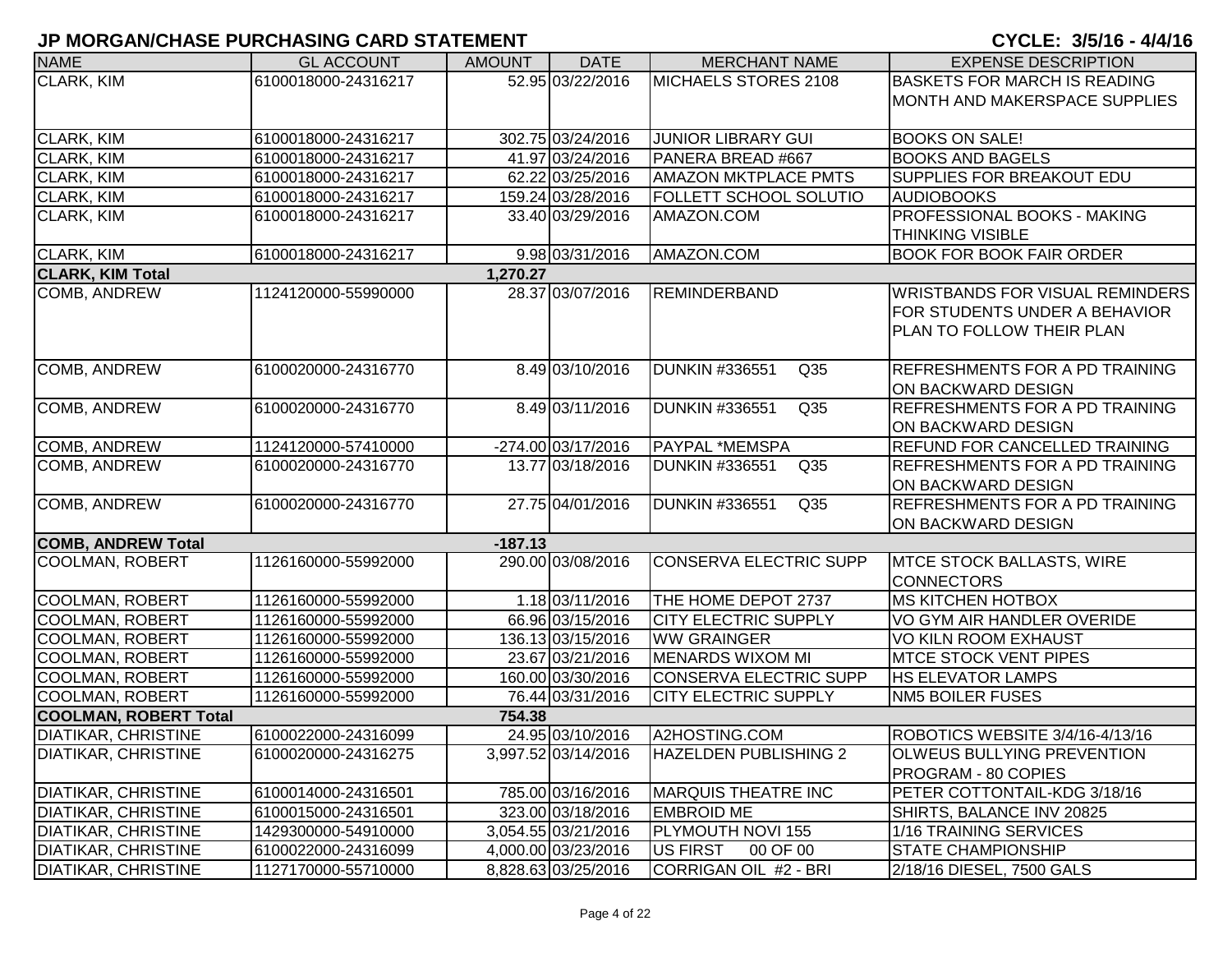| <b>NAME</b>                      | <b>GL ACCOUNT</b>   | <b>AMOUNT</b> | <b>DATE</b>          | <b>MERCHANT NAME</b>                          | <b>EXPENSE DESCRIPTION</b>                     |
|----------------------------------|---------------------|---------------|----------------------|-----------------------------------------------|------------------------------------------------|
| <b>DIATIKAR, CHRISTINE</b>       | 1127170000-55710000 |               | 10,280.60 04/04/2016 | CORRIGAN OIL #2 - BRI                         | 3/23/16 DIESEL, 7506 GAL                       |
| <b>DIATIKAR, CHRISTINE</b>       | 6100022000-24316190 |               | 16,025.00 04/04/2016 | <b>GREAT LK MOTORCOACH</b>                    | <b>GRAND RAPIDS &amp; TRAVERSE CITY</b>        |
|                                  |                     |               |                      |                                               | <b>TRANS AND TIPS</b>                          |
| <b>DIATIKAR, CHRISTINE</b>       | 6100022000-24316099 |               | 500.00 04/04/2016    | <b>HOLIDAY INNS</b>                           | <b>SAULT SAINTE MARIE LODGING</b>              |
| <b>DIATIKAR, CHRISTINE</b>       | 6100022000-24316099 |               | 500.00 04/04/2016    | <b>HOLIDAY INNS</b>                           | <b>SAULT SAINTE MARIE LODGING</b>              |
| <b>DIATIKAR, CHRISTINE</b>       | 6100022000-24316099 |               | 1,862.00 04/04/2016  | <b>HOLIDAY INNS</b>                           | <b>SAULT SAINTE MARIE LODGING</b>              |
| <b>DIATIKAR, CHRISTINE</b>       | 1429300000-54910000 |               | 3,054.55 04/04/2016  | PLYMOUTH NOVI 155                             | 2/16 TRAINING SERVICES                         |
| <b>DIATIKAR, CHRISTINE Total</b> |                     | 53,235.80     |                      |                                               |                                                |
| <b>DINKELMANN, KATY</b>          | 6100022000-24316129 |               | 400.68 03/14/2016    | TARGET.COM *                                  | <b>DANCE COSTUMES</b>                          |
| <b>DINKELMANN, KATY Total</b>    |                     | 400.68        |                      |                                               |                                                |
| <b>DIXON, KAREN</b>              | 2529700000-55910000 |               | 248.85 03/23/2016    | DMI* DELL K-12 PTR                            | PRINTER CARTRIDGE FOR HS AND MS                |
|                                  |                     |               |                      |                                               | <b>KITCHEN OFFICE PRINTERS</b>                 |
| <b>DIXON, KAREN Total</b>        |                     | 248.85        |                      |                                               |                                                |
| <b>DRAGOO, MICHAEL</b>           | 1126115000-54910000 |               | 512.00 03/24/2016    | <b>BASS</b>                                   | DF RM 106, 108 SENSOR ISSUE                    |
| <b>DRAGOO, MICHAEL</b>           | 1126160000-55992000 |               | 138.05 03/31/2016    | <b>BIRDX</b>                                  | HS BIRD DETERRENT FOR CHILLERS                 |
| <b>DRAGOO, MICHAEL Total</b>     |                     | 650.05        |                      |                                               |                                                |
| <b>FENCHEL, LISA</b>             | 1124118000-55910000 |               | 26.00 03/14/2016     | SURVEYMONKEY.COM                              | ON-LINE SUBSCRIPTION 3-12-16 THRU              |
|                                  |                     |               |                      |                                               | $4 - 11 - 16$                                  |
| <b>FENCHEL, LISA</b>             | 1124118000-55910000 |               | -119.00 03/22/2016   | PAYPAL *MEMSPA                                | CREDIT DUE TO CANCELLATION-SNOW                |
|                                  |                     |               |                      |                                               | <b>STORM</b>                                   |
| <b>FENCHEL, LISA Total</b>       |                     | $-93.00$      |                      |                                               |                                                |
| <b>FULAR, JAMES</b>              | 1126160000-55993000 |               | 350.25 03/07/2016    | <b>ANGELO'S WHOLESALE</b>                     | <b>DF SALT SPREADER</b>                        |
| <b>FULAR, JAMES</b>              | 1126160000-55993000 |               | 700.00 03/07/2016    | MARKS OUTDOOR POWER EQ OH NEW SNOW BLOWER     |                                                |
| <b>FULAR, JAMES</b>              | 1126111000-54910000 |               | 130.67 03/07/2016    | MARKS OUTDOOR POWER EQ VO SNOW BLOWER REPAIRS |                                                |
| <b>FULAR, JAMES</b>              | 1126160000-55992000 |               | 31.27 03/15/2016     | <b>FASTENAL COMPANY01</b>                     | HS PRESCHOOL/CARE PARKING SIGNS                |
|                                  |                     |               |                      |                                               |                                                |
| <b>FULAR, JAMES</b>              | 1126160000-55993000 |               | 1,936.85 03/17/2016  | <b>RESIDEX</b>                                | <b>GRNDS HS E PRACTICE FIELDS</b>              |
| <b>FULAR, JAMES</b>              | 1126160000-55993000 |               | 1,376.44 03/17/2016  | <b>RESIDEX</b>                                | <b>GRNDS DISTRICT WEED KILLER,</b>             |
|                                  |                     |               |                      |                                               | FERTILIZER                                     |
| <b>FULAR, JAMES</b>              | 1126160000-55993000 |               | 307.80 03/21/2016    |                                               | KORUSA(WWW.PESTRONG.COGRNDS LIQUID TURF GROWTH |
|                                  |                     |               |                      |                                               | <b>REGULATOR</b>                               |
| <b>FULAR, JAMES</b>              | 1126160000-55730000 |               | 186.14 03/21/2016    | <b>NOVI MUFFLER COMPANY I</b>                 | MTCE 2009 F-350 PICK UP EXHAUST                |
|                                  |                     |               |                      |                                               | <b>REPAIR</b>                                  |
| <b>FULAR, JAMES</b>              | 1126114000-54910000 |               | 294.33 03/28/2016    | MARKS OUTDOOR POWER EQ PV SWEEPER REPAIR      |                                                |
| <b>FULAR, JAMES Total</b>        |                     | 5,313.75      |                      |                                               |                                                |
| <b>FURLOW, SETH</b>              | 1111322730-55110000 |               | 17.00 03/07/2016     | <b>SQ *ARBOR SCIENTIFIC G</b>                 | <b>CHEMISTRY THERMOCHEM</b>                    |
| <b>FURLOW, SETH</b>              | 1711322000-55110614 |               | 129.99 03/07/2016    | <b>SQ *BACKYARD BRAINS</b>                    | <b>NEW NEUROBIOLOGY REQUIRED UNIT</b>          |
|                                  |                     |               |                      |                                               |                                                |
| <b>FURLOW, SETH</b>              | 1711322000-55110614 |               | 59.30 03/10/2016     | <b>FLINN SCIENTIFIC, I</b>                    | IB INTERNAL ASSESSMENT MATERIALS               |
|                                  |                     |               |                      |                                               |                                                |
| <b>FURLOW, SETH</b>              | 1711322000-55110614 |               | 44.06 03/15/2016     | <b>FLINN SCIENTIFIC, I</b>                    | IB BIOLOGY INTERNAL ASSESSMENT                 |
|                                  |                     |               |                      |                                               | <b>MATERIALS</b>                               |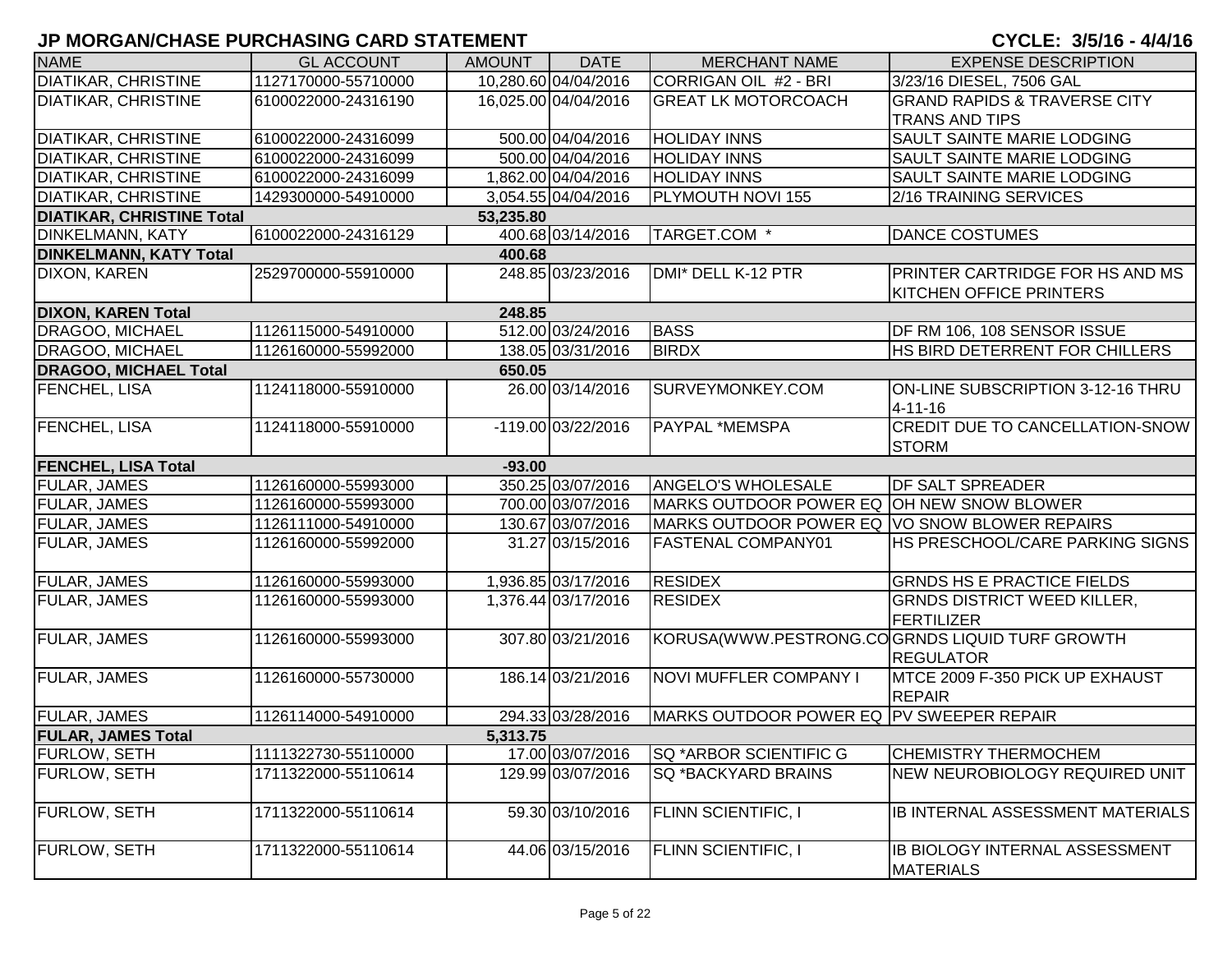# **JP MORGAN/CHASE PURCHASING CARD STATEMENT AND RESIDENT CONTROLLER TO A 4/4/16 - 4/4/16 - 3/5/16 - 4/4/16**

| CYCLE: 3/5/16 - 4/4/16 |  |  |
|------------------------|--|--|
|------------------------|--|--|

| <b>NAME</b>                               | <b>GL ACCOUNT</b>   | <b>AMOUNT</b> | <b>DATE</b>         | <b>MERCHANT NAME</b>                    | <b>EXPENSE DESCRIPTION</b>            |
|-------------------------------------------|---------------------|---------------|---------------------|-----------------------------------------|---------------------------------------|
| FURLOW, SETH                              | 1711322000-55110614 |               | 104.95 03/21/2016   | <b>EDVOTEK</b>                          | <b>DNA STAINING SUPPLIES</b>          |
| <b>FURLOW, SETH Total</b>                 |                     | 355.30        |                     |                                         |                                       |
| <b>GASIDLO, MEGAN</b>                     | 1111220730-55110000 |               | 31.00 03/18/2016    | TEACHERSPAYTEACHERS.CO SCIENCE SUPPLIES |                                       |
| <b>GASIDLO, MEGAN Total</b>               |                     | 31.00         |                     |                                         |                                       |
| <b>GERECKE, LORI</b>                      | 1111220730-55110000 |               | 22.55 03/07/2016    | MEIJER #245                             | <b>SCIENCE CONSUMABLES</b>            |
| <b>GERECKE, LORI</b>                      | 1111220730-55110000 |               | 11.57 03/08/2016    | MEIJER #245                             | <b>SCIENCE CONSUMABLES</b>            |
| <b>GERECKE, LORI Total</b>                |                     | 34.12         |                     |                                         |                                       |
| GILMORE, MEGAN                            | 1311800000-55110551 |               | 17.00 04/01/2016    | <b>TARGET</b><br>00014654               | <b>TEACHING SUPPLIES</b>              |
| <b>GILMORE, MEGAN Total</b>               |                     | 17.00         |                     |                                         |                                       |
| GONZALEZ-SHEERAN, MARQ6100020000-24316257 |                     |               | 57.00 03/07/2016    | <b>ALEX PIZZERIA</b>                    | PIZZA FOR ACTIVITY AFTERNOON          |
| GONZALEZ-SHEERAN, MAR06100020000-24316257 |                     |               | -12.25 03/07/2016   | KROGER #632                             | <b>EXTRA CUPS AND PAPER PRODUCTS</b>  |
|                                           |                     |               |                     |                                         | <b>RETURNED AS NOT NEEDED</b>         |
| GONZALEZ-SHEERAN, MAR06100020000-24316257 |                     |               | 200.00 03/16/2016   | <b>NICKANDERSON</b>                     | DJ FOR ACTIVITY AFTERNOON MARCH       |
|                                           |                     |               |                     |                                         | 4, 2016                               |
| GONZALEZ-SHEERAN, MARQ1111220730-55110000 |                     |               | 10.79 03/16/2016    | <b>TARGET</b><br>00014654               | MARSHMALLOW LAB SUPPLIES -            |
|                                           |                     |               |                     |                                         | <b>SCIENCE CLASS</b>                  |
| GONZALEZ-SHEERAN, MARQ1111220730-55110000 |                     |               | 7.19 03/21/2016     | 00014654<br><b>TARGET</b>               | <b>IVORY SOAP FOR MATTER LAB -</b>    |
|                                           |                     |               |                     |                                         | <b>SCIENCE</b>                        |
| GONZALEZ-SHEERAN, MARQ1111220730-55110000 |                     |               | 4.55 03/30/2016     | <b>TARGET</b><br>00014654               | <b>ALKA SELTZER FOR CONSERVATION</b>  |
|                                           |                     |               |                     |                                         | OF MASS LAB - SCIENCE                 |
| <b>GONZALEZ-SHEERAN, MARGARET Total</b>   |                     | 267.28        |                     |                                         |                                       |
| <b>GORDON, BRIAN</b>                      | 6100061000-24316275 |               | 60.12 03/07/2016    | <b>BENITOS PIZZA-NOVI</b>               | <b>LUNCH</b>                          |
| <b>GORDON, BRIAN</b>                      | 6100061000-24316104 |               | 34.21 03/14/2016    | EINSTEIN BROS BAGELS30                  | <b>BREAKFAST FOR KLAA</b>             |
| <b>GORDON, BRIAN</b>                      | 6100061000-24316104 |               | 37.17 03/14/2016    | <b>EINSTEIN BROS BAGELS30</b>           | <b>BREAKFAST MIDDLE SCHOOL LEAGUE</b> |
|                                           |                     |               |                     |                                         |                                       |
| <b>GORDON, BRIAN</b>                      | 6100061000-24316104 |               | 142.55 03/15/2016   | <b>HILTON GARDEN INN</b>                | <b>ROOM FOR STATE FINALS</b>          |
| GORDON, BRIAN                             | 6100061000-24316104 |               | 15.99 03/21/2016    | <b>GRAND TRAV RSRT FOOD/B</b>           | LUNCH AT MIAAA                        |
| GORDON, BRIAN                             | 6100061000-24316104 |               | 40.09 03/21/2016    | THE RIDGE MICROBREWERY                  | <b>DINNER AT MIAAA</b>                |
| GORDON, BRIAN                             | 6100061000-24316104 |               | 60.00 03/23/2016    | <b>MODE'S BUM STEER</b>                 | <b>DINNER AT MIAAA</b>                |
| <b>GORDON, BRIAN</b>                      | 6100061000-24316104 |               | 40.96 03/24/2016    | <b>GRAND TRAV RESORT &amp; SP</b>       | <b>DINNER AT MIAAA</b>                |
| GORDON, BRIAN                             | 1429300000-55997000 |               | 2,104.00 03/25/2016 | <b>TENNIS AND GOLF CO</b>               | UNIFORMS FOR TENNIS                   |
| <b>GORDON, BRIAN</b>                      | 6100061000-24316103 |               | 1,599.00 03/30/2016 | WWW.KROSSOVER.COM                       | <b>PROGRAM FOR LACROSSE</b>           |
| <b>GORDON, BRIAN</b>                      | 1429300000-56410000 |               | 2,118.09 03/31/2016 | <b>PALOS SPORTS</b>                     | <b>GIRLS LACROSSE EQUIPMENT</b>       |
| <b>GORDON, BRIAN Total</b>                |                     | 6,252.18      |                     |                                         |                                       |
| HANSEN, ANN                               | 1335100000-53220553 |               | 15.00 03/10/2016    | <b>APPELBAUM TRAINING INS</b>           | <b>CARE AIDE TRAINING</b>             |
| HANSEN, ANN                               | 1311800000-53220551 |               | 30.00 03/16/2016    | <b>APPELBAUM TRAINING INS</b>           | <b>PRESCHOOL TEACHER TRAINING</b>     |
| HANSEN, ANN                               | 1311800000-53220551 |               | 15.00 03/25/2016    | <b>APPELBAUM TRAINING INS</b>           | <b>PRESCHOOL AIDE TRAINING</b>        |
| <b>HANSEN, ANN Total</b>                  |                     | 60.00         |                     |                                         |                                       |
| HARVEY, JENNIFER                          | 1711322000-55110614 |               | 235.68 03/10/2016   | SSI*SCHOOL SPECIALTY                    | <b>IB ART SUPPLIES</b>                |
| HARVEY, JENNIFER                          | 1711322000-55110614 |               | 16.06 03/11/2016    | <b>STAPLES</b><br>00115659              | <b>IB ART SUPPLIES</b>                |
| HARVEY, JENNIFER                          | 1711322000-55110614 |               | 260.10 03/22/2016   | <b>DBC*BLICK ART MATERIAL</b>           | <b>IB ART SUPPLIES</b>                |
| <b>HARVEY, JENNIFER Total</b>             |                     | 511.84        |                     |                                         |                                       |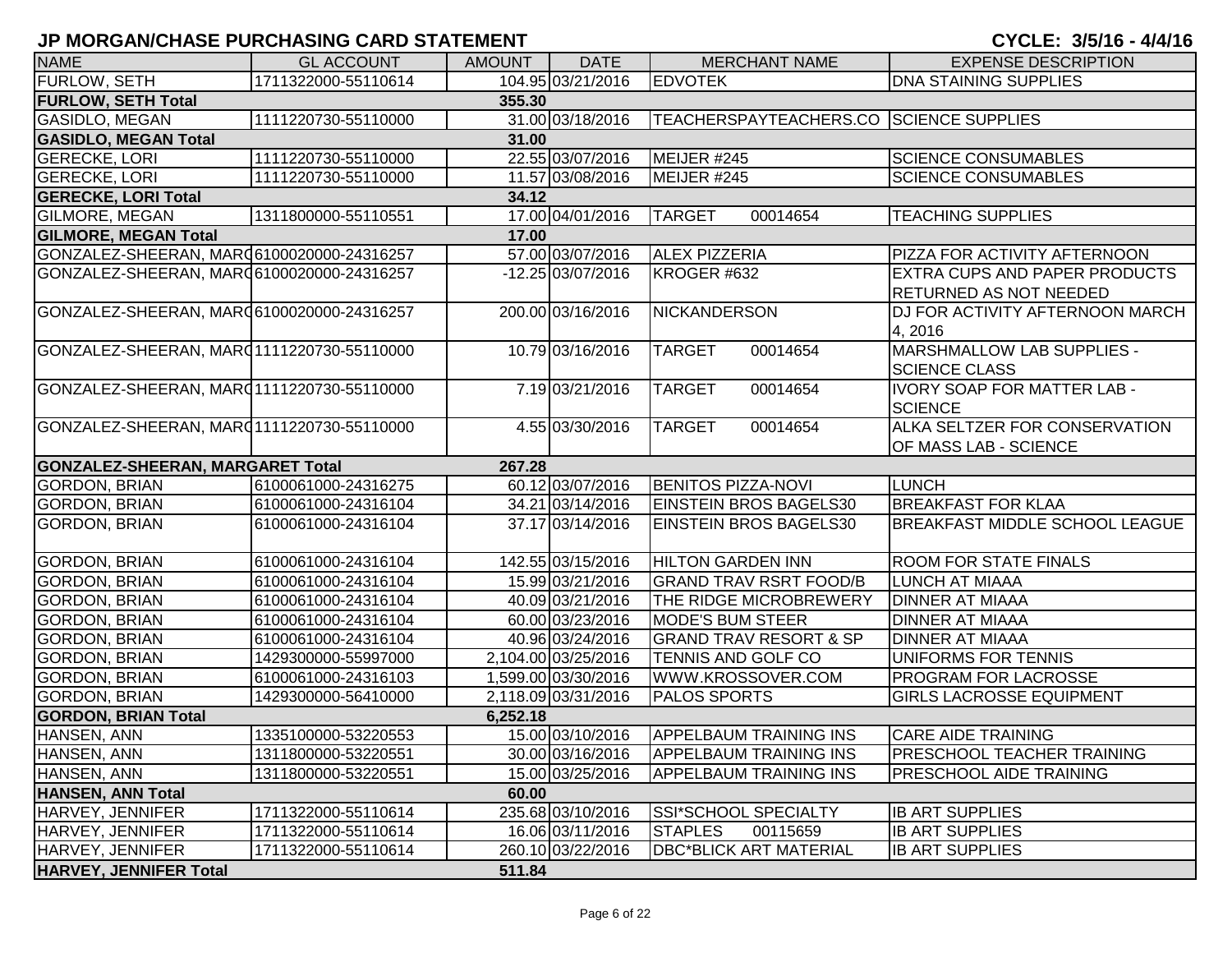| <b>NAME</b>                  | <b>GL ACCOUNT</b>   | <b>AMOUNT</b> | <b>DATE</b>       | <b>MERCHANT NAME</b>        | <b>EXPENSE DESCRIPTION</b>            |
|------------------------------|---------------------|---------------|-------------------|-----------------------------|---------------------------------------|
| HENDERSON, BETH              | 6100015000-24316501 |               | 476.00 03/11/2016 | PHOENIX LIVONIA THEATR      | <b>ROSHNEE VERMA-LAUREL PARK</b>      |
|                              |                     |               |                   |                             | <b>PLACE MOVIES/CONCESSIONS</b>       |
| HENDERSON, BETH              | 6100015000-24316501 |               | 595.00 03/11/2016 | PHOENIX LIVONIA THEATR      | <b>ROSHNEE VERMA-LAUREL PARK</b>      |
|                              |                     |               |                   |                             | <b>PLACE MOVIES/TICKETS</b>           |
| <b>HENDERSON, BETH</b>       | 1125200000-55910000 |               | 30.05 03/11/2016  | STAPLS7152549357000001      | <b>BUSINESS OFFICE SUPPLIES</b>       |
| HENDERSON, BETH              | 1125200000-57410000 |               | 135.00 03/14/2016 | <b>MSBO</b>                 | <b>MSBO MEMBERSHIP DUES-BETH</b>      |
|                              |                     |               |                   |                             | <b>HENDERSON</b>                      |
| <b>HENDERSON, BETH</b>       | 1111322000-55110000 |               | 516.70 03/14/2016 | STAPLS7152717740000001      | HS WHITE BOARD SUPPLIES-ORDERED       |
|                              |                     |               |                   |                             | <b>BY STEVE BARR</b>                  |
| <b>HENDERSON, BETH</b>       | 1125200000-53220000 |               | 320.00 03/15/2016 | <b>MSBO</b>                 | <b>IMSBO CONFERENCE REGISTRATION</b>  |
|                              |                     |               |                   |                             | <b>FEES-JODY MALBON</b>               |
| <b>HENDERSON, BETH</b>       | 1125200000-53220000 |               | 510.00 03/15/2016 | <b>MSBO</b>                 | <b>IMSBO CONFERENCE REGISTRATION</b>  |
|                              |                     |               |                   |                             | <b>FEES-BETH HENDERSON</b>            |
| <b>HENDERSON, BETH</b>       | 1111322000-55110000 |               | 75.36 03/16/2016  | STAPLS7152717740002001      | HS WHITE BOARD SUPPLIES-DAMAGED       |
|                              |                     |               |                   |                             | ITEMS, RE-SHIPPED AND CREDITED        |
|                              |                     |               |                   |                             |                                       |
| HENDERSON, BETH              | 1111322000-55110000 |               | -12.56 03/16/2016 | STAPLS7152717740003001      | HS WHITE BOARD SUPPLIES-DAMAGED       |
|                              |                     |               |                   |                             | <b>ITEMS, RE-SHIPPED AND CREDITED</b> |
|                              |                     |               |                   |                             |                                       |
| <b>HENDERSON, BETH</b>       | 1111322000-55110000 |               | 12.56 03/16/2016  | STAPLS7152717740004001      | HS WHITE BOARD SUPPLIES-DAMAGED       |
|                              |                     |               |                   |                             | <b>ITEMS, RE-SHIPPED AND CREDITED</b> |
|                              |                     |               |                   |                             |                                       |
| HENDERSON, BETH              | 6100020000-24316275 |               | 64.95 03/17/2016  | IN *PRINT & MARKETING       | <b>BANKING SUPPLIES 665 MS SA</b>     |
| <b>HENDERSON, BETH</b>       | 6100012000-24316501 |               | 61.13 03/17/2016  | IN *PRINT & MARKETING       | BANKING SUPPLIES 512 OH PTO           |
| <b>HENDERSON, BETH</b>       | 1111322000-55110000 |               | -75.36 03/21/2016 | STAPLS7152717740001001      | HS WHITE BOARD SUPPLIES-DAMAGED       |
|                              |                     |               |                   |                             | <b>ITEMS, RE-SHIPPED AND CREDITED</b> |
|                              |                     |               |                   |                             |                                       |
| <b>HENDERSON, BETH</b>       | 1111322000-55110000 |               | 75.36 03/25/2016  | STAPLS7152717740006001      | HS WHITE BOARD SUPPLIES-DAMAGED       |
|                              |                     |               |                   |                             | ITEMS, RE-SHIPPED AND CREDITED        |
|                              |                     |               |                   |                             |                                       |
| <b>HENDERSON, BETH Total</b> |                     | 2,784.19      |                   |                             |                                       |
| <b>HOLLY, SHEILA</b>         | 1123200000-53220000 |               | 180.00 03/21/2016 | <b>MASB</b>                 | MASB-ADMINISTRATIVE                   |
|                              |                     |               |                   |                             | PROFESSIONAL WORKSHOP, LANSING,       |
|                              |                     |               |                   |                             | MICHIGAN, 4/13/16                     |
| <b>HOLLY, SHEILA</b>         | 1123200000-53610000 |               | 42.36 03/30/2016  | <b>STAPLES</b><br>00115659  | <b>SPOY FOAM BOARD SIGN</b>           |
| <b>HOLLY, SHEILA</b>         | 1123200000-55910000 |               | 22.98 03/30/2016  | <b>STAPLES</b><br>00115659  | <b>OFFICE SUPPLIES</b>                |
| <b>HOLLY, SHEILA</b>         | 1123200000-53220000 |               | 25.00 04/01/2016  | EB 2016 CITY OF NOVI        | 2016 CITY OF NOVI, STATE OF THE       |
|                              |                     |               |                   |                             | CITY ADDRESS REGISTRATION, 5/3/16     |
| <b>HOLLY, SHEILA</b>         | 1123200000-57910000 |               | 21.20 04/01/2016  | KROGER #632                 | <b>SPOY SUPPLIES</b>                  |
| <b>HOLLY, SHEILA Total</b>   |                     | 291.54        |                   |                             |                                       |
| <b>HOSKINS, DIANE</b>        | 6100025000-24316301 |               | 110.70 03/08/2016 | <b>RED OLIVE XV</b>         | <b>STUDENT DINNER</b>                 |
| <b>HOSKINS, DIANE</b>        | 1613200361-55110514 |               | 41.48 03/09/2016  | <b>AMAZON MKTPLACE PMTS</b> | <b>ESL TEACHER CARDS</b>              |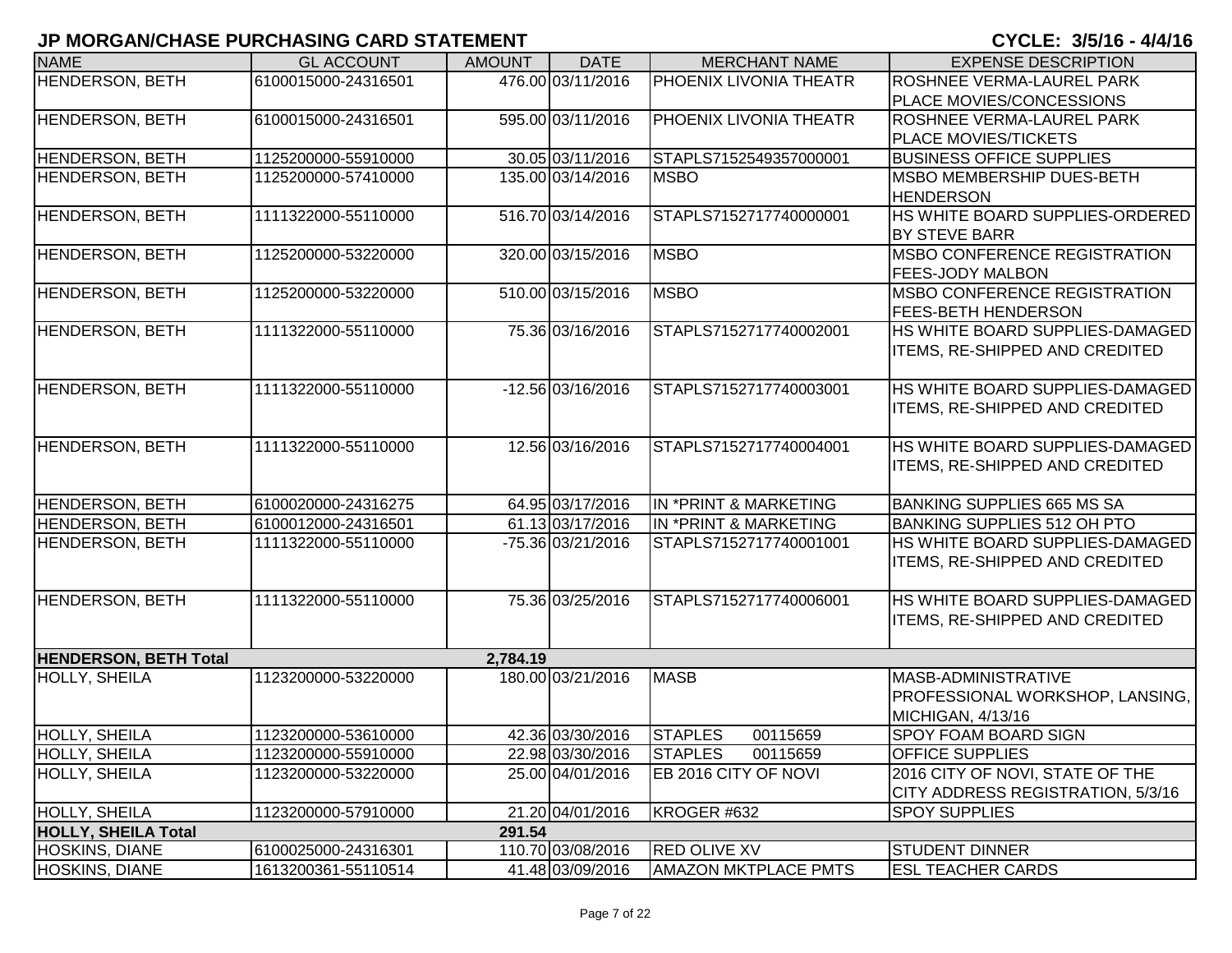| <b>NAME</b>                 | <b>GL ACCOUNT</b>   | <b>AMOUNT</b> | <b>DATE</b>       | <b>MERCHANT NAME</b>          | <b>EXPENSE DESCRIPTION</b>                                       |
|-----------------------------|---------------------|---------------|-------------------|-------------------------------|------------------------------------------------------------------|
| HOSKINS, DIANE              | 6100025000-24316301 |               | 92.98 03/09/2016  | <b>RED OLIVE XV</b>           | <b>STUDENT DINNER</b>                                            |
| <b>HOSKINS, DIANE</b>       | 6100025000-24316301 |               | 105.35 03/15/2016 | <b>RED OLIVE XV</b>           | <b>STUDENT DINNER</b>                                            |
| HOSKINS, DIANE              | 6100025000-24316301 |               | 133.41 03/15/2016 | SAMS CLUB #6657               | <b>STUDENT SNACKS</b>                                            |
| HOSKINS, DIANE              | 6100025000-24316301 |               | 125.54 03/16/2016 | <b>RED OLIVE XV</b>           | <b>STUDENT DINNER</b>                                            |
| HOSKINS, DIANE              | 6100025000-24316301 |               | 87.43 03/18/2016  | MEIJER INC #122 Q01           | <b>STUDENT SNACKS</b>                                            |
| HOSKINS, DIANE              | 6100025000-24316301 |               | 111.70 03/18/2016 | PANERA BREAD #608009          | <b>ESL BIRTHDAY CELEBRATION</b>                                  |
| HOSKINS, DIANE              | 6100025000-24316301 |               | 110.65 03/22/2016 | <b>RED OLIVE XV</b>           | <b>STUDENT DINNER</b>                                            |
| <b>HOSKINS, DIANE</b>       | 6100025000-24316301 |               | 110.70 03/23/2016 | <b>RED OLIVE XV</b>           | <b>STUDENT DINNER</b>                                            |
| <b>HOSKINS, DIANE</b>       | 1613200361-55110514 |               | 220.41 03/25/2016 | STAPLS7153288436000001        | <b>SUPPLIES</b>                                                  |
| <b>HOSKINS, DIANE</b>       | 1613200361-55110514 |               | 77.78 03/25/2016  | STAPLS7153288631000001        | <b>SUPPLIES</b>                                                  |
| HOSKINS, DIANE              | 6100025000-24316301 |               | 128.56 03/29/2016 | COTTAGE INN PIZZA NOVI        | <b>STUDENT DINNER</b>                                            |
| HOSKINS, DIANE              | 1622100361-53220000 |               | 147.00 03/29/2016 | <b>MACAE</b>                  | <b>TEACHER ESL PROFESSIONAL</b>                                  |
|                             |                     |               |                   |                               | <b>DEVELOPMENT</b>                                               |
| <b>HOSKINS, DIANE</b>       | 6100025000-24316301 |               | 32.37 03/29/2016  | SAMS CLUB #6657               | <b>STUDENT SNACKS</b>                                            |
| HOSKINS, DIANE              | 6100025000-24316301 |               | 15.49 03/30/2016  | MEIJER INC #122 Q01           | <b>STUDENT SNACKS</b>                                            |
| <b>HOSKINS, DIANE</b>       | 6100025000-24316301 |               | 111.76 03/30/2016 | <b>RED OLIVE XV</b>           | <b>STUDENT DINNER</b>                                            |
| <b>HOSKINS, DIANE Total</b> |                     | 1,763.31      |                   |                               |                                                                  |
| <b>HOURIGAN, MARK</b>       | 1111322000-55110723 |               | 111.80 03/07/2016 | <b>STEVE WEISS MUSIC INC</b>  | PURCHASE OF NEW DRUM HEADS FOR<br><b>DRUM SET</b>                |
| <b>HOURIGAN, MARK</b>       | 1111322000-55110723 |               | 11.98 03/14/2016  | <b>STAPLES</b><br>00115659    | PURCHASE OF BINDING COMBS FOR<br><b>MUSIC SCORES</b>             |
| <b>HOURIGAN, MARK</b>       | 1111322000-55110723 |               | 90.99 03/17/2016  | J W PEPPER AND SON INC        | PURCHASE OF SUMMER RESOUNDING<br><b>FOR CONCERT BAND</b>         |
| <b>HOURIGAN, MARK</b>       | 1111322000-55110723 |               | 81.10 03/21/2016  | EJAZZLINES.COM                | PURCHASE OF DON'T GET AROUND<br>MUCH ANYMORE FOR JAZZ BAND       |
| <b>HOURIGAN, MARK</b>       | 1111322000-55110723 |               | 28.99 04/01/2016  | <b>GCI* WOODWIND</b>          | PURCHASE OF FRENCH HORN MUTE<br>FOR WIND ENSEMBLE                |
| HOURIGAN, MARK              | 1111322000-55110723 |               | 109.33 04/01/2016 | J W PEPPER AND SON INC        | PURCHASE OF TONE AND TECHNIQUE<br><b>BOOKS FOR CONCERT BANDS</b> |
| <b>HOURIGAN, MARK Total</b> |                     | 434.19        |                   |                               |                                                                  |
| JUOPPERI, JOHN              | 1126160000-55992000 |               | 182.00 03/08/2016 | <b>REDFORD LOCK COMPANY I</b> | <b>HS TEACHERS LOUNGE</b>                                        |
| JUOPPERI, JOHN              | 1126160000-55992000 |               | 103.74 03/10/2016 | <b>ETNA DISTRIBUTORS WIXO</b> | <b>HS ROOF</b>                                                   |
| JUOPPERI, JOHN              | 1126160000-55992000 |               | 13.54 03/14/2016  | THE HOME DEPOT 2737           | HS RM 227 SCREEN                                                 |
| <b>JUOPPERI, JOHN</b>       | 1126160000-55992000 |               | 158.00 03/30/2016 | <b>REDFORD LOCK COMPANY I</b> | <b>MS LOCK</b>                                                   |
| JUOPPERI, JOHN Total        |                     | 457.28        |                   |                               |                                                                  |
| KNIAZ, SHARON               | 1111220730-55110000 |               | 26.89 03/07/2016  | <b>BUSCH'S INC</b>            | <b>SCIENCE SUPPLIES</b>                                          |
| KNIAZ, SHARON               | 1111220730-55110000 |               | 8.96 03/15/2016   | <b>TARGET</b><br>00008722     | <b>SCIENCE SUPPLIES</b>                                          |
| KNIAZ, SHARON               | 1111220730-55110000 |               | -9.73 03/15/2016  | 00008722<br><b>TARGET</b>     | <b>SCIENCE SUPPLIES</b>                                          |
| KNIAZ, SHARON               | 1111220730-55110000 |               | 9.73 03/15/2016   | <b>TARGET</b><br>00008722     | <b>SCIENCE SUPPLIES</b>                                          |
| KNIAZ, SHARON               | 1111220730-55110000 |               | 187.71 03/30/2016 | <b>FLINN SCIENTIFIC, I</b>    | <b>SCIENCE SUPPLIES</b>                                          |
| <b>KNIAZ, SHARON Total</b>  |                     | 223.56        |                   |                               |                                                                  |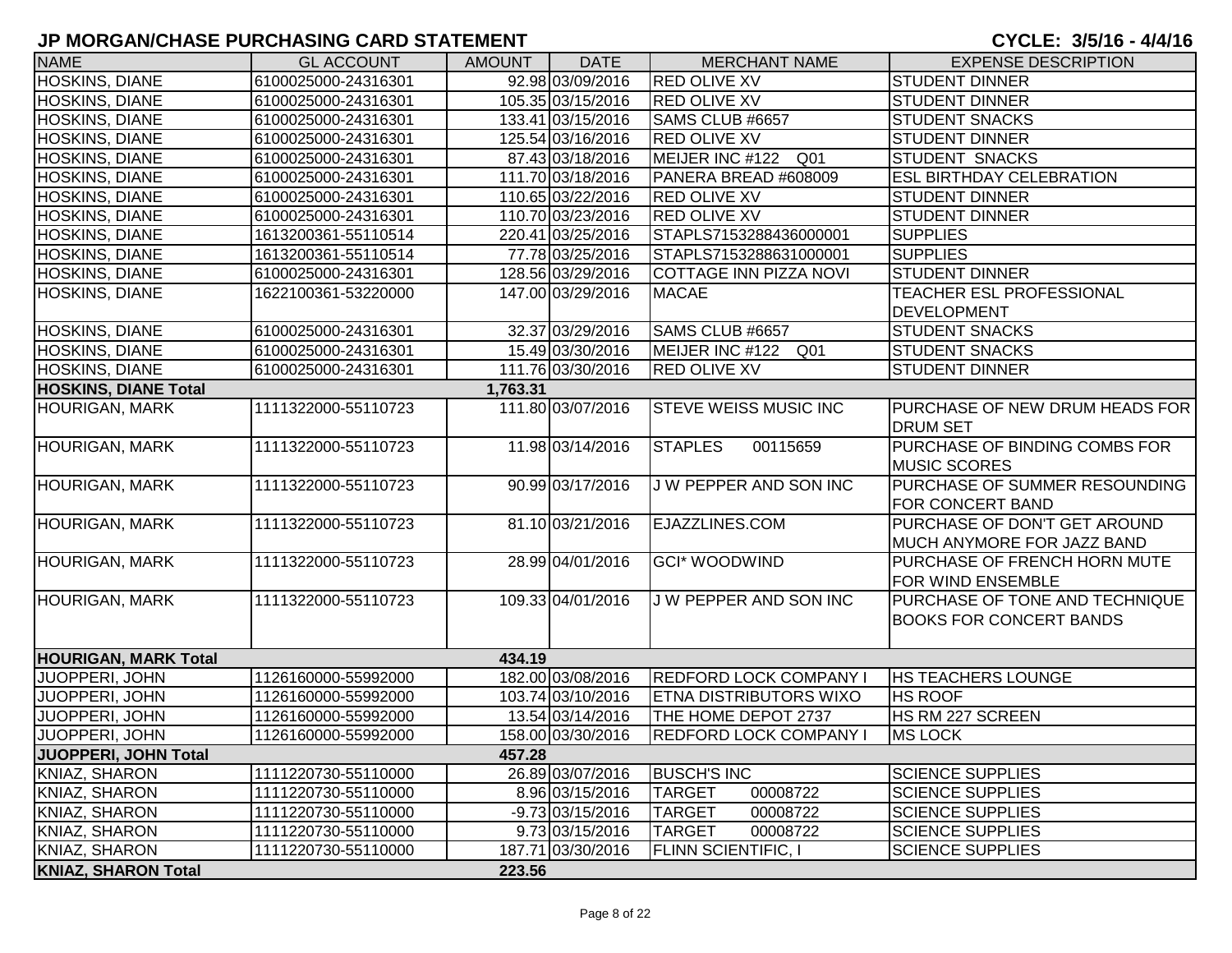| <b>NAME</b>                      | <b>GL ACCOUNT</b>   | <b>AMOUNT</b> | <b>DATE</b>       | <b>MERCHANT NAME</b>          | <b>EXPENSE DESCRIPTION</b>                    |
|----------------------------------|---------------------|---------------|-------------------|-------------------------------|-----------------------------------------------|
| KOBROSSY, THERESE                | 1335100000-55110553 |               | 34.00 03/10/2016  | MEIJER INC #122 Q01           | <b>CLASSROOM SUPPLIES: DRY/ERASE</b>          |
|                                  |                     |               |                   |                               | MARKERS, FILE FOLDERS AND                     |
|                                  |                     |               |                   |                               | <b>CLEANING SUPPLIES</b>                      |
| KOBROSSY, THERESE                | 1335100000-55110553 |               | 43.71 03/11/2016  | 00115659<br><b>STAPLES</b>    | <b>SCHOOL SUPPLIES: MAGNETS AND</b>           |
|                                  |                     |               |                   |                               | <b>HOOK MAGNETS FOR BULLETIN</b>              |
|                                  |                     |               |                   |                               | <b>BOARDS</b>                                 |
| <b>KOBROSSY, THERESE Total</b>   |                     | 77.71         |                   |                               |                                               |
| KORTLANDT, PATRICIA              | 6100011000-24316501 |               | 615.85 03/14/2016 | <b>COURTYARD BY MARRIOTT</b>  | <b>LODGING FOR MADCAP PUPPET</b><br>PRESENTER |
| KORTLANDT, PATRICIA              | 6100011000-24316501 |               | 119.90 03/16/2016 | <b>FITNESS FINDERS INC</b>    | TOE TOKENS FOR MILEAGE CLUB                   |
| <b>KORTLANDT, PATRICIA Total</b> |                     | 735.75        |                   |                               |                                               |
| LAINE, MARGARET                  | 1711322000-55110614 |               | 414.45 03/21/2016 | <b>FOLLETT SCHOOL SOLUTIO</b> | IB MAY 2015 AND NOVEMBER 2015                 |
|                                  |                     |               |                   |                               | EXAMINATIONS CD'S FOR IB STAFF                |
|                                  |                     |               |                   |                               | REFERENCE                                     |
| LAINE, MARGARET                  | 6100022000-24316105 |               | 57.18 03/24/2016  | THE FRENCH LAUNDRY            | LUNCH FOR 3 STAFF ON DAY LONG                 |
|                                  |                     |               |                   |                               | TRIP TO LAPEER HIGH SCHOOL FOR                |
|                                  |                     |               |                   |                               | <b>AP CAPTSTONE</b>                           |
| LAINE, MARGARET                  | 6100022000-24316105 |               | 325.00 03/25/2016 | COLLEGEBOARD*PRODUCTS         | <b>ANNUAL PARTICIPATION FEE</b>               |
| <b>LAINE, MARGARET Total</b>     |                     | 796.63        |                   |                               |                                               |
| LALONDE, LUCAS                   | 1129900000-55990000 |               | 14.76 03/08/2016  | JIMMY JOHNS - 1659            | <b>CREW MEAL FOR 3/6 RENTAL EVENT</b>         |
| LALONDE, LUCAS                   | 1129900000-54910000 |               | 23.70 03/08/2016  | JIMMY JOHNS - 1659            | <b>CREW MEAL 3/6 RENTAL EVENT</b>             |
| LALONDE, LUCAS                   | 1129900000-54910000 |               | 14.43 03/15/2016  | JIMMY JOHNS - 1659            | <b>CREW MEAL 3/13 RENTAL EVENT</b>            |
| LALONDE, LUCAS                   | 1129900000-55990000 |               | 135.61 03/18/2016 | <b>STAGELIGHTINGSTORE</b>     | CYC GEL FOR REST OF SEASON                    |
| LALONDE, LUCAS                   | 1129900000-55990000 |               | 13.25 03/23/2016  | AMAZON.COM                    | HIGH HEAT TAPE FOR CYC UNITS                  |
| LALONDE, LUCAS                   | 1129900000-55990000 |               | 7.41 03/24/2016   | AMAZON.COM                    | CHINA MARKER FOR WRITING ON GEL               |
| LALONDE, LUCAS                   | 1129900000-54910000 |               | 29.98 03/28/2016  | THE HOME DEPOT 2725           | METAL FOLIO FOR AUD DOCUMENTS                 |
| LALONDE, LUCAS                   | 1129900000-55990000 |               | 45.39 03/29/2016  | <b>AMAZON MKTPLACE PMTS</b>   | AUDIO CABLES FOR AUDS                         |
| LALONDE, LUCAS                   | 1129900000-55990000 |               | 42.39 03/31/2016  | <b>BEST BUY MHT 00004176</b>  | SWITCH TO FIX LIGHTING SYSTEM                 |
| <b>LALONDE, LUCAS Total</b>      |                     | 326.92        |                   |                               |                                               |
| LAMBERT, ELIZABETH               | 1126122000-54910000 |               | 609.00 03/07/2016 | <b>DE-CAL INC</b>             | <b>HS ENTRANCE #21 HEATER</b>                 |
| LAMBERT, ELIZABETH               | 4126170951-54110000 |               | 723.40 03/07/2016 | <b>DE-CAL INC</b>             | TRANS WASH BAY INFRARED HEATER                |
| LAMBERT, ELIZABETH               | 1126122000-54910000 |               | 658.00 03/07/2016 | <b>DE-CAL INC</b>             | <b>HS BOILER ROOM #1 WATER LEAKS,</b>         |
|                                  |                     |               |                   |                               | RM 250 WATER LEAK                             |
| LAMBERT, ELIZABETH               | 1126118000-54910000 |               | 98.00 03/07/2016  | <b>DE-CAL INC</b>             | NM5 RM 515 COLD                               |
| LAMBERT, ELIZABETH               | 1126114000-54910000 |               | 315.00 03/07/2016 | <b>DE-CAL INC</b>             | PV RM 213 HOT                                 |
| LAMBERT, ELIZABETH               | 4126115951-54110000 |               | 990.96 03/07/2016 | <b>DE-CAL INC</b>             | <b>DF RM 216 NO CFM STATUS</b>                |
| LAMBERT, ELIZABETH               | 4126120951-54110000 |               | 511.00 03/07/2016 | <b>DE-CAL INC</b>             | MS RM 204 HOT                                 |
| LAMBERT, ELIZABETH               | 1126160000-55992000 |               | 600.00 03/07/2016 | <b>NICHOLS</b>                | <b>DISTRICT TOWEL DISPENSERS</b>              |
| LAMBERT, ELIZABETH               | 1126160000-54910000 |               | 100.00 03/10/2016 | <b>ARC - MI MADISON HGTS</b>  | <b>IMTCE SKYSITE MONTHLY USER FEE</b>         |
| LAMBERT, ELIZABETH               | 1126111000-54910000 |               | 960.00 03/10/2016 | <b>DE-CAL INC</b>             | VO TUNE BOILER #2                             |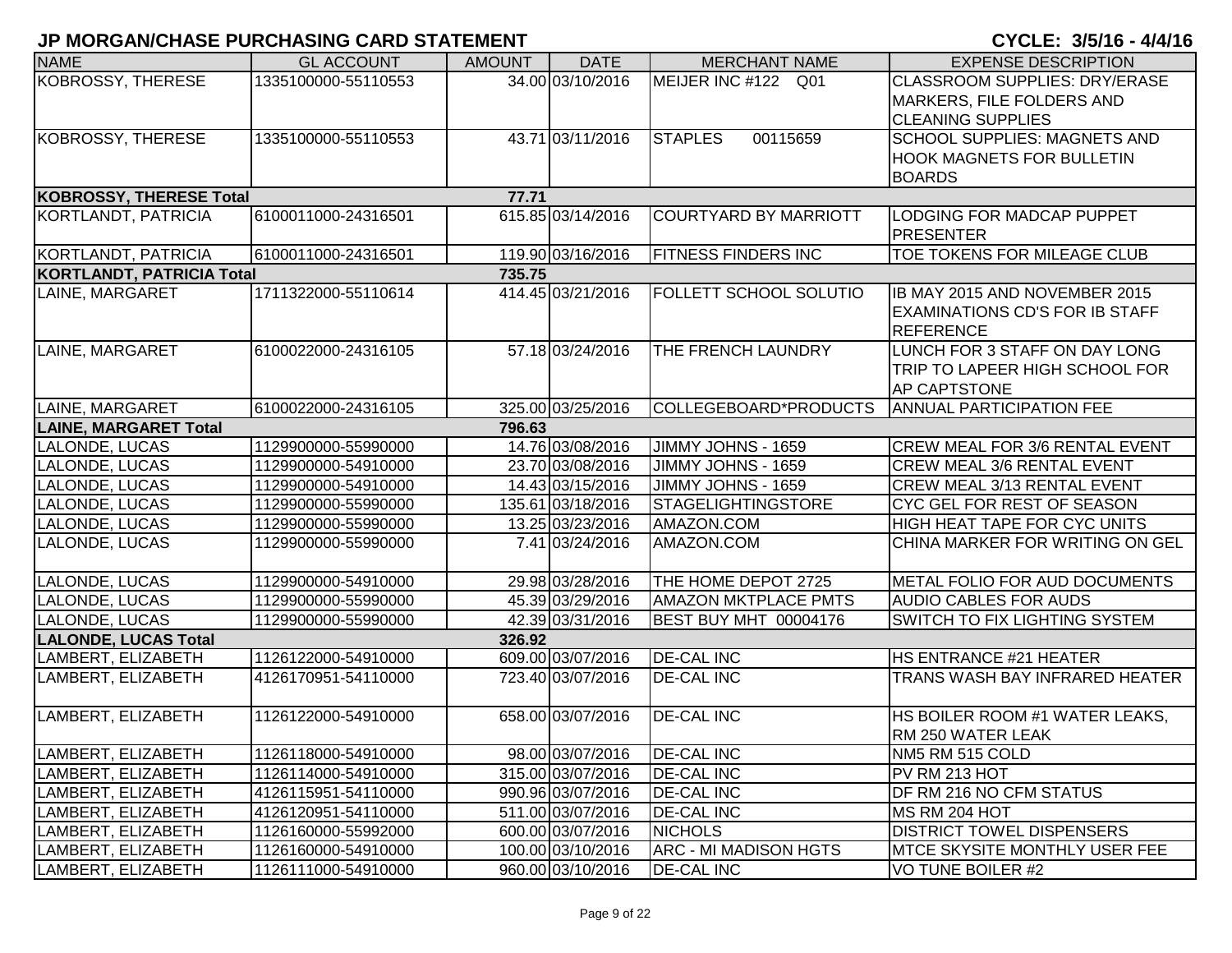| <b>NAME</b>        | <b>GL ACCOUNT</b>   | <b>AMOUNT</b> | <b>DATE</b>         | <b>MERCHANT NAME</b>              | <b>EXPENSE DESCRIPTION</b>                        |
|--------------------|---------------------|---------------|---------------------|-----------------------------------|---------------------------------------------------|
| LAMBERT, ELIZABETH | 1126160000-55992000 |               | 335.00 03/10/2016   | IN *AQUATIC SOURCE, LL            | <b>HS POOL CHLORINE</b>                           |
| LAMBERT, ELIZABETH | 1126122000-54910000 |               | 140.00 03/10/2016   | IN *AQUATIC SOURCE, LL            | <b>HS POOL MTCE VISIT</b>                         |
| LAMBERT, ELIZABETH | 1126122000-54910000 |               | 358.00 03/10/2016   | IN *SECURE DOORS LLC              | HS ATRIUM OVERHEAD DOOR                           |
| LAMBERT, ELIZABETH | 1126160000-54910000 |               | 39.98 03/10/2016    | <b>QUALITY FIRST AID &amp; SA</b> | <b>MTCE FIRST AID KIT</b>                         |
| LAMBERT, ELIZABETH | 1126160000-55710000 |               | 615.28 03/11/2016   | CORRIGAN OIL #2 - BRI             | <b>MTCE FUEL</b>                                  |
| LAMBERT, ELIZABETH | 4126114951-54110000 |               | 805.00 03/11/2016   | <b>DE-CAL INC</b>                 | <b>PV RM 301</b>                                  |
| LAMBERT, ELIZABETH | 4126115951-54110000 |               | 874.00 03/11/2016   | <b>DE-CAL INC</b>                 | <b>DF VAV BOX</b>                                 |
| LAMBERT, ELIZABETH | 1126105000-54910000 |               | 266.00 03/11/2016   | <b>DE-CAL INC</b>                 | <b>PS COLD ROOMS</b>                              |
| LAMBERT, ELIZABETH | 4126120951-54110000 |               | 462.00 03/11/2016   | <b>DE-CAL INC</b>                 | MS RM 502 BLOWER MOTOR,<br><b>ACTUATOR</b>        |
| LAMBERT, ELIZABETH | 4126111951-54110000 |               | 660.35 03/11/2016   | <b>DE-CAL INC</b>                 | <b>VO BEARING ASSEMBLY</b>                        |
| LAMBERT, ELIZABETH | 4126122951-54110000 |               | 4,788.86 03/14/2016 | <b>DE-CAL INC</b>                 | HS AHU-E1NO FAN STATUS, CP-17                     |
|                    |                     |               |                     |                                   | BEARING ASSY, CP-15 SLEEVE ASSY                   |
| LAMBERT, ELIZABETH | 4126115951-54110000 |               | 1,085.00 03/14/2016 | <b>DE-CAL INC</b>                 | DF AHU-A1 NO FAN STATUS, HW VALVE                 |
|                    |                     |               |                     |                                   | <b>BODY, ACTUATOR</b>                             |
| LAMBERT, ELIZABETH | 4126114951-54110000 |               | 658.00 03/14/2016   | <b>DE-CAL INC</b>                 | PV RM 301 NOISEY SUPPLY FAN                       |
| LAMBERT, ELIZABETH | 1126114000-54910000 |               | 98.00 03/14/2016    | <b>DE-CAL INC</b>                 | PV RMS 301 & 315 COLD                             |
| LAMBERT, ELIZABETH | 4126114951-54110000 |               | 854.00 03/14/2016   | <b>DE-CAL INC</b>                 | PV RM 301 HW ACTUATOR                             |
| LAMBERT, ELIZABETH | 4126120951-54110000 |               | 462.00 03/14/2016   | <b>DE-CAL INC</b>                 | MS RM 502 SMOKE SMELL                             |
| LAMBERT, ELIZABETH | 4126122951-54110000 |               | 658.00 03/14/2016   | <b>DE-CAL INC</b>                 | <b>HS POOL 3-WAY BELIMO</b>                       |
| LAMBERT, ELIZABETH | 4126122951-54110000 |               | 1,610.00 03/14/2016 | <b>DE-CAL INC</b>                 | HS SHOP AREA LEAKS, POOL & DIVING<br><b>BOARD</b> |
| LAMBERT, ELIZABETH | 4126122951-54110000 |               | 462.00 03/14/2016   | <b>DE-CAL INC</b>                 | <b>HS BOYS SHOWER</b>                             |
| LAMBERT, ELIZABETH | 4126122951-54110000 |               | 1,806.00 03/14/2016 | <b>DE-CAL INC</b>                 | HS WEST BUS ENTRANCE HOT WATER<br>COIL            |
| LAMBERT, ELIZABETH | 4126122951-54110000 |               | 1,898.29 03/14/2016 | <b>DE-CAL INC</b>                 | HS AHU-G1 HW RECIRC PUMP LEAK                     |
| LAMBERT, ELIZABETH | 1126120000-54910000 |               | 170.00 03/15/2016   | NATIONAL TIME                     | NM5 SMOKE DETECTOR TROUBLE                        |
| LAMBERT, ELIZABETH | 1126160000-55992000 |               | 87.56 03/18/2016    | <b>AIRGASS NORTH</b>              | <b>MTCE WELDING</b>                               |
| LAMBERT, ELIZABETH | 1126100000-54910829 |               | 3,287.75 03/18/2016 | <b>ARCH ENVIRONMENTAL GRO</b>     | <b>DISTRICT STORM WATER</b><br><b>MANAGEMENT</b>  |
| LAMBERT, ELIZABETH | 1126160000-54910000 |               | 281.53 03/18/2016   | <b>ARCH ENVIRONMENTAL GRO</b>     | <b>DISTRICT LAMP RECYCLING</b>                    |
| LAMBERT, ELIZABETH | 1126160000-55730000 |               | 28.81 03/18/2016    | NAPA PARTS M-2                    | <b>MTCE TRUCK 24 TRAILER WIRE</b>                 |
| LAMBERT, ELIZABETH | 1126161000-53840000 |               | 603.25 03/18/2016   | <b>REPUBLIC SERVICES TRAS</b>     | MTCE, HS ROLLOFFS                                 |
| LAMBERT, ELIZABETH | 1126160000-54910000 |               | 2,781.00 03/22/2016 | <b>ARCH ENVIRONMENTAL GRO</b>     | <b>IMTCE HAZARDOUS WASTE REMOVAL</b>              |
| LAMBERT, ELIZABETH | 4245214000-56312000 |               | 3,500.00 03/22/2016 | <b>PROTECTION ONE ALARM</b>       | <b>PV ALARM SYSTEM</b>                            |
| LAMBERT, ELIZABETH | 4245212000-56312000 |               | 836.00 03/22/2016   | PROTECTION ONE ALARM              | <b>OH ALARM SYSTEM</b>                            |
| LAMBERT, ELIZABETH | 1126160000-55992000 |               | 942.03 03/22/2016   | THERMALNETICS, INC.               | <b>PV MUSIC ROOM</b>                              |
| LAMBERT, ELIZABETH | 1126101000-54910000 |               | 149.71 03/23/2016   | <b>DETROIT ELEVATOR COMPA</b>     | <b>ESB ELEVATOR MAINTENANCE</b>                   |
| LAMBERT, ELIZABETH | 4126118951-54110000 |               | 625.00 03/23/2016   | MICHIGAN STUMP REMOVAL            | <b>NM TREE WORK</b>                               |
| LAMBERT, ELIZABETH | 1126660000-54934000 |               | 10.00 03/24/2016    | PROTECTION ONE ALARM              | <b>ESB ALARM SERVICE</b>                          |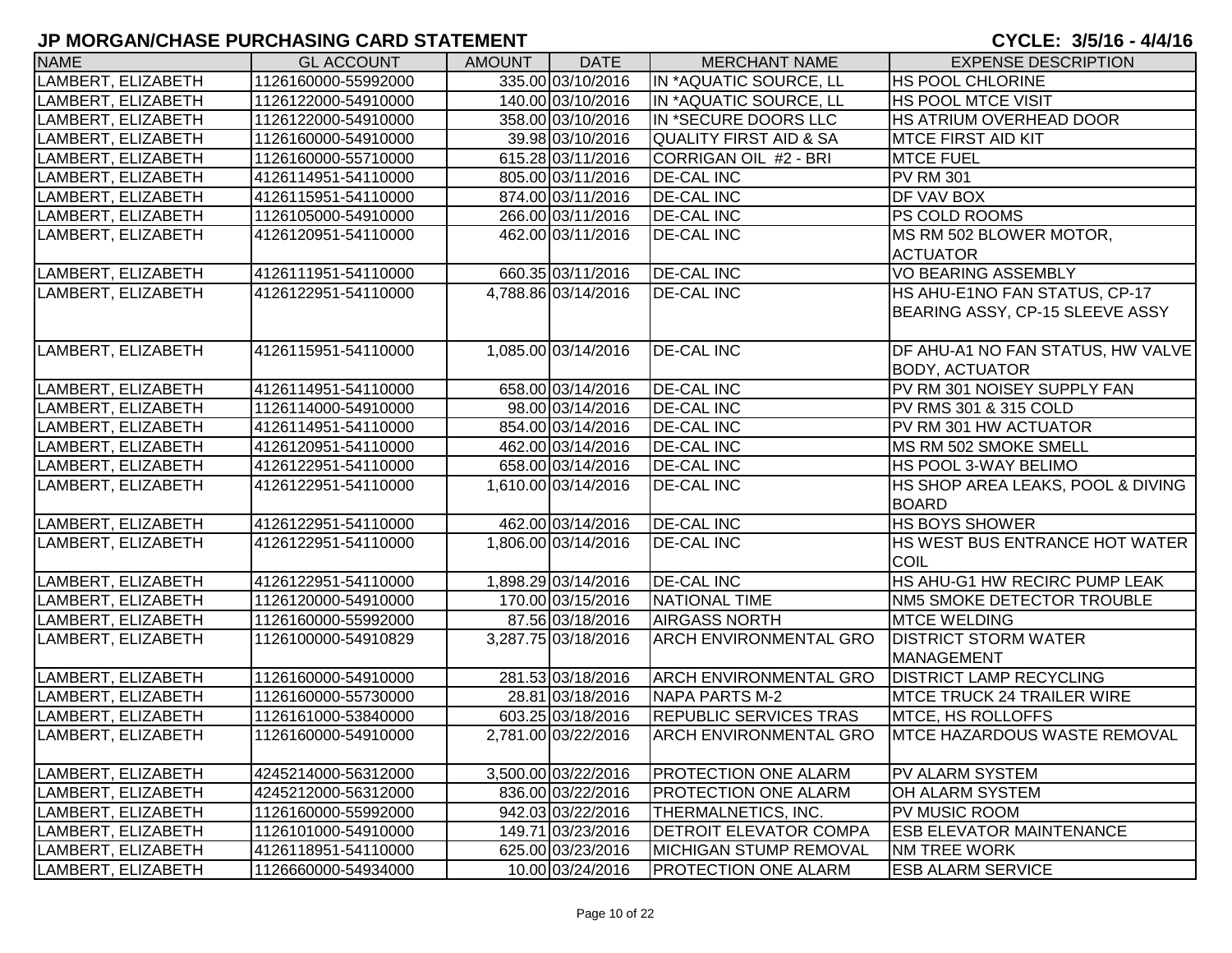| <b>NAME</b>                     | <b>GL ACCOUNT</b>   | <b>AMOUNT</b> | <b>DATE</b>         | <b>MERCHANT NAME</b>                             | <b>EXPENSE DESCRIPTION</b>                                                                |
|---------------------------------|---------------------|---------------|---------------------|--------------------------------------------------|-------------------------------------------------------------------------------------------|
| LAMBERT, ELIZABETH              | 1126660000-54934000 |               | 949.25 03/24/2016   | <b>PROTECTION ONE ALARM</b>                      | <b>DISTRICT ALARM SERVICE</b>                                                             |
| LAMBERT, ELIZABETH              | 1126160000-54910000 |               | 839.72 03/29/2016   | <b>ARCH ENVIRONMENTAL GRO</b>                    | <b>DISTRICT LAMP, MEDICAL WASTE</b><br><b>RECYCLING</b>                                   |
| LAMBERT, ELIZABETH              | 1126160000-54910000 |               | 429.50 03/29/2016   | ARCH ENVIRONMENTAL GRO                           | <b>DISTRICT UST HAZARDOUS WASTE</b><br><b>CONSULTING</b>                                  |
| LAMBERT, ELIZABETH              | 1126161000-53840000 |               | 3,061.90 03/29/2016 | <b>WASTE MGMT WM EZPAY</b>                       | <b>DISTRICT WASTE REMOVAL</b>                                                             |
| LAMBERT, ELIZABETH              | 2326161000-53840000 |               | 1,020.64 03/29/2016 | <b>WASTE MGMT WM EZPAY</b>                       | <b>DISTRICT WASTE REMOVAL - REC</b><br><b>MILLAGE</b>                                     |
| LAMBERT, ELIZABETH              | 1126160000-55710000 |               | 159.97 03/30/2016   | CORRIGAN OIL #2 - BRI                            | <b>MTCE FUEL</b>                                                                          |
| LAMBERT, ELIZABETH              | 1126122000-54910000 |               | 556.52 03/30/2016   | THYSSENKRUPPELEVATOR W   HS ELEVATOR MAINTENANCE |                                                                                           |
| LAMBERT, ELIZABETH              | 1126118000-54910000 |               | 195.00 03/31/2016   | IN *ALL CITY ROOTER                              | <b>NM6 RESTROOM SNAKING</b>                                                               |
| LAMBERT, ELIZABETH              | 1126122000-54910000 |               | 335.00 03/31/2016   | IN *AQUATIC SOURCE, LL                           | HS POOL MAINTENANCE VISIT, FISHER<br><b>VALVE INSPECTION</b>                              |
| LAMBERT, ELIZABETH              | 1126111000-55991000 |               | 509.99 04/04/2016   | <b>NICHOLS</b>                                   | <b>VO CUSTODIAL SUPPLIES</b>                                                              |
| LAMBERT, ELIZABETH              | 1126114000-55991000 |               | 485.34 04/04/2016   | <b>NICHOLS</b>                                   | PV CUSTODIAL SUPPLIES                                                                     |
| LAMBERT, ELIZABETH              | 1126118000-55991000 |               | 517.07 04/04/2016   | <b>NICHOLS</b>                                   | <b>NM6 CUSTODIAL SUPPLIES</b>                                                             |
| LAMBERT, ELIZABETH              | 1126122000-55991000 |               | 2,748.05 04/04/2016 | <b>NICHOLS</b>                                   | HS CUSTODIAL SUPPLIES                                                                     |
| LAMBERT, ELIZABETH              | 1126113000-55991000 |               | 707.38 04/04/2016   | <b>NICHOLS</b>                                   | <b>NW CUSTODIAL SUPPLIES</b>                                                              |
| LAMBERT, ELIZABETH              | 1126120000-55991000 |               | 1,151.39 04/04/2016 | <b>NICHOLS</b>                                   | <b>MS CUSTODIAL SUPPLIES</b>                                                              |
| LAMBERT, ELIZABETH              | 1126118000-55991000 |               | 809.80 04/04/2016   | <b>NICHOLS</b>                                   | <b>NM5 CUSTODIAL SUPPLIES</b>                                                             |
| LAMBERT, ELIZABETH              | 1126115000-55991000 |               | 514.45 04/04/2016   | <b>NICHOLS</b>                                   | <b>DF CUSTODIAL SUPPLIES</b>                                                              |
| LAMBERT, ELIZABETH              | 1126112000-55991000 |               | 361.00 04/04/2016   | <b>NICHOLS</b>                                   | OH CUSTODIAL SUPPLIES                                                                     |
| LAMBERT, ELIZABETH              | 1126160000-55991000 |               | 729.06 04/04/2016   | <b>NICHOLS</b>                                   | <b>MTCE CUSTODIAL SUPPLIES</b>                                                            |
| <b>LAMBERT, ELIZABETH Total</b> |                     | 53,884.79     |                     |                                                  |                                                                                           |
| LANEY, CHRISTOPHER              | 6100020000-24316247 |               | 172.91 03/15/2016   | <b>STAPLES</b><br>00115659                       | <b>CLASS SUPPLIES FOR PROJECTS</b>                                                        |
| <b>LANEY, CHRISTOPHER Total</b> |                     | 172.91        |                     |                                                  |                                                                                           |
| <b>LASH, NANCY</b>              | 6100014000-24316275 |               | 55.79 03/07/2016    | COTTAGE INN PIZZA NOVI                           | <b>PRINCIPAL'S DISTRICT MEETING</b>                                                       |
| <b>LASH, NANCY</b>              | 1111114000-55110702 |               | 84.15 03/10/2016    | <b>DBC*BLICK ART MATERIAL</b>                    | <b>ART ROOM MATERIALS</b>                                                                 |
| <b>LASH, NANCY</b>              | 1111114000-55110708 |               | 50.00 03/10/2016    | <b>DUNCAN DISPOSAL SYSTEM</b>                    | <b>DISPOSAL SERVICE</b>                                                                   |
| <b>LASH, NANCY</b>              | 1124114000-57410000 |               | -119.00 03/10/2016  | PAYPAL *MEMSPA                                   | REFUND DUE TO JENIFER MICHOS NOT<br><b>ATTENDING CONFERENCE DUE TO</b><br><b>SICKNESS</b> |
| <b>LASH, NANCY</b>              | 1111114000-55110708 |               | 36.40 03/18/2016    | STAPLS7152836993000001                           | <b>CLASSROOM SUPPLIES</b>                                                                 |
| <b>LASH, NANCY</b>              | 6100014000-24316501 |               | 1,325.00 03/21/2016 | THINKING MAPS INC                                | THINKING MAPS ELL - PTO REIMBURSE                                                         |
| <b>LASH, NANCY</b>              | 6100014000-24316501 |               | 210.00 03/22/2016   | <b>DBC*BLICK ART MATERIAL</b>                    | <b>ART SUPPLIES - PTO REIMBURSE</b>                                                       |
| LASH, NANCY                     | 6100014000-24316501 |               | 431.52 03/22/2016   | TRINITY COACH                                    | 2 FIELD TRIPS TO LANSING CAPITOL -<br><b>PTO REIMBURSE</b>                                |
| <b>LASH, NANCY</b>              | 1111114000-53220000 |               | 35.00 03/29/2016    | <b>MACOMB INTRMDT SCH DIS</b>                    | 1 PRINCIPAL 1 TEACHER GALILEO<br><b>CONFERENCE</b>                                        |
| <b>LASH, NANCY</b>              | 1111114000-53220000 |               | 35.00 03/29/2016    | MACOMB INTRMDT SCH DIS                           | 1 PRINCIPAL AND 1 TEACHER -<br><b>GALILEO SUMMER CONFERENCE</b>                           |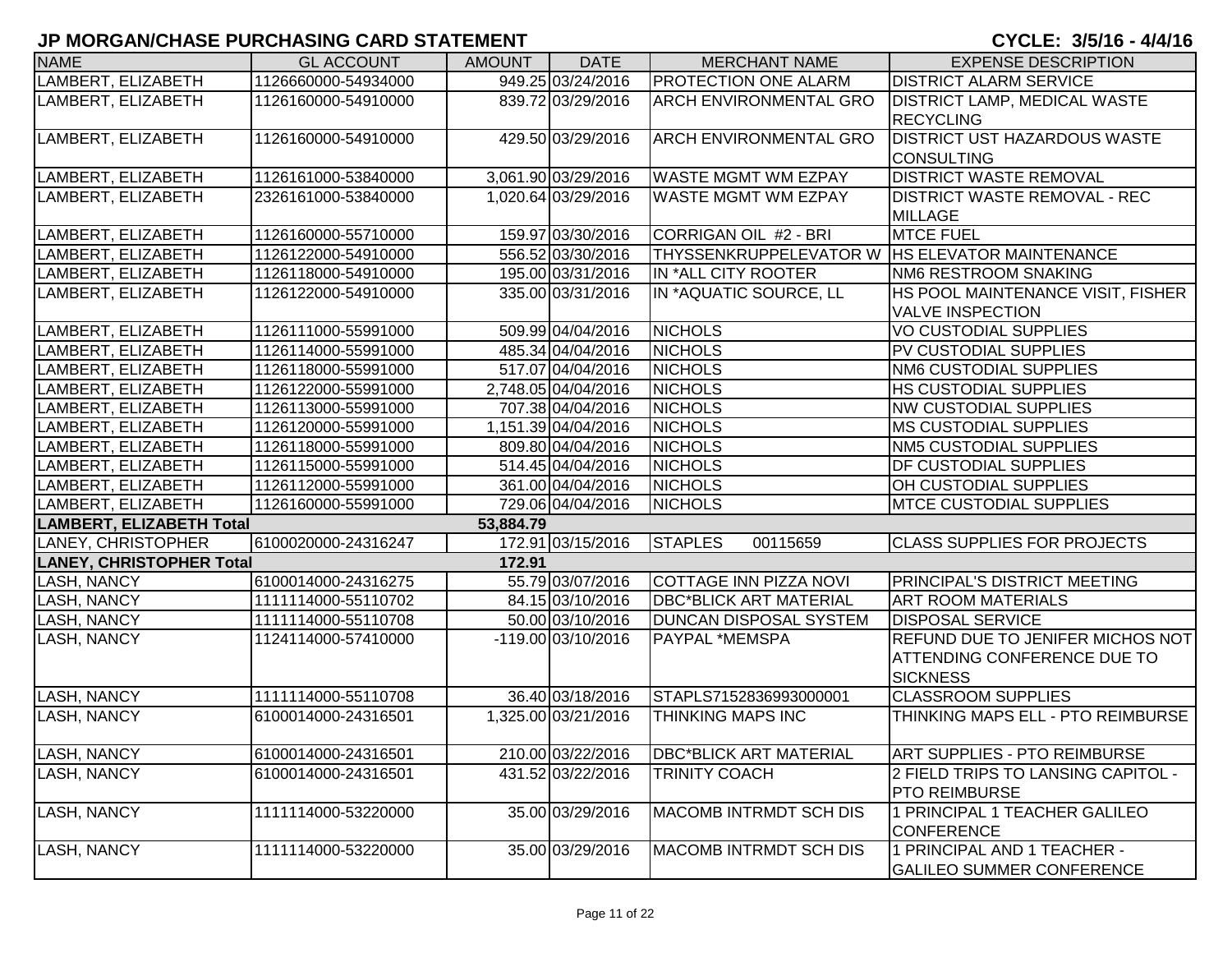| <b>NAME</b>                    | <b>GL ACCOUNT</b>   | <b>AMOUNT</b> | <b>DATE</b>          | <b>MERCHANT NAME</b>               | <b>EXPENSE DESCRIPTION</b>                                                                                                                                       |
|--------------------------------|---------------------|---------------|----------------------|------------------------------------|------------------------------------------------------------------------------------------------------------------------------------------------------------------|
| <b>LASH, NANCY</b>             | 1111114000-55110708 |               | 37.50 03/30/2016     | STAPLS7153520009000001             | <b>CLASSROOM SUPPLIES</b>                                                                                                                                        |
| <b>LASH, NANCY</b>             | 1124114000-55910000 |               | 39.49 04/01/2016     | STAPLS7153563615000001             | <b>OFFICE SUPPLY</b>                                                                                                                                             |
| <b>LASH, NANCY</b>             | 1111114000-55110708 |               | 40.36 04/01/2016     | STAPLS7153586063000002             | <b>CLASSROOM SUPPLIES</b>                                                                                                                                        |
| <b>LASH, NANCY Total</b>       |                     | 2,261.21      |                      |                                    |                                                                                                                                                                  |
| LUSSENDEN, ASHLEY              | 1311800000-55110551 |               | 13.43 03/30/2016     | MEIJER INC #122<br>Q <sub>01</sub> | <b>SCIENCE EXPERIMENT</b>                                                                                                                                        |
| <b>LUSSENDEN, ASHLEY Total</b> |                     | 13.43         |                      |                                    |                                                                                                                                                                  |
| MARRA, KELLY                   | 1611851343-55110000 |               | 53.00 03/07/2016     | DOLRTREE 179 00001792              | <b>SUPPLIES</b>                                                                                                                                                  |
| MARRA, KELLY                   | 1611851343-55110000 |               | 64.00 04/01/2016     | <b>DNR OUTDOOR ADVEN CENT</b>      | THIS WAS FOR OUR FIELD TRIP TO<br>THE OUTDOOR ADVENTURE CENTER                                                                                                   |
| MARRA, KELLY                   | 1611851343-55110000 |               | 24.60 04/01/2016     | MEIJER INC #054<br>Q01             | <b>SUPPLIES</b>                                                                                                                                                  |
| MARRA, KELLY                   | 1611851343-55110000 |               | 70.67 04/04/2016     | BARNES & NOBLE #2830               | <b>SUPPLIES</b>                                                                                                                                                  |
| MARRA, KELLY                   | 1611851343-55110000 |               | 98.14 04/04/2016     | LAKESHORE LEARNING #45             | <b>SUPPLIES</b>                                                                                                                                                  |
| <b>MARRA, KELLY Total</b>      |                     | 310.41        |                      |                                    |                                                                                                                                                                  |
| MATSON, MELISSA                | 1711220000-55110611 |               | 4,067.51 03/14/2016  | <b>SCHOLASTIC INC. KEY 6</b>       | SUMMER READING BOOKS (D.<br><b>STOTLER ORDER)</b>                                                                                                                |
| MATSON, MELISSA                | 4245622000-56420000 |               | 2,982.72 03/14/2016  | <b>TFS*FISHER SCI HUS</b>          | <b>SCIENCE MICROSCOPES FOR NOVI</b><br><b>HIGH SCHOOL</b>                                                                                                        |
| <b>MATSON, MELISSA</b>         | 4245622000-56420000 |               | 1,491.36 03/14/2016  | <b>TFS*FISHER SCI HUS</b>          | <b>SCIENCE MICROSCOPES FOR NOVI</b><br><b>HIGH SCHOOL</b>                                                                                                        |
| MATSON, MELISSA                | 4245618000-56420000 |               | 11,185.20 03/14/2016 | <b>TFS*FISHER SCI HUS</b>          | <b>SCIENCE MICROSCOPES FOR NOVI</b><br><b>MEADOWS</b>                                                                                                            |
| <b>MATSON, MELISSA</b>         | 1622100686-55110000 |               | 2,738.00 03/14/2016  | <b>WISCONSIN CENTER FO</b>         | WIDA MODEL GRADE KITS (K-8)                                                                                                                                      |
| <b>MATSON, MELISSA</b>         | 1622100686-55110000 |               | 1,045.00 03/16/2016  |                                    | CROSSCULTURALDEVELOPME TITLE III TEACHING MATERIALS                                                                                                              |
| MATSON, MELISSA                | 1722100000-57410611 |               | 90.00 03/16/2016     | PHI DELTA KAPPA INTL I             | <b>ANNUAL SUBSCRIPTION FOR RJ</b><br><b>WEBBER</b>                                                                                                               |
| <b>MATSON, MELISSA</b>         | 1722200000-54910611 |               | 3,424.12 03/17/2016  | FOLLETT SCHOOL SOLUTIO             | <b>DESTINY DISTRICT TEXTBOOK</b><br>LICENCE (K-8 BUILDINGS)                                                                                                      |
| <b>MATSON, MELISSA</b>         | 1122500000-54905000 |               | 6,132.12 03/17/2016  | FOLLETT SCHOOL SOLUTIO             | DESTINY DISTRICT MEMBER LICENCE<br>RENEWAL (ALL BUILDINGS), DESTINY<br>TEXTBOOK LICENSE (HIGH SCHOOL),<br>AND TITLEPEEK ONLINE RENEWAL (ALL<br><b>BUILDINGS)</b> |
| MATSON, MELISSA                | 1125200000-53220000 |               | 25.00 04/01/2016     | EB 2016 CITY OF NOVI               | 2016 CITY OF NOVI STATE OF THE CITY<br><b>ADDRESS EVENT</b>                                                                                                      |
| <b>MATSON, MELISSA</b>         | 1722100000-57910611 |               | 293.00 04/04/2016    | <b>MARIA'S DELI</b>                | LUNCH FOR ANCILLARY SUPPORT<br>STAFF MEETING ON 4/01/16                                                                                                          |
| <b>MATSON, MELISSA Total</b>   |                     | 33,474.03     |                      |                                    |                                                                                                                                                                  |
| MCDONALD, SUSAN                | 6100015000-24316501 |               | 255.13 03/09/2016    | <b>DIRECT ADVANTAGE</b>            | SHELVES FOR JULIE ALLISTON                                                                                                                                       |
| MCDONALD, SUSAN                | 6100015000-24316275 |               | 50.00 03/09/2016     | JIMMY JOHNS - 1659 - E             | LUNCH FOR HUMANEX STAFF                                                                                                                                          |
| MCDONALD, SUSAN                | 6100015000-24316501 |               | 221.16 03/29/2016    | RGS PAY*                           | SHELVES FOR JENNA MAYNARD                                                                                                                                        |
| MCDONALD, SUSAN                | 1122215000-55990000 |               | 56.14 03/31/2016     | <b>AMSTERDAM PRNT &amp; LITHO</b>  | CALENDAR REFILLS 2016-2017 SCHOOL<br><b>YEAR</b>                                                                                                                 |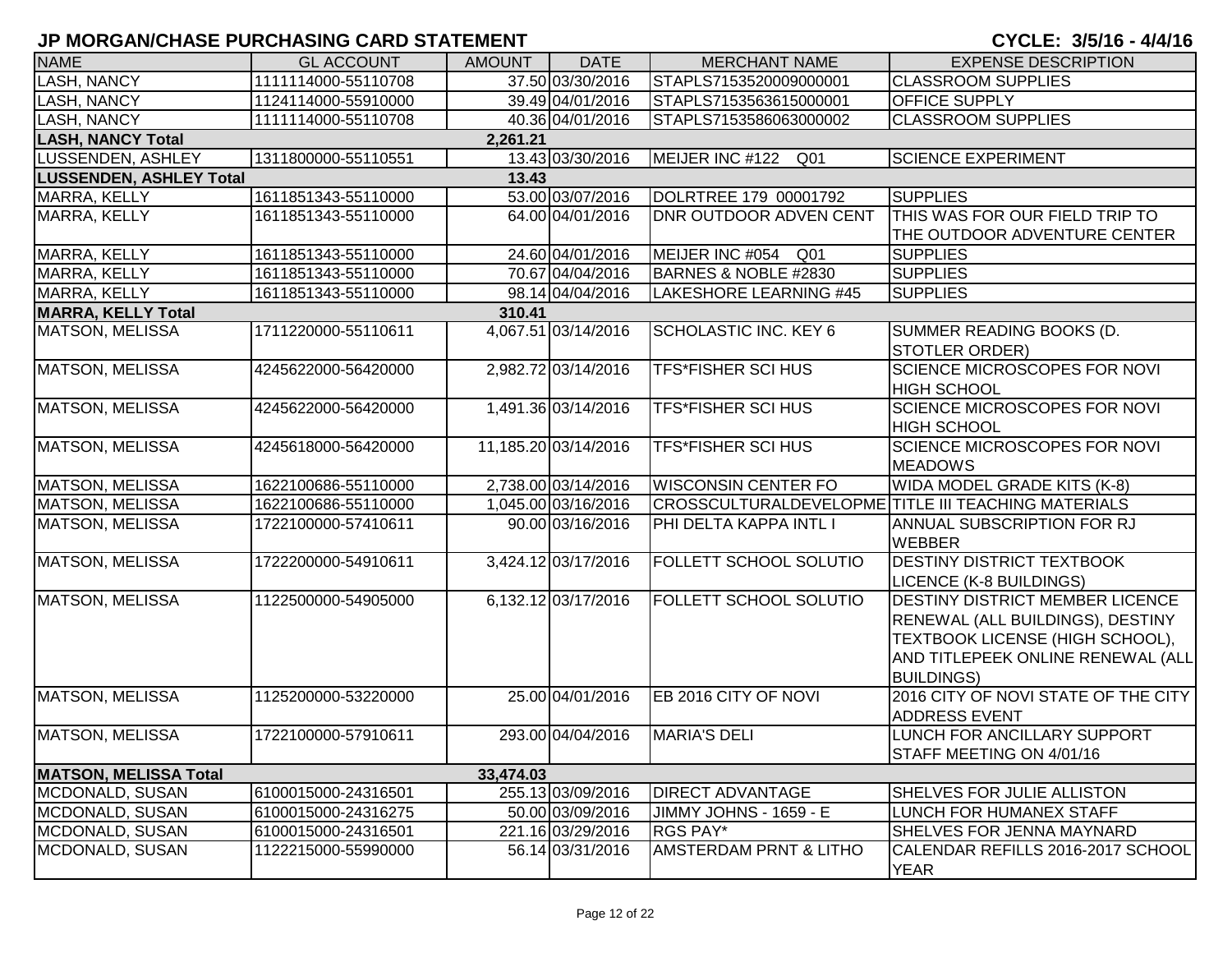| <b>NAME</b>                            | <b>GL ACCOUNT</b>   | <b>AMOUNT</b> | <b>DATE</b>         | <b>MERCHANT NAME</b>                    | <b>EXPENSE DESCRIPTION</b>                                  |  |  |  |
|----------------------------------------|---------------------|---------------|---------------------|-----------------------------------------|-------------------------------------------------------------|--|--|--|
| <b>MCDONALD, SUSAN Total</b><br>582.43 |                     |               |                     |                                         |                                                             |  |  |  |
| MCDOUGALL, BARBARA                     | 1429300000-57910000 |               | 28.50 03/08/2016    | <b>VISUAL SPORTS NETWORK</b>            | <b>PICTURES FOR WALL OF FAME</b><br><b>PLACQUES</b>         |  |  |  |
| MCDOUGALL, BARBARA                     | 6100061000-24316104 |               | 22.98 03/09/2016    | CVS/PHARMACY #08140                     | <b>HOCKEY FINALS - HOSPITALITY SUITE</b>                    |  |  |  |
| MCDOUGALL, BARBARA                     | 6100061000-24316104 |               | 29.09 03/10/2016    | KROGER #615                             | <b>HOCKEY FINALS - HOSPITALITY SUITE</b>                    |  |  |  |
| MCDOUGALL, BARBARA                     | 6100061000-24316104 |               | 43.41 03/14/2016    | <b>CJ'S BREWING COMPANY</b>             | <b>HOCKEY FINALS - LUNCH WITH</b><br><b>WORKERS</b>         |  |  |  |
| MCDOUGALL, BARBARA                     | 6100061000-24316104 |               | 46.84 03/14/2016    | <b>DUNKIN #354529</b><br>$\overline{Q}$ | <b>HOCKEY FINALS - BREAKFAST FOR</b><br><b>SUITE</b>        |  |  |  |
| MCDOUGALL, BARBARA                     | 6100061000-24316104 |               | 17.18 03/14/2016    | <b>DUNKIN #354529</b><br>$\overline{Q}$ | <b>HOCKEY FINALS - BREAKFAST FOR</b><br><b>SUITE</b>        |  |  |  |
| MCDOUGALL, BARBARA                     | 6100061000-24316104 |               | 27.97 03/14/2016    | MEIJER INC #054<br>Q <sub>01</sub>      | <b>HOCKEY FINALS - HOSPITALITY SUITE</b>                    |  |  |  |
| MCDOUGALL, BARBARA                     | 6100061000-24316104 |               | 31.77 03/14/2016    | THE HOME DEPOT 2762                     | <b>HOCKEY FINALS - EXTENSION CORD</b><br><b>FOR SUITE</b>   |  |  |  |
| MCDOUGALL, BARBARA                     | 6100061000-24316104 |               | 24.00 03/21/2016    | <b>GRAND TRAV RSRT FOOD/B</b>           | <b>LUNCH MIAAA</b>                                          |  |  |  |
| MCDOUGALL, BARBARA                     | 6100061000-24316104 |               | 13.59 03/21/2016    | <b>SCHELDES GRILL &amp; SPIRI</b>       | <b>LUNCH AT MIAAA</b>                                       |  |  |  |
| MCDOUGALL, BARBARA                     | 6100061000-24316183 |               | 2,641.80 03/22/2016 | DOUBLETREE                              | <b>BOYS' SWIM ROOMS FOR STATE</b>                           |  |  |  |
| MCDOUGALL, BARBARA                     | 6100061000-24316104 |               | 40.88 03/22/2016    | <b>GRAND TRAV RESORT &amp; SP</b>       | MIAAA CONFERENCE - BREAKFAT                                 |  |  |  |
| <b>MCDOUGALL, BARBARA Total</b>        |                     | 2,968.01      |                     |                                         |                                                             |  |  |  |
| <b>MCKAIG, HEATHER</b>                 | 6100022000-24316143 |               | 1,574.00 03/16/2016 | JIMMY JOHNS - 1659                      | <b>SUBS FOR FORENSICS EVENT</b><br><b>CONCESSIONS</b>       |  |  |  |
| <b>MCKAIG, HEATHER</b>                 | 6100022000-24316169 |               | 328.00 03/24/2016   | THE HOME DEPOT 2737                     | <b>MUSICAL SET SUPPLIES</b>                                 |  |  |  |
| MCKAIG, HEATHER                        | 6100022000-24316169 |               | -24.56 03/24/2016   | THE HOME DEPOT 2737                     | MUSICAL SET SUPPLIES                                        |  |  |  |
| MCKAIG, HEATHER                        | 6100022000-24316169 |               | 29.97 03/24/2016    | THE HOME DEPOT 2737                     | <b>MUSICAL SET SUPPLIES</b>                                 |  |  |  |
| <b>MCKAIG, HEATHER</b>                 | 6100022000-24316169 |               | 38.61 03/24/2016    | THE HOME DEPOT 2737                     | MUSICAL SET SUPPLIES                                        |  |  |  |
| <b>MCKAIG, HEATHER</b>                 | 6100022000-24316169 |               | 50.00 03/24/2016    | THE HOME DEPOT 2737                     | <b>MUSICAL SET SUPPLIES</b>                                 |  |  |  |
| <b>MCKAIG, HEATHER</b>                 | 6100022000-24316143 |               | 100.00 03/29/2016   | <b>ACT*MYAF REGISTRATION</b>            | <b>MCKAIG REGISTRATION MYAF</b>                             |  |  |  |
| <b>MCKAIG, HEATHER Total</b>           |                     | 2,096.02      |                     |                                         |                                                             |  |  |  |
| MILLER, HELEN                          | 6100001000-24316770 |               | 42.00 03/09/2016    | TLF VANESSAS FLOWERS                    | <b>GET WELL FLOWERS/SANDY BRASIL</b><br><b>HS SECRETARY</b> |  |  |  |
| <b>MILLER, HELEN</b>                   | 1128300000-53220000 |               | 150.00 03/11/2016   | MI INST FOR ED MGT                      | <b>MIEM CONFERENCE</b><br><b>REGISTRATION/DIGLIO</b>        |  |  |  |
| MILLER, HELEN                          | 1128300000-54910000 |               | 1,400.00 03/15/2016 | <b>LEARNING SCIENCES</b>                | EVALUATION FORM DIGITIZATION                                |  |  |  |
| MILLER, HELEN                          | 6100001000-24316770 |               | 49.50 03/15/2016    | TLF VANESSAS FLOWERS                    | <b>FLOWERS FOR WIFE OF BOARD</b><br><b>MEMBER</b>           |  |  |  |
| <b>MILLER, HELEN</b>                   | 1128300000-55610000 |               | 4.27 03/21/2016     | SAMS CLUB #6657                         | <b>CASE OF WATER/HR MEETINGS</b>                            |  |  |  |
| MILLER, HELEN                          | 6100001000-24316770 |               | 59.00 03/21/2016    | TLF VANESSAS FLOWERS                    | FUNERAL FLOWERS FOR DEANNA<br>SHOEMAKER'S FATHER            |  |  |  |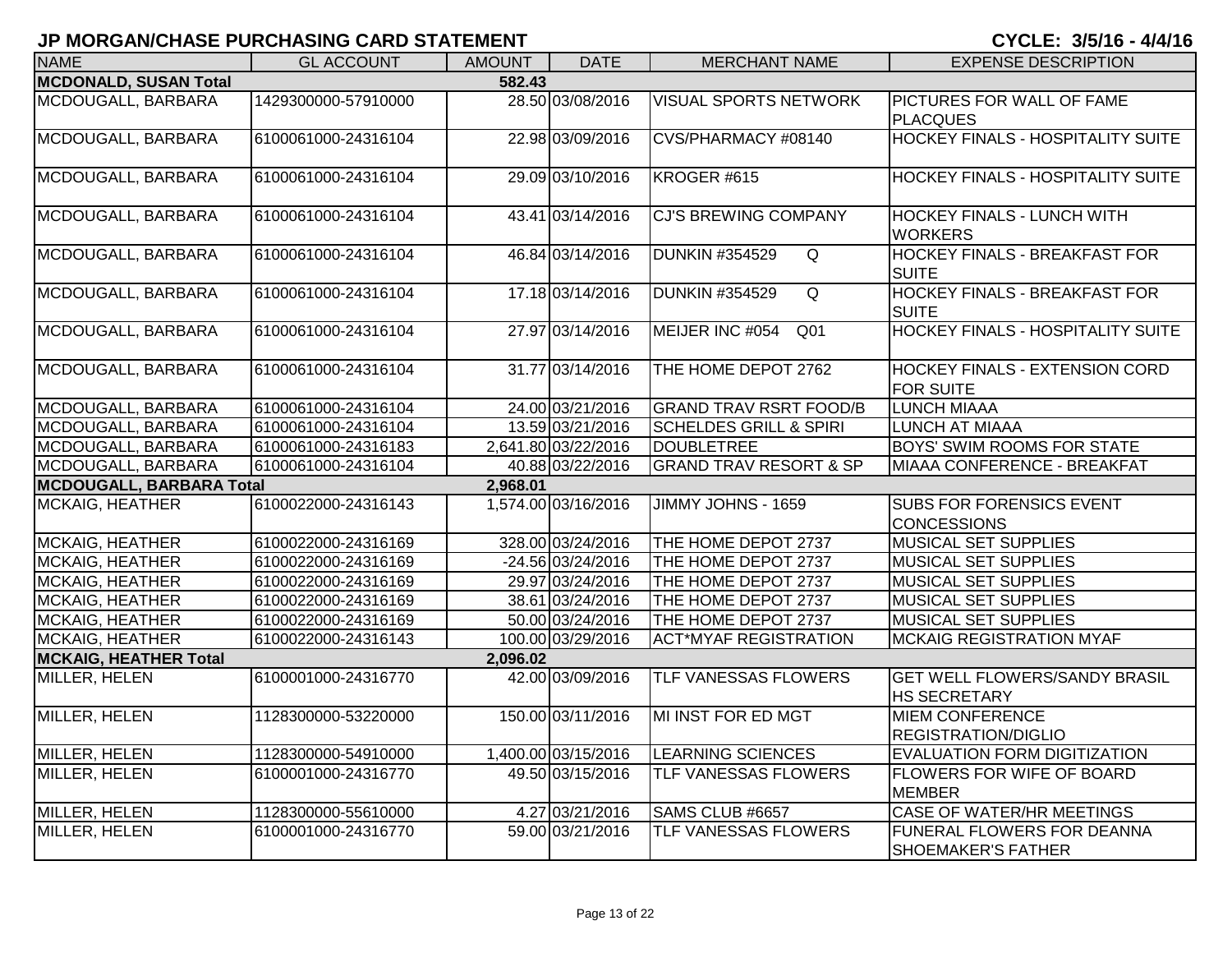| <b>NAME</b>                   | <b>GL ACCOUNT</b>   | <b>AMOUNT</b> | <b>DATE</b>        | <b>MERCHANT NAME</b>             | <b>EXPENSE DESCRIPTION</b>              |
|-------------------------------|---------------------|---------------|--------------------|----------------------------------|-----------------------------------------|
| <b>MILLER, HELEN</b>          | 1128300000-55610000 |               | 78.54 03/22/2016   | PANERA BREAD #667                | <b>MTCE/IUOE NEGOTIATIONS WORKING</b>   |
|                               |                     |               |                    |                                  | <b>LUNCH</b>                            |
| MILLER, HELEN                 | 1128300000-55610000 |               | 35.81 03/22/2016   | SAMS CLUB #6657                  | <b>SNACKS &amp; WATER FOR AC/PD</b>     |
| MILLER, HELEN                 | 1128300000-55610000 |               | 30.99 03/23/2016   | MEIJER INC #122 Q01              | <b>FRUIT/SPRING CANDY FOR AC/PD</b>     |
| MILLER, HELEN                 | 1128300000-55910000 |               | 67.85 03/24/2016   | STAPLS7153258855000001           | <b>OFFICE SUPPLIES FOR JOB FAIR</b>     |
| MILLER, HELEN                 | 1128300000-53610000 |               | 73.36 03/31/2016   | <b>BEST NAME BADGES</b>          | NAME BADGES FOR JOB FAIR                |
| MILLER, HELEN                 | 1128300265-53220000 |               | 25.00 04/01/2016   | EB 2016 CITY OF NOVI             | STATE OF THE CITY                       |
|                               |                     |               |                    |                                  | ADDRESS/REGISTRATION FEE                |
| MILLER, HELEN                 | 1128300000-53610000 |               | 9.00 04/04/2016    | <b>BEST NAME BADGES</b>          | SHIPPING-NAME BADGES FOR JOB            |
|                               |                     |               |                    |                                  | <b>FAIR</b>                             |
| <b>MILLER, HELEN Total</b>    |                     | 2,025.32      |                    |                                  |                                         |
| <b>NESMITH, RUSSELL</b>       | 1126160000-55992000 |               | 195.47 03/09/2016  | <b>BEST PLUMBING SPECIALT</b>    | <b>PV BATHROOM</b>                      |
| <b>NESMITH, RUSSELL</b>       | 1126160000-55992000 |               | 11.94 03/09/2016   | THE HOME DEPOT 2737              | <b>MTCE STOCK BATTERIES</b>             |
| <b>NESMITH, RUSSELL</b>       | 2326160000-55992000 |               | 291.80 03/16/2016  | <b>BEST PLUMBING SPECIALT</b>    | HS PARTS FOR BRADLEY SINKS              |
| <b>NESMITH, RUSSELL</b>       | 1126160000-55993000 |               | 445.00 03/17/2016  | PIONEER REVERE 8008771           | <b>GRNDS SUPPLIES FOR LINING FIELDS</b> |
|                               |                     |               |                    |                                  |                                         |
| NESMITH, RUSSELL              | 2326160000-55992000 |               | 3.87 03/21/2016    | THE HOME DEPOT 2737              | <b>HS SINKS</b>                         |
| NESMITH, RUSSELL              | 1126160000-55992000 |               | 3.98 03/21/2016    | THE HOME DEPOT 2737              | <b>HS SINKS</b>                         |
| NESMITH, RUSSELL              | 1126160000-55992000 |               | 85.86 04/04/2016   | <b>BILL &amp; RODS APPLIANCE</b> | <b>HS ROOM 169 HANDLE FOR STOVE</b>     |
| NESMITH, RUSSELL Total        |                     | 1,037.92      |                    |                                  |                                         |
| NEWMAN, MARK                  | 1126160000-55992000 |               | 665.60 03/07/2016  | <b>SETON IDENTIFICATION P</b>    | <b>HS CARE PARKING SIGNS</b>            |
| NEWMAN, MARK                  | 1126160000-55992000 |               | 184.55 03/17/2016  | <b>SETON IDENTIFICATION P</b>    | <b>DISTRICT SIGNS</b>                   |
| NEWMAN, MARK                  | 1126160000-55992000 |               | 439.20 03/18/2016  | <b>WW GRAINGER</b>               | <b>MTCE DISTANCE METERS</b>             |
| NEWMAN, MARK                  | 1126160000-55992000 |               | 498.69 03/21/2016  | <b>SETON IDENTIFICATION P</b>    | <b>HS STADIUM SIGNS</b>                 |
| NEWMAN, MARK                  | 4245220000-56312000 |               | 344.49 03/25/2016  | SEARS.COM 9300                   | <b>MS WASHER</b>                        |
| NEWMAN, MARK                  | 4245220000-56312000 |               | 18.01 03/25/2016   | SEARS.COM 9300                   | <b>MS WASHER HOSE</b>                   |
| NEWMAN, MARK                  | 4245220000-56312000 |               | $-1.02$ 03/28/2016 | SEARS.COM 9300                   | <b>IMS WASHER HOSE TAX REFUND</b>       |
| NEWMAN, MARK                  | 4245222000-56312000 |               | -19.50 03/28/2016  | SEARS.COM 9300                   | <b>IMS WASHER TAX REFUND</b>            |
| NEWMAN, MARK                  | 1126160000-55992000 |               | 91.80 03/29/2016   | <b>WW GRAINGER</b>               | <b>HS AIR FILTERS</b>                   |
| NEWMAN, MARK                  | 1126160000-55992000 |               | 290.39 03/31/2016  | SHIFFLER EQUIPMENT SAL           | <b>HS FLAGS</b>                         |
| <b>NEWMAN, MARK Total</b>     |                     | 2,512.21      |                    |                                  |                                         |
| NOWICKI, MATTHEW              | 1127170000-57910000 |               | 40.00 03/07/2016   | THE HOME DEPOT 2737              | <b>FLSHLIGHTS</b>                       |
| NOWICKI, MATTHEW              | 1127170000-57910000 |               | 15.88 03/09/2016   | SAMSCLUB #6657                   | <b>SNOWBRUSH</b>                        |
| NOWICKI, MATTHEW              | 1127170000-55730000 |               | 272.79 03/10/2016  | <b>NXTEC USA, LLC</b>            | <b>TOOLS</b>                            |
| <b>NOWICKI, MATTHEW</b>       | 1127170000-57910000 |               | 30.22 03/16/2016   | NAPA PARTS M-2                   | <b>GLOVES</b>                           |
| <b>NOWICKI, MATTHEW Total</b> |                     | 358.89        |                    |                                  |                                         |
| OCONNOR, GAIL                 | 1611851343-55110000 |               | 27.08 03/07/2016   | STAPLS7152237788000001           | <b>GSRP TEACHING SUPPLIES</b>           |
| OCONNOR, GAIL                 | 1611851343-55110000 |               | 20.17 03/07/2016   | STAPLS7152237788000002           | <b>GSRP TEACHING SUPPLIES</b>           |
| <b>OCONNOR, GAIL</b>          | 1611851343-55110000 |               | 16.44 03/07/2016   | STAPLS7152237788000004           | <b>TEACHING SUPPLIES GSRP</b>           |
| <b>OCONNOR, GAIL</b>          | 1611851343-55110000 |               | 8.88 03/09/2016    | STAPLS7152237788000003           | <b>GSRP TEACHING SUPPLIES</b>           |
| <b>OCONNOR, GAIL</b>          | 1611851343-55110000 |               | 18.79 03/10/2016   | STAPLS7152237788000006           | <b>GSRP TEACHING SUPPLIES</b>           |
| OCONNOR, GAIL                 | 1611851343-55110000 |               | 15.99 03/10/2016   | STAPLS7152237788000007           | <b>GSRP TEACHING SUPPLIES</b>           |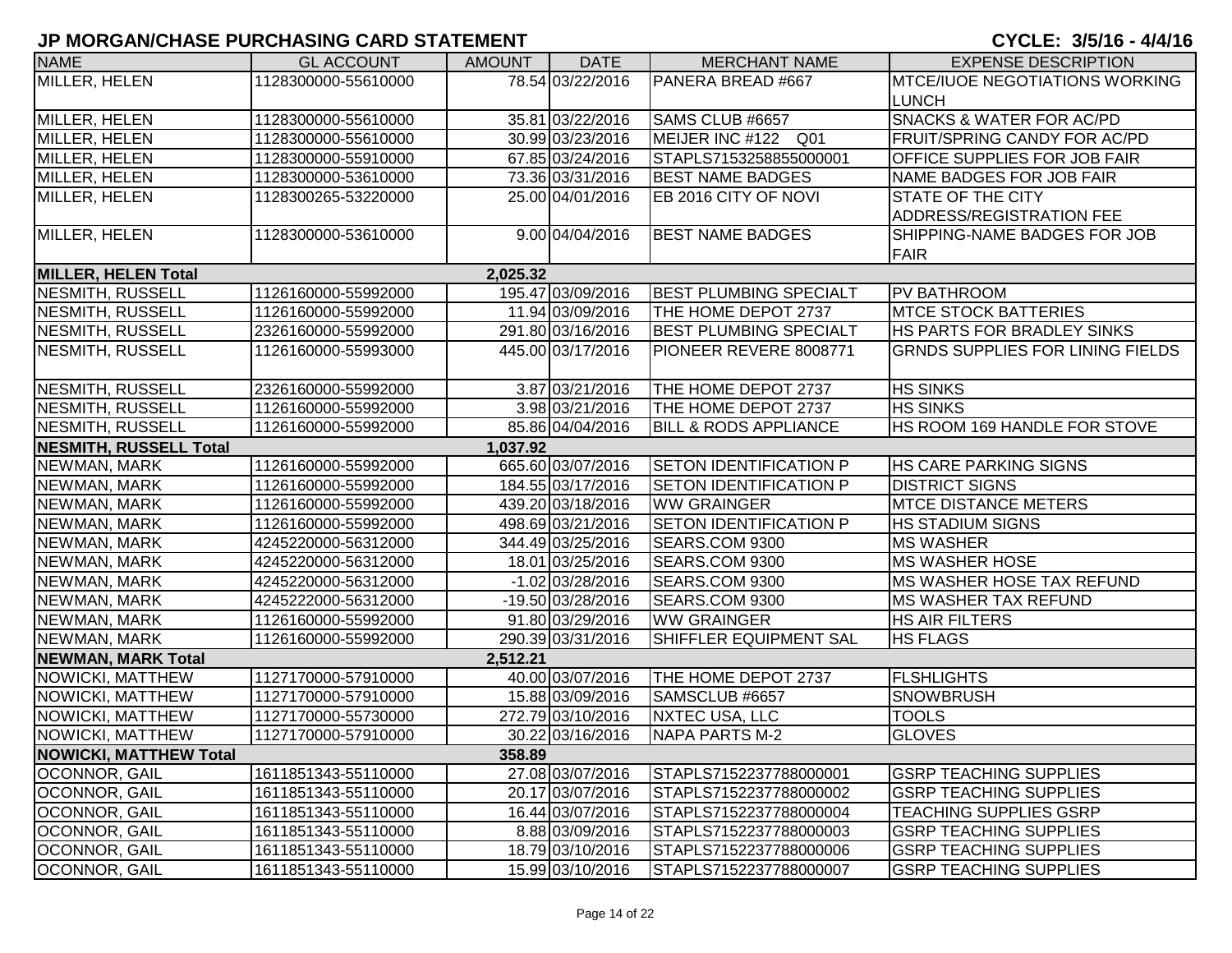| <b>NAME</b>                     | <b>GL ACCOUNT</b>   | AMOUNT    | <b>DATE</b>        | <b>MERCHANT NAME</b>          | <b>EXPENSE DESCRIPTION</b>                                                         |
|---------------------------------|---------------------|-----------|--------------------|-------------------------------|------------------------------------------------------------------------------------|
| <b>OCONNOR, GAIL</b>            | 1611851343-55110000 |           | 1.93 03/11/2016    | STAPLS7152237788000005        | <b>GSRP TEACHING SUPPLIES</b>                                                      |
| OCONNOR, GAIL                   | 1311800000-55110551 |           | 68.94 03/14/2016   | MEIJER INC #122 Q01           | <b>TEACHING SUPPLIES</b>                                                           |
| OCONNOR, GAIL                   | 1335100000-55110553 |           | 46.79 03/16/2016   | STAPLS7152762077000001        | <b>TEACHING SUPPLIES</b>                                                           |
| OCONNOR, GAIL                   | 6100041000-24316355 |           | 119.59 03/17/2016  | <b>DISCOUNT SCHOOL SUPPLY</b> | <b>TEACHING SUPPLIES</b>                                                           |
| OCONNOR, GAIL                   | 1311800000-55110551 |           | 49.17 03/21/2016   | STAPLS7153080972000001        | <b>TEACHING SUPPLIES</b>                                                           |
| OCONNOR, GAIL                   | 1311800000-55110551 |           | 78.86 03/21/2016   | STAPLS7153080972000002        | <b>TEACHING SUPPLIES</b>                                                           |
| OCONNOR, GAIL                   | 1335100000-55110553 |           | 27.29 03/30/2016   | STAPLS7153516374000001        | <b>TEACHING SUPPLIES</b>                                                           |
| <b>OCONNOR, GAIL Total</b>      |                     | 499.92    |                    |                               |                                                                                    |
| <b>OSMONSON, KIMBERLY</b>       | 1111220730-55110000 |           | 71.25 03/23/2016   | MEIJER INC #032 Q01           | MISCELLANEOUS 8TH GRADE SCIENCE<br><b>LAB SUPPLIES</b>                             |
| <b>OSMONSON, KIMBERLY Total</b> |                     | 71.25     |                    |                               |                                                                                    |
| <b>QUITIQUIT, PAMELA</b>        | 1111112000-55110708 |           | -119.00 03/22/2016 | <b>PAYPAL *MEMSPA</b>         | UNABLE TO ATTEND DUE TO A SNOW<br>DAY. CREDIT                                      |
| QUITIQUIT, PAMELA Total         |                     | $-119.00$ |                    |                               |                                                                                    |
| <b>REICHLEY, CARRIE</b>         | 1111118000-55110719 |           | 131.34 03/09/2016  | <b>SSI*SCHOOL SPECIALTY</b>   | BATTERIES-LANA ZEBROWSKI                                                           |
| <b>REICHLEY, CARRIE</b>         | 1111118000-55110708 |           | 24.40 03/10/2016   | STAPLS7152477074000001        | <b>CLASSROOM SUPPLIES (PENCILS &amp;</b><br>EXPO MARKERS)-ERIKKA JENKINS           |
| REICHLEY, CARRIE                | 1111118000-55110708 |           | 94.95 03/10/2016   | STAPLS7152477074000002        | <b>CLASSROOM SUPPLIES (POCKET</b><br>FOLDERS)-ERIKKA JENKINS                       |
| REICHLEY, CARRIE                | 1111118000-55110708 |           | 147.17 03/10/2016  | <b>SUPREME SCHOOL SPLY WE</b> | <b>VISITOR LABELS</b>                                                              |
| REICHLEY, CARRIE                | 1111118000-55110708 |           | 181.01 03/11/2016  | SSI*SCHOOL SPECIALTY          | CLASSROOM SUPPLIES-ZEBROWSKI                                                       |
| REICHLEY, CARRIE                | 1111118000-55110708 |           | -181.01 03/16/2016 | SSI*SCHOOL SPECIALTY          | CANCELLED CLASSROOM SUPPLIES-<br>ZEBROWSKI - ORDERED SOME ITEMS<br>THROUGH STAPLES |
| <b>REICHLEY, CARRIE</b>         | 1111118000-55110708 |           | 126.15 03/29/2016  | <b>SSI*SCHOOL SPECIALTY</b>   | SCHOOL SUPPLIES-LANA ZEBROWSKI                                                     |
| REICHLEY, CARRIE                | 1111118000-55110799 |           | 60.66 03/30/2016   | STAPLS7153494515000001        | OFFICE SUPPLIES                                                                    |
| REICHLEY, CARRIE                | 6100018000-24316501 |           | 9.78 03/30/2016    | STAPLS7153494515000001        | <b>OFFICE SUPPLIES</b>                                                             |
| <b>REICHLEY, CARRIE</b>         | 1111118000-55110799 |           | -53.99 04/04/2016  | OFFICE DEPOT #330             | <b>RETURNED COIN COUNTER</b>                                                       |
| <b>REICHLEY, CARRIE Total</b>   |                     | 540.46    |                    |                               |                                                                                    |
| RODRIGUEZ, SANDRA               | 6100013000-24316275 |           | 269.38 03/16/2016  | SSI*SCHOOL SPECIALTY          | <b>SUPPLIES</b>                                                                    |
| RODRIGUEZ, SANDRA               | 1111113000-55110708 |           | 109.95 03/21/2016  | <b>LEARNING A-Z, LLC</b>      | LICENSE RENEW FOR KINDERGARTEN<br>FOR 1 YEAR                                       |
| <b>RODRIGUEZ, SANDRA Total</b>  |                     | 379.33    |                    |                               |                                                                                    |
| SALTZMAN, DANA                  | 1311800000-55110551 |           | 6.57 03/07/2016    | AMAZON.COM                    | <b>SUPPLIES</b>                                                                    |
| SALTZMAN, DANA                  | 1311800000-55110551 |           | 16.94 03/07/2016   | WAL-MART #5893                | <b>TEACHING SUPPLIES</b>                                                           |
| SALTZMAN, DANA                  | 1311800000-55110551 |           | 4.82 03/14/2016    | AMAZON.COM                    | <b>SUPPLIES</b>                                                                    |
| SALTZMAN, DANA                  | 1311800000-55110551 |           | 12.80 03/18/2016   | WM SUPERCENTER #5893          | <b>SUPPLIES</b>                                                                    |
| SALTZMAN, DANA                  | 1311800000-55110551 |           | 3.50 03/21/2016    | DOLRTREE 2371 00023713        | <b>SUPPLIES</b>                                                                    |
| SALTZMAN, DANA                  | 1311800000-55110551 |           | 9.00 04/01/2016    | DOLRTREE 2371 00023713        | <b>SUPPLIES</b>                                                                    |
| <b>SALTZMAN, DANA Total</b>     |                     | 53.63     |                    |                               |                                                                                    |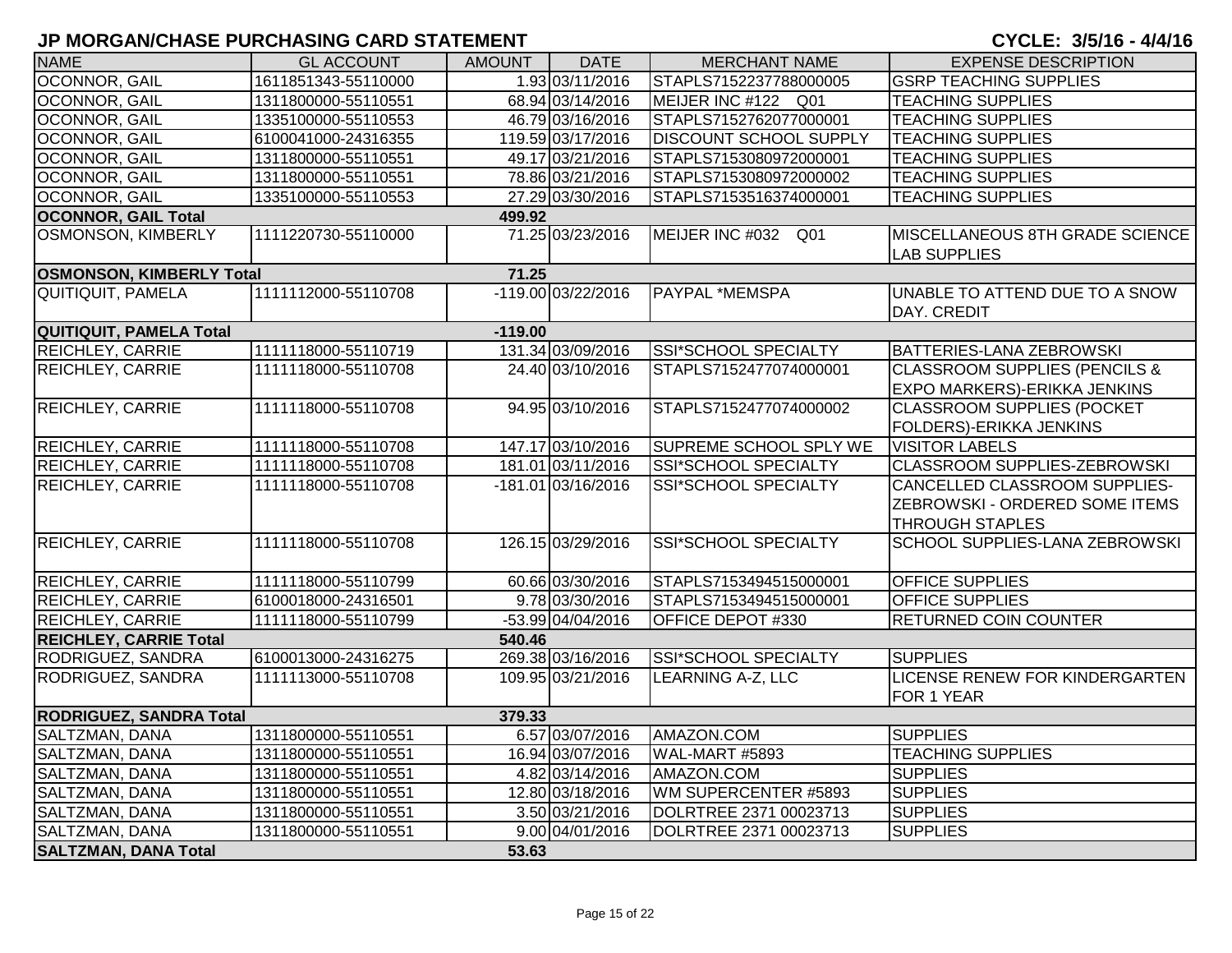| <b>NAME</b>                      | <b>GL ACCOUNT</b>   | <b>AMOUNT</b> | <b>DATE</b>       | <b>MERCHANT NAME</b>             | <b>EXPENSE DESCRIPTION</b>        |
|----------------------------------|---------------------|---------------|-------------------|----------------------------------|-----------------------------------|
| <b>SCHRINER, STEPHANIE</b>       | 6100020000-24316237 |               | 52.00 03/07/2016  | DD/BR #304009<br>Q <sub>35</sub> | DONUTS FOR GPA IMPROVEMENT -      |
|                                  |                     |               |                   |                                  | PTO REIMBURSE                     |
| <b>SCHRINER, STEPHANIE</b>       | 6100020000-24316770 |               | 100.00 03/11/2016 | PAYPAL *ASTERPANTRY              | GIFT CERT FOR NEF FUNDRAISER      |
| <b>SCHRINER, STEPHANIE</b>       | 6100020000-24316770 |               | 12.39 03/22/2016  | <b>TARGET</b><br>00014654        | CANDY FOR FACULTY MEETING         |
| <b>SCHRINER, STEPHANIE Total</b> |                     | 164.39        |                   |                                  |                                   |
| <b>SCHURIG, CLAIRE</b>           | 1111322724-55110000 |               | 95.00 03/15/2016  | PAYPAL *VOICECARENE              | <b>BANNER FOR CLASSROOM THAT</b>  |
|                                  |                     |               |                   |                                  | DIAGRAMS VOCAL TECHNIQUE AND      |
|                                  |                     |               |                   |                                  | <b>VOCAL TONE QUALITY</b>         |
| <b>SCHURIG, CLAIRE</b>           | 1111322724-55110000 |               | 6.85 03/16/2016   | J W PEPPER AND SON INC           | MUSIC FOR SPRING                  |
| <b>SCHURIG, CLAIRE</b>           | 1111322724-55110000 |               | 11.89 03/16/2016  | <b>JW PEPPER AND SON INC</b>     | MUSIC FOR SPRING AND STATE        |
|                                  |                     |               |                   |                                  | <b>CHORAL FESTIVAL</b>            |
| <b>SCHURIG, CLAIRE</b>           | 1111322724-55110000 |               | 54.83 03/16/2016  | PROVIDENCE PARK LEAGUE           | FLOWERS FOR A STUDENT IN THE      |
|                                  |                     |               |                   |                                  | HOSPITAL, FROM THE CHOIR FAMILY   |
| <b>SCHURIG, CLAIRE</b>           | 1111322724-55110000 |               | 25.73 03/21/2016  | BP#8616872DEKALB BPQPS           | <b>GAS FOR CHOIR COMPETITION</b>  |
| <b>SCHURIG, CLAIRE</b>           | 1111322724-55110000 |               | 282.74 03/21/2016 | <b>HAMPTON INN HOTELS</b>        | LODGING FOR A CAPPELLA            |
|                                  |                     |               |                   |                                  | <b>COMPETITION</b>                |
| <b>SCHURIG, CLAIRE</b>           | 1111322724-55110000 |               | 122.10 03/22/2016 | <b>HOLIDAY INNS</b>              | <b>LODGING FOR A CAPPELLA</b>     |
|                                  |                     |               |                   |                                  | <b>COMPETITION</b>                |
| <b>SCHURIG, CLAIRE</b>           | 1111322724-55110000 |               | 22.12 03/22/2016  | SHELL OIL 574249720QPS           | <b>GAS FOR CHOIR COMPETITION</b>  |
| <b>SCHURIG, CLAIRE</b>           | 1111322724-55110000 |               | 4.20 03/24/2016   | <b>JW PEPPER AND SON INC</b>     | <b>MUSIC FOR SPRING</b>           |
| <b>SCHURIG, CLAIRE</b>           | 1111322724-55110000 |               | 7.89 03/31/2016   | J W PEPPER AND SON INC           | <b>MUSIC FOR SPRING</b>           |
| <b>SCHURIG, CLAIRE Total</b>     |                     | 633.35        |                   |                                  |                                   |
| <b>SHAFER, RACHELLE</b>          | 6100012000-24316275 |               | 384.00 03/14/2016 | IN *FLOCABULARY, LLC             | M. ISRAEL. GRANT RECEIVED FROM    |
|                                  |                     |               |                   |                                  | <b>MEEMIC</b>                     |
| <b>SHAFER, RACHELLE</b>          | 1111112000-55110708 |               | 70.80 03/14/2016  | STAPLS7152690338000001           | N. GUSTAFSON-BINDERS FOR THE      |
|                                  |                     |               |                   |                                  | <b>CLASSROOM</b>                  |
| <b>SHAFER, RACHELLE</b>          | 6100012000-24316501 |               | 383.80 03/15/2016 | <b>U. S. SCHOOL SUPPLY</b>       | PTO PURCHASE-PENCIL MACHINE AND   |
|                                  |                     |               |                   |                                  | <b>PENCILS</b>                    |
| <b>SHAFER, RACHELLE</b>          | 1111112000-55110708 |               | 251.68 03/16/2016 | <b>SSI*SCHOOL SPECIALTY</b>      | E. MACARTHUR-CLASSROOM BUDGET     |
|                                  |                     |               |                   |                                  |                                   |
| <b>SHAFER, RACHELLE</b>          | 6100012000-24316275 |               | 486.10 03/17/2016 | SSI*SCHOOL SPECIALTY             | E. SAMUELS-ART TEACHERS-SUPPLIES  |
|                                  |                     |               |                   |                                  | FOR HER CLASSROOM. PURCHASED      |
|                                  |                     |               |                   |                                  | WITH FUNDS RECEIVED FROM          |
|                                  |                     |               |                   |                                  | SQUARE ART SALES                  |
| <b>SHAFER, RACHELLE</b>          | 6100012000-24316501 |               | 667.50 03/18/2016 | ANN ARBOR HANDSON ADMN           | PTO SCIENCE NIGHT-BALANCE PAID IN |
|                                  |                     |               |                   |                                  | <b>FULL</b>                       |
| <b>SHAFER, RACHELLE</b>          | 6100012000-24316501 |               | 227.86 03/22/2016 | <b>AMAZON MKTPLACE PMTS</b>      | PTO EXPENSE. RECESS EQUIPMENT     |
|                                  |                     |               |                   |                                  | FOR THE STUDENTS.                 |
|                                  |                     |               |                   |                                  | AMAZON CHARGED CREDIT CARD 5      |
|                                  |                     |               |                   |                                  | TIMES FOR EACH SHIPMENT. TOTAL    |
|                                  |                     |               |                   |                                  | <b>AMOUNT \$947.49</b>            |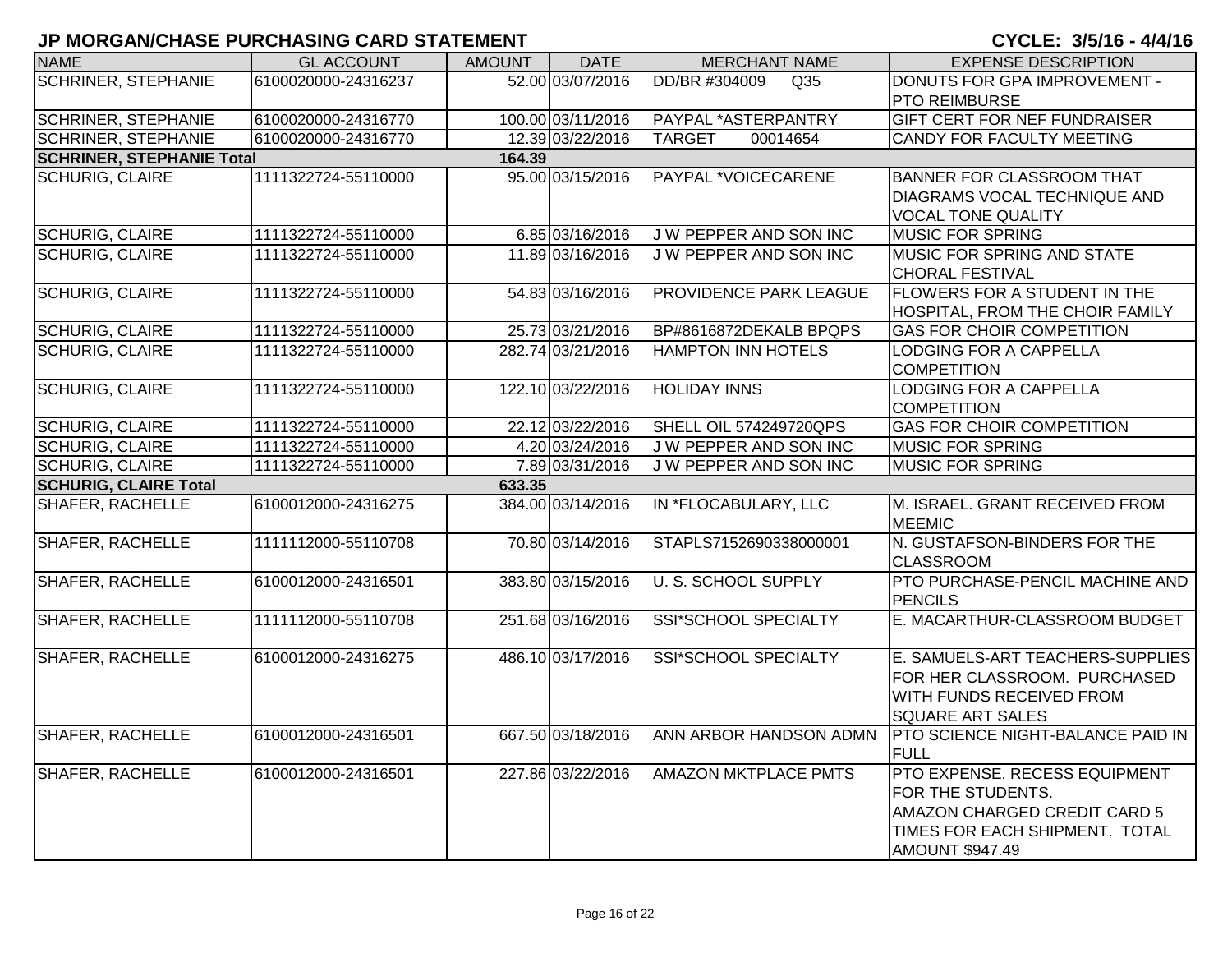| <b>NAME</b>                   | <b>GL ACCOUNT</b>   | <b>AMOUNT</b> | <b>DATE</b>         | <b>MERCHANT NAME</b>          | <b>EXPENSE DESCRIPTION</b>            |
|-------------------------------|---------------------|---------------|---------------------|-------------------------------|---------------------------------------|
| SHAFER, RACHELLE              | 6100012000-24316501 |               | 235.26 03/24/2016   | <b>AMAZON MKTPLACE PMTS</b>   | <b>PTO EXPENSE. RECESS EQUIPMENT</b>  |
|                               |                     |               |                     |                               | FOR THE STUDENTS.                     |
|                               |                     |               |                     |                               | <b>TOTAL \$947.49</b>                 |
| <b>SHAFER, RACHELLE</b>       | 1111112000-55110708 |               | 116.81 03/24/2016   | STAPLS7153240326000001        | FACIAL TISSUE, LABELS, DRY ERASE      |
|                               |                     |               |                     |                               | <b>MARKERS</b>                        |
| <b>SHAFER, RACHELLE</b>       | 6100012000-24316501 |               | 316.61 03/25/2016   | <b>AMAZON MKTPLACE PMTS</b>   | PTO EXPENSE. RECESS EQUIPMENT         |
|                               |                     |               |                     |                               | FOR THE STUDENTS. TOTAL AMOUNT        |
|                               |                     |               |                     |                               | \$947.49                              |
| <b>SHAFER, RACHELLE</b>       | 6100012000-24316501 |               | 31.96 03/25/2016    | <b>AMAZON MKTPLACE PMTS</b>   | PTO EXPENSE, RECESS EQUIPMENT         |
|                               |                     |               |                     |                               | FOR THE STUDENTS. TOTAL AMOUNT        |
|                               |                     |               |                     |                               | \$947.49                              |
| <b>SHAFER, RACHELLE</b>       | 6100012000-24316501 |               | 135.80 03/25/2016   | <b>AMAZON MKTPLACE PMTS</b>   | PTO EXPENSE. RECESS EQUIPMENT         |
|                               |                     |               |                     |                               | FOR THE STUDENTS. TOTAL AMOUNT        |
|                               |                     |               |                     |                               | \$947.49                              |
| <b>SHAFER, RACHELLE</b>       | 1111112000-55110708 |               | 15.00 03/28/2016    | <b>DUNCAN DISPOSAL SYSTEM</b> | <b>DISPOSAL PICKUP FOR MARCH 2016</b> |
| <b>SHAFER, RACHELLE</b>       | 1111112000-55110708 |               | 65.02 03/28/2016    | <b>IMICHIGANCOM</b>           | <b>NOVI NEWS SUBSCRIPTION</b>         |
| <b>SHAFER, RACHELLE</b>       | 6100012000-24316272 |               | 729.65 04/01/2016   | <b>MACIE PUBLISHING COMPA</b> | N. GUSTAFSON. RECORDERS               |
| <b>SHAFER, RACHELLE Total</b> |                     | 4,117.85      |                     |                               |                                       |
| SMITH, CHRISTIN               | 1311800000-55110551 |               | 92.18 03/15/2016    | DOLRTREE 3586 00035865        | PRESCHOOL MATERIALS AND END-OF-       |
|                               |                     |               |                     |                               | THE YEAR GIFTS FOR STUDENTS           |
| SMITH, CHRISTIN               | 1311800000-55110551 |               | 5.55 03/15/2016     | MICHAELS STORES 2071          | PRESCHOOL CLASSROOM SUPPLIES          |
| <b>SMITH, CHRISTIN Total</b>  |                     | 97.73         |                     |                               |                                       |
| SOVEL, SHEILA                 | 6100041000-24316355 |               | 14.43 03/23/2016    | MICHAELS STORES 3744          | <b>CLASSROOM SUPPLIES</b>             |
| <b>SOVEL, SHEILA Total</b>    |                     | 14.43         |                     |                               |                                       |
| TURNER, NANCY                 | 1212214194-55110000 |               | 117.50 03/07/2016   | DOCORTHOCOM                   | <b>SXI PARKVIEW SUPPLIES</b>          |
| TURNER, NANCY                 | 1212214194-55110000 |               | 1,197.12 03/07/2016 | <b>FLAGHOUSE INC</b>          | <b>SXI PARKVIEW</b>                   |
| <b>TURNER, NANCY</b>          | 1212218000-53220000 |               | 665.00 03/07/2016   | <b>GVSU AFFILLIATES</b>       | 15TH ANNUAL START CONF                |
| <b>TURNER, NANCY</b>          | 1221400000-55110021 |               | 223.77 03/07/2016   | <b>NCS PEARSON</b>            | SCHOOL PSYCHOLOGIST PROTOCOLS         |
|                               |                     |               |                     |                               |                                       |
| <b>TURNER, NANCY</b>          | 1212214194-55110000 |               | 85.95 03/07/2016    | PCI*PATTERSON MEDICAL         | <b>SXI PARKVIEW</b>                   |
| <b>TURNER, NANCY</b>          | 1212214194-55110000 |               | 166.88 03/07/2016   | PCI*PATTERSON MEDICAL         | <b>SXI PARKVIEW</b>                   |
| <b>TURNER, NANCY</b>          | 1212214194-55110000 |               | 94.10 03/07/2016    | REHABMART.COM                 | <b>SXI PARKVIEW</b>                   |
| <b>TURNER, NANCY</b>          | 1212214194-55110000 |               | 2,385.75 03/07/2016 | <b>RIFTON EQUIPMENT</b>       | <b>SXI PARKVIEW</b>                   |
| <b>TURNER, NANCY</b>          | 1212214194-55110000 |               | 54.95 03/07/2016    | SOUTHPAW ENTERPRISES I        | <b>SXI PARKVIEW</b>                   |
| <b>TURNER, NANCY</b>          | 1212214194-55110000 |               | 85.55 03/07/2016    | <b>THERAPRO</b>               | <b>SXI PARKVIEW SUPPLIES</b>          |
| <b>TURNER, NANCY</b>          | 1212214194-55110000 |               | 1,310.45 03/08/2016 | <b>LILLIWORKS ACTIVE LEAR</b> | <b>SXI PARKVIEW</b>                   |
| <b>TURNER, NANCY</b>          | 1212214194-55110000 |               | 51.06 03/08/2016    | SSI*SCHOOL SPECIALTY          | <b>SXI PARKVIEW</b>                   |
| <b>TURNER, NANCY</b>          | 1212200000-54910000 |               | 58.88 03/10/2016    | <b>AMAZON MKTPLACE PMTS</b>   | OCCUPATIONAL THERAPY TEACHING         |
|                               |                     |               |                     |                               | <b>SUPPLIES</b>                       |
| <b>TURNER, NANCY</b>          | 1221800063-55110000 |               | 110.00 03/10/2016   | <b>PRO ED INC</b>             | <b>TC PROTOCOLS</b>                   |
| <b>TURNER, NANCY</b>          | 1212218000-53220000 |               | -95.00 03/11/2016   | <b>GVSU AFFILLIATES</b>       | <b>CONFERENCE CREDIT</b>              |
| <b>TURNER, NANCY</b>          | 1212214194-55110000 |               | 925.18 03/11/2016   | SCR*ALLEGRO                   | <b>SXI PARKVIEW</b>                   |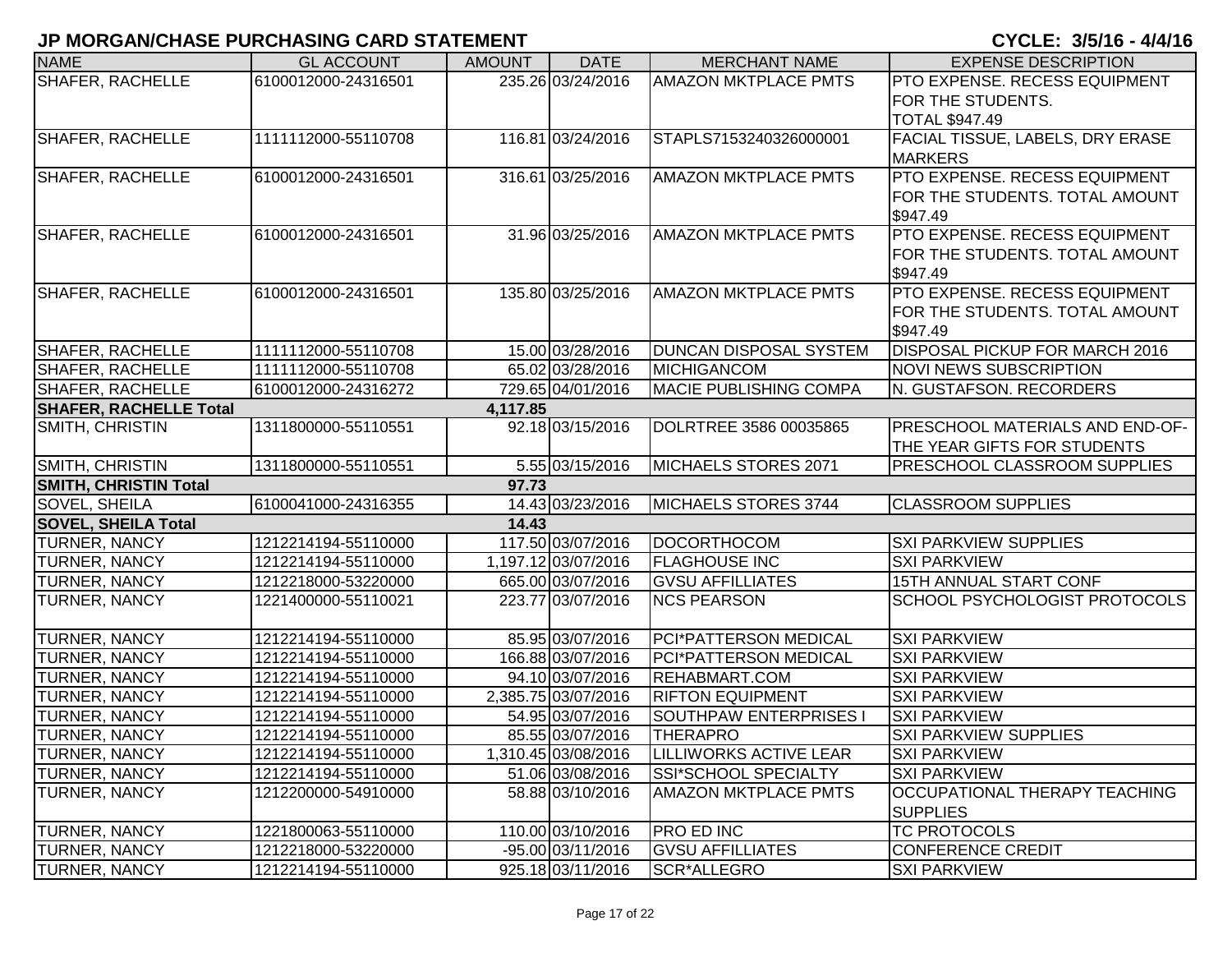| <b>NAME</b>                     | <b>GL ACCOUNT</b>   | <b>AMOUNT</b> | <b>DATE</b>        | <b>MERCHANT NAME</b>          | <b>EXPENSE DESCRIPTION</b>           |
|---------------------------------|---------------------|---------------|--------------------|-------------------------------|--------------------------------------|
| <b>TURNER, NANCY</b>            | 1212218000-53220000 |               | 15.00 03/14/2016   | <b>OAKLAND SCHOOLS-RC INT</b> | <b>WRITING GROWTH &amp; PROGRESS</b> |
|                                 |                     |               |                    |                               | <b>WORKSHOP FOR JULIE BREHMER</b>    |
| TURNER, NANCY                   | 1212214194-55110000 |               | 242.44 03/15/2016  | <b>FLAGHOUSE INC</b>          | <b>SXI PARKVIEW</b>                  |
| TURNER, NANCY                   | 1212218000-53220000 |               | 95.00 03/17/2016   | <b>GVSU AFFILLIATES</b>       | START CONF ALLISON LARSON            |
| TURNER, NANCY                   | 1212218000-53220000 |               | 15.00 03/18/2016   | OAKLAND SCHOOLS-RC INT        | <b>WRITING GROWTH &amp; PROGRESS</b> |
|                                 |                     |               |                    |                               | <b>WRKSHP FOR A BURG</b>             |
| TURNER, NANCY                   | 1212218000-53220000 |               | 25.00 03/30/2016   | OAKLAND SCHOOLS-RC INT        | DEVELOPING A DISTRICT PROTOCOL       |
|                                 |                     |               |                    |                               | <b>RELATED TO EL AND SE - WRKSHP</b> |
|                                 |                     |               |                    |                               | FOR JILL PENNYCUFF                   |
| TURNER, NANCY                   | 1212218000-53220000 |               | 75.00 03/30/2016   | OAKLAND SCHOOLS-RC INT        | DEVELOPING A DISTRICT PROTOCOL       |
|                                 |                     |               |                    |                               | <b>RELATED TO EL AND SE - WRKSHP</b> |
|                                 |                     |               |                    |                               | FOR SPEECH TEAM                      |
| TURNER, NANCY                   | 1212215193-55110000 |               | 24.83 03/31/2016   | SSI*SCHOOL SPECIALTY          | VINYL GLOVES FOR DF SELF             |
|                                 |                     |               |                    |                               | <b>CONTAINED</b>                     |
| <b>TURNER, NANCY Total</b>      |                     | 7,929.41      |                    |                               |                                      |
| VALENTINE, CYNTHIA              | 1127100000-53310000 |               | 350.00 03/07/2016  | METRO MOTOR COACH LLC         | <b>MS SPORTS</b>                     |
| VALENTINE, CYNTHIA              | 1127100000-53310000 |               | 350.00 03/07/2016  | METRO MOTOR COACH LLC         | <b>MS SPORTS</b>                     |
| VALENTINE, CYNTHIA              | 1127100000-53310000 |               | 350.00 03/07/2016  | METRO MOTOR COACH LLC         | <b>HS SPORTS</b>                     |
| VALENTINE, CYNTHIA              | 1127100000-53310000 |               | 350.00 03/07/2016  | METRO MOTOR COACH LLC         | <b>MS SPORTS</b>                     |
| VALENTINE, CYNTHIA              | 1127100000-53310000 |               | 356.25 03/09/2016  | METRO MOTOR COACH LLC         | <b>MS SPORTS</b>                     |
| VALENTINE, CYNTHIA              | 1127170000-57910000 |               | 555.76 03/09/2016  | SAMSCLUB #6667                | <b>SNOWBRUSHES</b>                   |
| VALENTINE, CYNTHIA              | 1127170000-53220000 |               | 800.00 03/21/2016  | <b>HOLLAND MOTOR HOMES AN</b> | <b>CLASS FOR MECHANICS</b>           |
| VALENTINE, CYNTHIA              | 1127100000-53310000 |               | 403.75 03/25/2016  | METRO MOTOR COACH TRAN        | <b>HS SHPORTS</b>                    |
| VALENTINE, CYNTHIA              | 1127100000-53310000 |               | 403.75 03/30/2016  | METRO MOTOR COACH TRAN        | <b>HS SPORTS</b>                     |
| VALENTINE, CYNTHIA              | 1127100000-53310000 |               | 475.00 03/31/2016  | METRO MOTOR COACH TRAN        | <b>HS SPORTS</b>                     |
| <b>VALENTINE, CYNTHIA Total</b> |                     | 4,394.51      |                    |                               |                                      |
| VANEIZENGA, JAMES               | 1111322725-55110000 |               | 114.99 03/22/2016  | J W PEPPER AND SON INC        | SCORE AND PARTS - ADVENTURES ON      |
|                                 |                     |               |                    |                               | <b>BAINBRIDGE ISLAND, ORANGE JAM</b> |
|                                 |                     |               |                    |                               |                                      |
| VANEIZENGA, JAMES               | 1111322725-55110000 |               | 216.00 03/23/2016  | <b>LUCKS MUSIC LIBRARY IN</b> | SCORE AND PARTS - ELGAR CELLO        |
|                                 |                     |               |                    |                               | CONCERTO, A THOUSAND YEARS           |
| VANEIZENGA, JAMES               | 1111322725-55110000 |               | 66.99 03/25/2016   | J W PEPPER AND SON INC        | SCORE AND PARTS - CARRICKFERGUS      |
|                                 |                     |               |                    |                               |                                      |
| <b>VANEIZENGA, JAMES Total</b>  |                     | 397.98        |                    |                               |                                      |
| <b>VUICHARD, TATIANA</b>        | 1331100000-55990000 |               | 80.00 03/18/2016   | <b>SAFEWAY SHREDDING</b>      | SHREDDING SERVICE FOR                |
|                                 |                     |               |                    |                               | <b>COMMUNITY EDUCATION OFFICE</b>    |
| <b>VUICHARD, TATIANA</b>        | 1622100361-53220514 |               | 158.00 03/23/2016  | <b>MACAE</b>                  | LEGISLATIVE DAY CONFERENCE           |
| <b>VUICHARD, TATIANA</b>        | 1331100000-55910000 |               | 69.58 03/31/2016   | STAPLS7153582358000001        | <b>OFFICE SUPPLIES</b>               |
| <b>VUICHARD, TATIANA Total</b>  |                     | 307.58        |                    |                               |                                      |
| <b>WALKER, KATIE</b>            | 1311800000-55110551 |               | 29.87 03/14/2016   | <b>TARGET</b><br>00014654     | STUFF FOR SAINT PATRICK'S DAY-       |
|                                 |                     |               |                    |                               | <b>MISPLACED RECIEPT</b>             |
| <b>WALKER, KATIE</b>            | 1311800000-55110551 |               | $-3.15$ 03/16/2016 | MICHAELS STORES 3744          | <b>RETURN RIBBON</b>                 |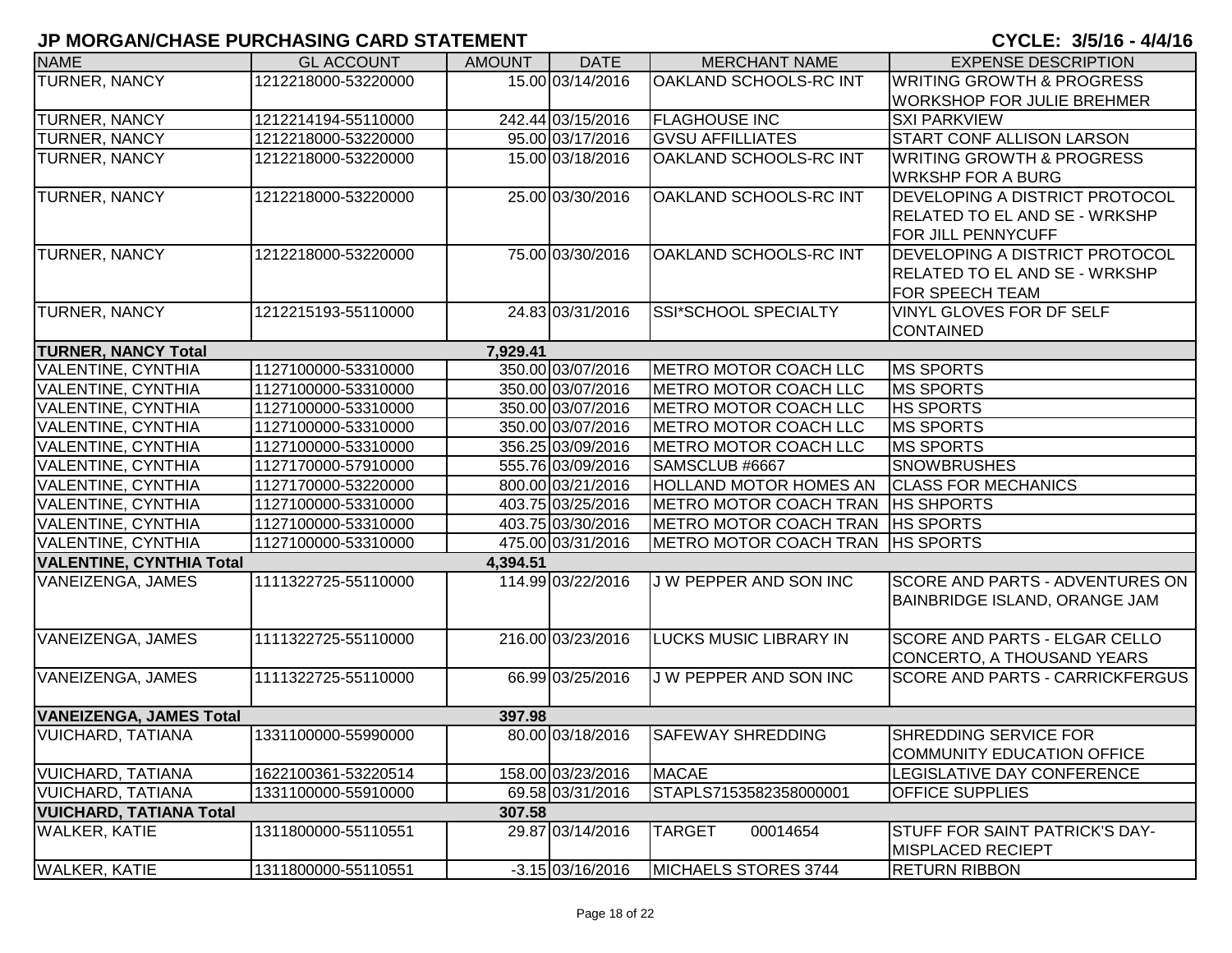| <b>NAME</b>                         | <b>GL ACCOUNT</b>   | <b>AMOUNT</b> | <b>DATE</b>         | <b>MERCHANT NAME</b>          | <b>EXPENSE DESCRIPTION</b>                                 |  |  |  |  |
|-------------------------------------|---------------------|---------------|---------------------|-------------------------------|------------------------------------------------------------|--|--|--|--|
| <b>WALKER, KATIE</b>                | 1311800000-55110551 |               | 13.84 03/16/2016    | MICHAELS STORES 3744          | <b>GREEN PAPER, GOOGLY EYES</b>                            |  |  |  |  |
| <b>WALKER, KATIE</b>                | 1311800000-55110551 |               | 14.33 03/17/2016    | KROGER #632                   | <b>ST. PATRICK'S DAY STUFF</b>                             |  |  |  |  |
| <b>WALKER, KATIE</b>                | 1311800000-55110551 |               | 9.59 03/18/2016     | <b>AMAZON MKTPLACE PMTS</b>   | <b>GOOGLY EYES</b>                                         |  |  |  |  |
| <b>WALKER, KATIE Total</b><br>64.48 |                     |               |                     |                               |                                                            |  |  |  |  |
| <b>WARECK, MICHELE</b>              | 6100022000-24316186 |               | 18.84 03/07/2016    | OFFICEMAX/OFFICEDEPOT6        | <b>STUDENT COUNCIL SUPPLIES</b>                            |  |  |  |  |
| <b>WARECK, MICHELE</b>              | 6100022000-24316130 |               | 748.00 03/07/2016   | <b>TICKETS* DETROIT TIGR</b>  | <b>MATH DAY AT TIGER STADIUM</b>                           |  |  |  |  |
| <b>WARECK, MICHELE</b>              | 1111322000-55110702 |               | 10.95 03/08/2016    | <b>DBC*BLICK ART MATERIAL</b> | <b>ART SUPPLIES</b>                                        |  |  |  |  |
| <b>WARECK, MICHELE</b>              | 6100022000-24316120 |               | $-64.07$ 03/09/2016 | <b>DBC*BLICK ART MATERIAL</b> | <b>CREDIT FOR CANCELLED ART SUPPLY</b><br><b>ORDER</b>     |  |  |  |  |
| <b>WARECK, MICHELE</b>              | 6100022000-24316770 |               | 26.51 03/09/2016    | <b>NEIMANS FAMILY MARKET</b>  | <b>BREAKFAST MEETING SNACKS.</b>                           |  |  |  |  |
| <b>WARECK, MICHELE</b>              | 6100022000-24316108 |               | 94.84 03/09/2016    | SAMSCLUB #4944                | PARENT - TEACHER CONFERENCE<br><b>SUPPLIES</b>             |  |  |  |  |
| <b>WARECK, MICHELE</b>              | 6100022000-24316186 |               | 1,490.00 03/09/2016 | SQ *MASSP                     | <b>STUDENT COUNCIL - STATE</b><br><b>CONFERENCE FEE</b>    |  |  |  |  |
| <b>WARECK, MICHELE</b>              | 6100022000-24316137 |               | 825.00 03/09/2016   | <b>TRINITY COACH</b>          | <b>BUS TRANSPORTATION FEES</b>                             |  |  |  |  |
| <b>WARECK, MICHELE</b>              | 1722100000-53220611 |               | 245.00 03/10/2016   | <b>AUTHENTIC EDUCATION</b>    | WORKSHOP/CONFERENCE FOR FIVE<br><b>ADMINISTRATORS</b>      |  |  |  |  |
| <b>WARECK, MICHELE</b>              | 6100022000-24316120 |               | 64.07 03/10/2016    | <b>DBC*BLICK ART MATERIAL</b> | <b>CREDIT FOR ART SUPPLIES</b>                             |  |  |  |  |
| <b>WARECK, MICHELE</b>              | 6100022000-24316186 |               | 13.51 03/10/2016    | <b>WAL-MART #2700</b>         | <b>STUDENT COUNCIL STORAGE</b><br><b>SUPPLIES</b>          |  |  |  |  |
| <b>WARECK, MICHELE</b>              | 6100022000-24316275 |               | 20.02 03/10/2016    | WAL-MART #5893                | PRINCIPALS PARENT MEETING TREATS                           |  |  |  |  |
| <b>WARECK, MICHELE</b>              | 6100022000-24316176 |               | 405.72 03/11/2016   | <b>EQUICROSS</b>              | <b>BUILDING SECURITY SUPPLIES</b>                          |  |  |  |  |
| <b>WARECK, MICHELE</b>              | 6100022000-24316186 |               | 86.62 03/11/2016    | WAL-MART #2700                | <b>STUDENT COUNCIL SUPPLIES</b>                            |  |  |  |  |
| <b>WARECK, MICHELE</b>              | 6100022000-24316275 |               | 39.00 03/16/2016    | <b>EDIBLE ARRANGEMENTS 27</b> | <b>WELCOME BACK ARRANGEMENT FOR</b><br><b>STAFF MEMBER</b> |  |  |  |  |
| <b>WARECK, MICHELE</b>              | 6100022000-24316154 |               | 31.95 03/17/2016    | <b>AMAZON MKTPLACE PMTS</b>   | STUDENT SERVICE CENTER - ZEN DEN<br><b>SUPPLIES</b>        |  |  |  |  |
| <b>WARECK, MICHELE</b>              | 6100022000-24316174 |               | 309.31 03/17/2016   | GIH*GLOBALINDUSTRIALEQ        | PSAT/PLAN TESTING SUPPLIES                                 |  |  |  |  |
| <b>WARECK, MICHELE</b>              | 6100022000-24316154 |               | 348.95 03/17/2016   | <b>HEDBERG MAPS</b>           | <b>STUDENT SERVICES CENTER</b><br><b>SUPPLIES</b>          |  |  |  |  |
| <b>WARECK, MICHELE</b>              | 6100022000-24316125 |               | $-0.36$ 03/17/2016  | <b>MARRIOTT</b>               | <b>CREDIT FOR DECA RESERVATIONS</b>                        |  |  |  |  |
| <b>WARECK, MICHELE</b>              | 1111322000-55110726 |               | 2,092.00 03/17/2016 | <b>VERITIV</b>                | COPY MACHINE PAPER FOR BUILDING                            |  |  |  |  |
| <b>WARECK, MICHELE</b>              | 6100022000-24316176 |               | 104.95 03/18/2016   | OFFICEMAX/OFFICEDEPOT6        | <b>SECURITY OFFICE SUPPLIES</b>                            |  |  |  |  |
| <b>WARECK, MICHELE</b>              | 6100022000-24316174 |               | 21.94 03/18/2016    | WAL-MART #5893                | PSAT/PLAN TESTING SUPPLIES                                 |  |  |  |  |
| <b>WARECK, MICHELE</b>              | 6100022000-24316154 |               | 60.60 03/21/2016    | <b>AMAZON MKTPLACE PMTS</b>   | STUDENT SERVICES - ZEN CENTER<br><b>SUPPLIES</b>           |  |  |  |  |
| <b>WARECK, MICHELE</b>              | 6100022000-24316189 |               | 16.60 03/21/2016    | <b>JOSTENS AR-USD</b>         | <b>REPRINT OF DIPLOMAS</b>                                 |  |  |  |  |
| <b>WARECK, MICHELE</b>              | 6100022000-24316174 |               | 61.79 03/22/2016    | <b>WAL-MART #2700</b>         | <b>SNACKS FOR PSAT/PLAN STAFF</b><br><b>MEETING</b>        |  |  |  |  |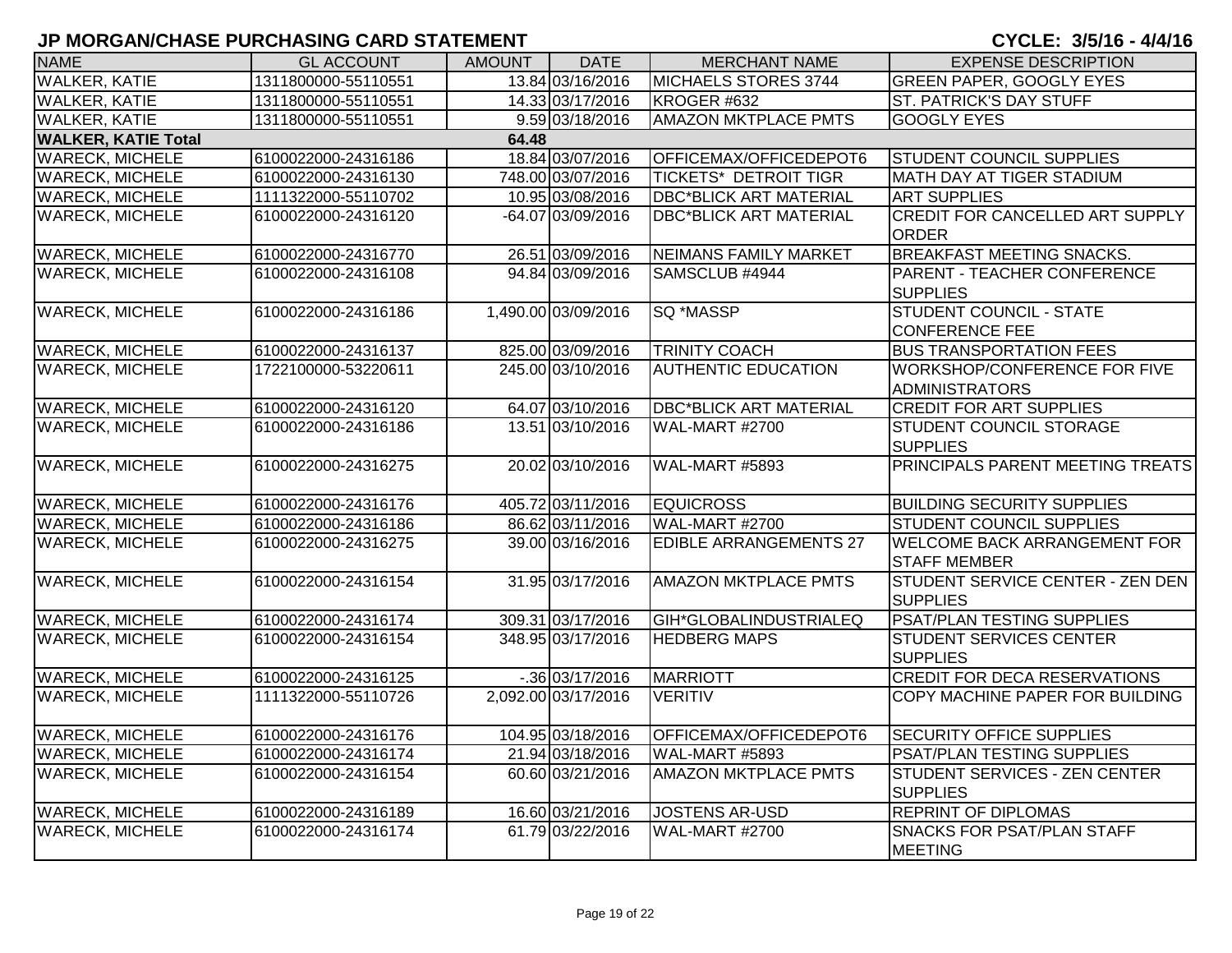| <b>NAME</b>            | <b>GL ACCOUNT</b>   | <b>AMOUNT</b> | <b>DATE</b>         | <b>MERCHANT NAME</b>          | <b>EXPENSE DESCRIPTION</b>       |
|------------------------|---------------------|---------------|---------------------|-------------------------------|----------------------------------|
| <b>WARECK, MICHELE</b> | 6100022000-24316154 |               | 273.87 03/23/2016   | <b>AMAZON MKTPLACE PMTS</b>   | STUDENT SERVICES - ZEN CENTER    |
|                        |                     |               |                     |                               | <b>SUPPLIES</b>                  |
| <b>WARECK, MICHELE</b> | 6100022000-24316154 |               | 27.96 03/23/2016    | <b>AMAZON MKTPLACE PMTS</b>   | STUDENT SERVICES SUPPLIES        |
| <b>WARECK, MICHELE</b> | 1111322000-57410000 |               | 304.95 03/23/2016   | <b>CEEL CENTER FOR ED AND</b> | MEMBERSHIP SUBSCRIPTION DUES     |
| <b>WARECK, MICHELE</b> | 6100022000-24316770 |               | 46.98 03/24/2016    | DOMINO'S 1010                 | PRINCIPAL LEAD STUDENT FOCUS     |
|                        |                     |               |                     |                               | <b>LUNCH</b>                     |
| <b>WARECK, MICHELE</b> | 6100022000-24316724 |               | 32.74 03/24/2016    | DOMINO'S 1010                 | 2ND PRINCIPAL LEAD STUDENT FOCUS |
|                        |                     |               |                     |                               | <b>GROUP</b>                     |
| <b>WARECK, MICHELE</b> | 6100022000-24316170 |               | 96.00 03/24/2016    | <b>MARRIOTT</b>               | HOTEL FEES FOR MODEL UN          |
|                        |                     |               |                     |                               | <b>CONFERENCE</b>                |
| <b>WARECK, MICHELE</b> | 6100022000-24316170 |               | 128.04 03/24/2016   | <b>MARRIOTT</b>               | HOTEL FEES FOR MODEL UN          |
|                        |                     |               |                     |                               | <b>CONFERENCE</b>                |
| <b>WARECK, MICHELE</b> | 6100022000-24316170 |               | 128.04 03/24/2016   | <b>MARRIOTT</b>               | HOTEL FEES FOR MODEL UN          |
|                        |                     |               |                     |                               | <b>CONFERENCE</b>                |
| <b>WARECK, MICHELE</b> | 6100022000-24316170 |               | 96.00 03/24/2016    | <b>MARRIOTT</b>               | HOTEL FEES FOR MODEL UN          |
|                        |                     |               |                     |                               | <b>CONFERENCE</b>                |
| <b>WARECK, MICHELE</b> | 6100022000-24316170 |               | 96.00 03/24/2016    | <b>MARRIOTT</b>               | HOTEL FEES FOR MODEL UN          |
|                        |                     |               |                     |                               | <b>CONFERENCE</b>                |
| <b>WARECK, MICHELE</b> | 6100022000-24316170 |               | 121.98 03/24/2016   | <b>MARRIOTT</b>               | HOTEL FEES FOR MODEL UN          |
|                        |                     |               |                     |                               | <b>CONFERENCE</b>                |
| <b>WARECK, MICHELE</b> | 6100022000-24316170 |               | 397.05 03/24/2016   | MARRIOTT                      | HOTEL FEES FOR MODEL UN          |
|                        |                     |               |                     |                               | CONFERENCE                       |
| <b>WARECK, MICHELE</b> | 6100022000-24316170 |               | 96.08 03/24/2016    | <b>MARRIOTT</b>               | HOTEL FEES FOR MODEL UN          |
|                        |                     |               |                     |                               | <b>CONFERENCE</b>                |
| <b>WARECK, MICHELE</b> | 6100022000-24316170 |               | 153.94 03/24/2016   | <b>MARRIOTT</b>               | HOTEL FEES FOR MODEL UN          |
|                        |                     |               |                     |                               | <b>CONFERENCE</b>                |
| <b>WARECK, MICHELE</b> | 6100022000-24316170 |               | 96.00 03/24/2016    | <b>MARRIOTT</b>               | HOTEL FEES FOR MODEL UN          |
|                        |                     |               |                     |                               | CONFERENCE                       |
| <b>WARECK, MICHELE</b> | 6100022000-24316170 |               | 96.00 03/24/2016    | <b>MARRIOTT</b>               | HOTEL FEES FOR MODEL UN          |
|                        |                     |               |                     |                               | <b>CONFERENCE</b>                |
| <b>WARECK, MICHELE</b> | 6100022000-24316170 |               | 96.00 03/24/2016    | <b>MARRIOTT</b>               | HOTEL FEES FOR MODEL UN          |
|                        |                     |               |                     |                               | <b>CONFERENCE</b>                |
| <b>WARECK, MICHELE</b> | 1111322724-55110000 |               | 85.82 03/25/2016    | <b>PAYPAL *VOICES ONLY</b>    | <b>CLINICIAN FOR ACAPPELLA</b>   |
|                        |                     |               |                     |                               | <b>PREPARATION FEES</b>          |
| <b>WARECK, MICHELE</b> | 6100022000-24316174 |               | 117.00 03/25/2016   | SAMSCLUB #6657                | PSAT/PLAN TESTING SUPPLIES       |
| <b>WARECK, MICHELE</b> | 6100022000-24316129 |               | 2,590.00 03/25/2016 | <b>SQ *BRAVO DANCE COMPE</b>  | DANCE REGISTRATION FEE           |
| <b>WARECK, MICHELE</b> | 6100022000-24316154 |               | 7.48 03/28/2016     | <b>BROOKSTONE 266</b>         | STUDENT SERVICE CENTER - ZEN DEN |
|                        |                     |               |                     |                               | <b>SUPPLIES</b>                  |
| <b>WARECK, MICHELE</b> | 6100022000-24316174 |               | 14.97 03/28/2016    | <b>MENARDS WIXOM MI</b>       | PSAT/PLAN TESTING SUPPLIES       |
| <b>WARECK, MICHELE</b> | 1112722354-55110716 |               | 982.55 03/28/2016   | <b>MODERN SCHOOL SUPPLIES</b> | <b>DRAFTING SUPPLIES</b>         |
| <b>WARECK, MICHELE</b> | 6100022000-24316770 |               | 59.44 03/29/2016    | DOMINO'S 1010                 | PRINCIPAL LEAD JUNIOR CLASS      |
|                        |                     |               |                     |                               | <b>FOCUS LUNCHEON</b>            |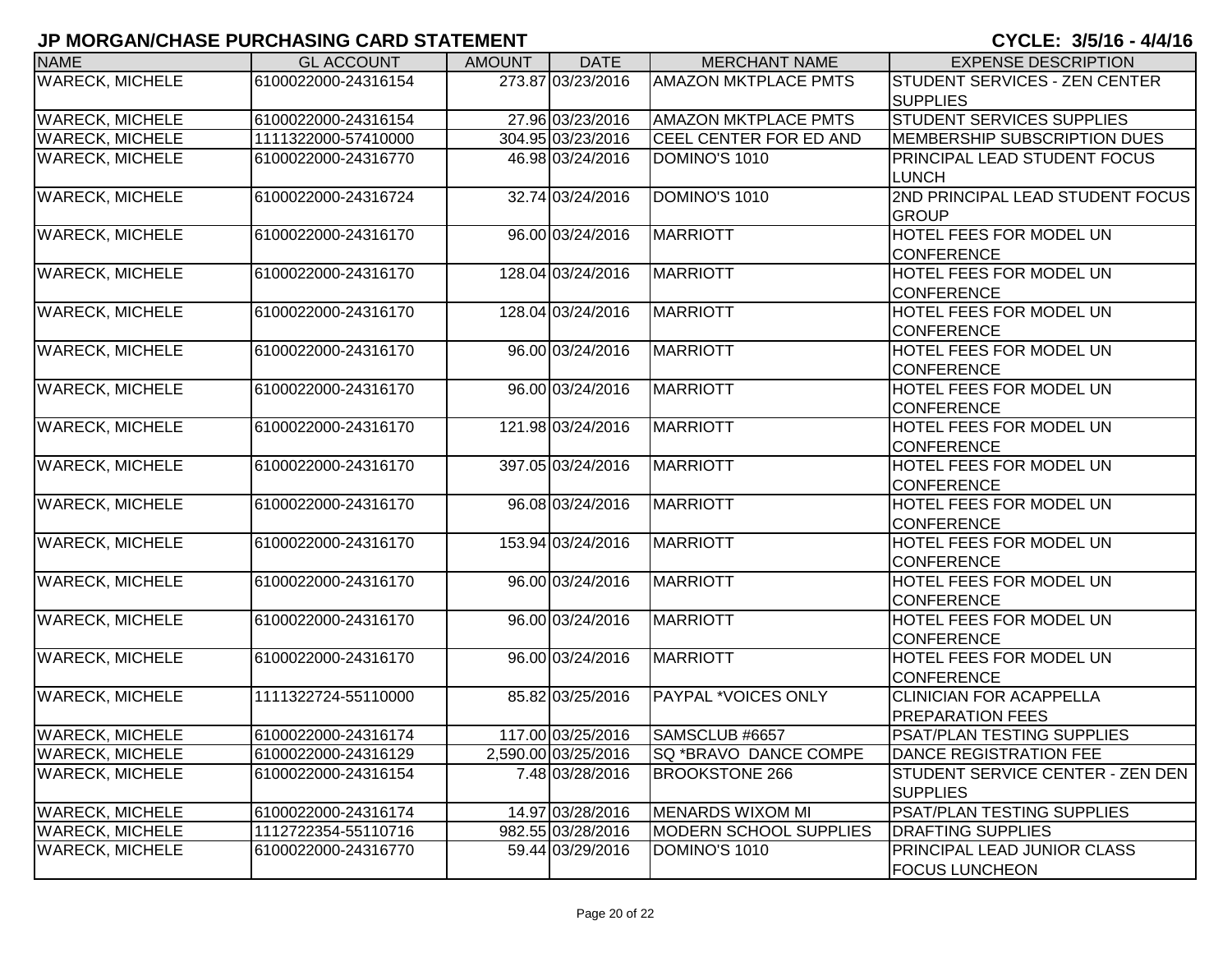| <b>NAME</b>                  | <b>GL ACCOUNT</b>   | <b>AMOUNT</b> | <b>DATE</b>         | <b>MERCHANT NAME</b>              | <b>EXPENSE DESCRIPTION</b>            |
|------------------------------|---------------------|---------------|---------------------|-----------------------------------|---------------------------------------|
| <b>WARECK, MICHELE</b>       | 6100022000-24316275 |               | 32.97 03/29/2016    | DOMINO'S 1010                     | PRINCIPAL LEAD JUNIOR FOCUS           |
|                              |                     |               |                     |                                   | <b>LUNCHEON</b>                       |
| <b>WARECK, MICHELE</b>       | 6100022000-24316186 |               | 985.65 03/30/2016   | DAVIDS BRIDAL INC 279             | <b>PURCHASED PROM DRESSES THAT</b>    |
|                              |                     |               |                     |                                   | <b>WERE RUINED FROM PROM FASHION</b>  |
|                              |                     |               |                     |                                   | <b>SHOW</b>                           |
| <b>WARECK, MICHELE</b>       | 1111322730-55110000 |               | 99.00 03/31/2016    | MARKERBOARD PEOPLE, IN            | <b>SCIENCE CLASSROOM SUPPLIES</b>     |
| <b>WARECK, MICHELE</b>       | 6100022000-24316174 |               | 76.85 03/31/2016    | <b>MENARDS LIVONIA MI</b>         | PLAN/PSAT TESTING SUPPLIES            |
| <b>WARECK, MICHELE</b>       | 1111322730-55110000 |               | 432.39 04/01/2016   | <b>AWL*PEARSON EDUCATION</b>      | <b>IESL SCIENCE WORKBOOKS</b>         |
| <b>WARECK, MICHELE</b>       | 6100022000-24316200 |               | 973.13 04/01/2016   | <b>CHAIR COVERS &amp; LINENS</b>  | <b>PROM SUPPLIES</b>                  |
| <b>WARECK, MICHELE</b>       | 6100022000-24316134 |               | 56.00 04/01/2016    | <b>FLOWERS ON THE AVENUE</b>      | SYMPATHY FLOWERS FOR ROBERTA          |
|                              |                     |               |                     |                                   | <b>LEMEIUX'S MOM</b>                  |
| <b>WARECK, MICHELE</b>       | 1111322730-55110000 |               | 301.13 04/04/2016   | <b>CAROLINA BIOLOGIC SUPP</b>     | <b>SCIENCE SUPPLIES FOR KRISTEN</b>   |
|                              |                     |               |                     |                                   | <b>JONES</b>                          |
| <b>WARECK, MICHELE</b>       | 6100022000-24316770 |               | 52.99 04/04/2016    | <b>EDIBLE ARRANGEMENTS</b>        | CONGRATULATIONS FRUIT BOUQUET         |
|                              |                     |               |                     |                                   | <b>FOR MARY DROST</b>                 |
| <b>WARECK, MICHELE</b>       | 6100022000-24316770 |               | 42.99 04/04/2016    | <b>EDIBLE ARRANGEMENTS</b>        | CONGRATULATIONS FRUIT BOUQUET         |
|                              |                     |               |                     |                                   | <b>FOR AMANDA SQUIRES</b>             |
| <b>WARECK, MICHELE</b>       | 6100022000-24316770 |               | 42.99 04/04/2016    | <b>EDIBLE ARRANGEMENTS</b>        | CONGRATULATIONS FRUIT BOUQUET         |
|                              |                     |               |                     |                                   | <b>FOR LAUREN NIZOL</b>               |
| <b>WARECK, MICHELE</b>       | 6100022000-24316770 |               | -10.00 04/04/2016   | <b>EDIBLE ARRANGEMENTS</b>        | <b>DISCOUNT CREDIT FOR</b>            |
|                              |                     |               |                     |                                   | CONGRATULATIONS BOUQUET FOR           |
|                              |                     |               |                     |                                   | <b>MARY DROST</b>                     |
| <b>WARECK, MICHELE</b>       | 6100022000-24316770 |               | 42.99 04/04/2016    | <b>EDIBLE ARRANGEMENTS 29</b>     | CONGRATULATIONS FRUIT BOUQUET         |
|                              |                     |               |                     |                                   | TO BETHANY BRATNEY                    |
| <b>WARECK, MICHELE</b>       | 6100022000-24316210 |               | 1,411.31 04/04/2016 | <b>EDUFURNITURECOM</b>            | CLASS OF 2016 SCHOOL GIFT             |
| <b>WARECK, MICHELE</b>       | 1111322000-55110702 |               | 484.38 04/04/2016   | <b>GREAT LAKES CLAY &amp; SUP</b> | <b>CLAY FOR ART CLASSES</b>           |
| <b>WARECK, MICHELE</b>       | 6100022000-24316770 |               | 60.00 04/04/2016    | <b>JIM'S FLORIST</b>              | <b>GET WELL FLOWER BOUQUET FOR</b>    |
|                              |                     |               |                     |                                   | <b>SANDY BRASIL</b>                   |
| <b>WARECK, MICHELE</b>       | 6100022000-24316174 |               | 11.94 04/04/2016    | KROGER #632                       | PSAT/PLAN TESTING SUPPLIES            |
| <b>WARECK, MICHELE</b>       | 6100022000-24316174 |               | 65.24 04/04/2016    | SAMSCLUB #6657                    | PSAT/PLAN MEETING SUPPLIES            |
| <b>WARECK, MICHELE</b>       | 6100022000-24316174 |               | 41.27 04/04/2016    | <b>STAPLES</b><br>00115659        | PSAT/PLAN TESTING SUPPLIES            |
| <b>WARECK, MICHELE</b>       | 1111322000-55110708 |               | 297.24 04/04/2016   | STAPLS7153715438000001            | <b>CLASSROOM SUPPLIES</b>             |
| <b>WARECK, MICHELE</b>       | 1112722354-55110716 |               | 559.09 04/04/2016   | STAPLS7153716587000001            | <b>DRAFTING SUPPLIES</b>              |
| <b>WARECK, MICHELE Total</b> |                     | 19,276.18     |                     |                                   |                                       |
| <b>WEBBER, RONALD</b>        | 1722100000-57910611 |               | 15.18 03/07/2016    | <b>MONROE BAKERY</b>              | 3/03/16 INTERSCHOOL PTO COUNCIL       |
|                              |                     |               |                     |                                   | <b>MEETING DOUGHNUTS</b>              |
| <b>WEBBER, RONALD</b>        | 1722100000-57910611 |               | 63.00 03/11/2016    | AMWAY GRAND PLZ HTL F             | <b>MACUL CONFERENCE LUNCH FOR</b>     |
|                              |                     |               |                     |                                   | <b>INSTRUCTIONAL COACHES</b>          |
| <b>WEBBER, RONALD</b>        | 1722100000-53220611 |               | 199.04 03/14/2016   | <b>AMWAY GRAND PLAZA HOTE</b>     | <b>LODGING FOR MACUL CONFERENCE -</b> |
|                              |                     |               |                     |                                   | 3/10/16 - RJ WEBBER                   |
| <b>WEBBER, RONALD</b>        | 1722100000-57910611 |               | 99.00 03/17/2016    | DROPBOX*6D5JPMMFPXY2              | UPGRADE TO DROPBOX ACCOUNT            |
| <b>WEBBER, RONALD</b>        | 1722100000-57910611 |               | 15.18 03/17/2016    | <b>MONROE BAKERY</b>              | DOUGHNUTS FOR NILTLET MEETING         |